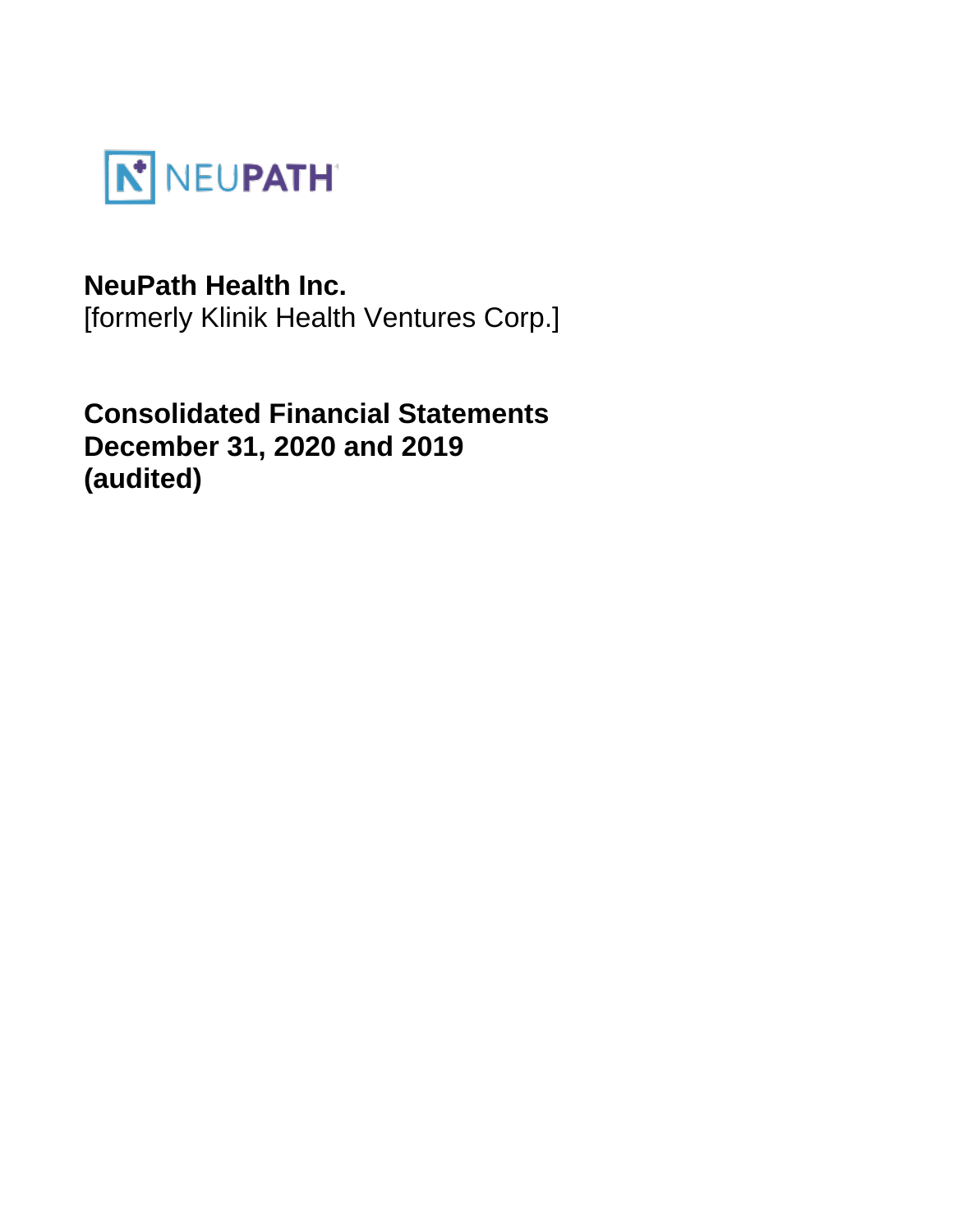## **Independent auditor's report**

#### To the Shareholders of

**NeuPath Health Inc.** [formerly Klinik Health Ventures Corp.]

### **Opinion**

We have audited the consolidated financial statements of **NeuPath Health Inc.** [formerly Klinik Health Ventures Corp.] [the "Company"], which comprise the consolidated statement of financial position as at December 31, 2020, the consolidated statement of net loss and comprehensive loss, consolidated statement of changes in equity and consolidated statement of cash flows for the year then ended, and notes to the consolidated financial statements, including a summary of significant accounting policies.

In our opinion, the accompanying consolidated financial statements present fairly, in all material respects, the consolidated financial position of the Company as at December 31, 2020, and its consolidated financial performance and its consolidated cash flows for the year then ended in accordance with International Financial Reporting Standards ["IFRS"].

### **Basis for opinion**

We conducted our audit in accordance with Canadian generally accepted auditing standards. Our responsibilities under those standards are further described in the *Auditor's responsibilities for the audit of the consolidated financial statements* section of our report. We are independent of the Company in accordance with the ethical requirements that are relevant to our audit of the consolidated financial statements in Canada, and we have fulfilled our other ethical responsibilities in accordance with these requirements. We believe that the audit evidence we have obtained is sufficient and appropriate to provide a basis for our opinion.

#### **Other matter**

The consolidated financial statements of the Company for the year ended December 31, 2019 were audited by another auditor who expressed an unmodified opinion on those consolidated financial statements on April 27, 2020.

#### **Material uncertainty related to going concern**

We draw attention to note 2 in the consolidated financial statements, which indicates that the Company incurred a net loss of \$5,058,000, during the year ended December 31, 2020 and, as of that date, the Company had an accumulated deficit of \$18,541,000. As stated in note 2, these events or conditions, along with other matters as set forth in note 2, indicate that a material uncertainty exists that may cast significant doubt on the Company's ability to continue as a going concern. Our opinion is not modified in respect of this matter.

#### **Other information**

Management is responsible for the other information. The other information comprises:

- Management's Discussion and Analysis
- The information, other than the consolidated financial statements and our auditor's report thereon, in the Annual Report

Our opinion on the consolidated financial statements does not cover the other information and we do not express any form of assurance conclusion thereon.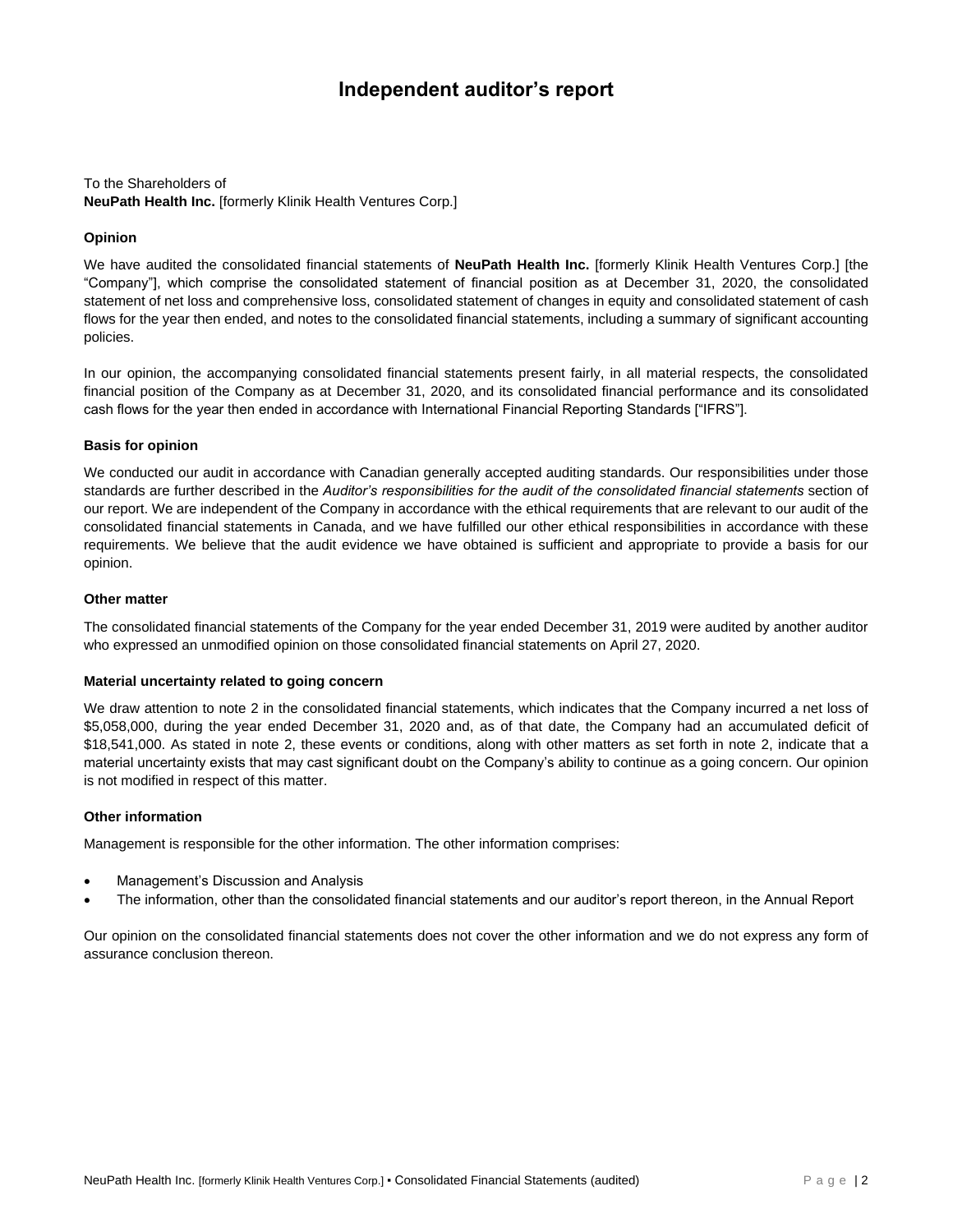In connection with our audit of the consolidated financial statements, our responsibility is to read the other information and, in doing so, consider whether the other information is materially inconsistent with the consolidated financial statements or our knowledge obtained in the audit or otherwise appears to be materially misstated.

We obtained Management's Discussion and Analysis prior to the date of this auditor's report. If, based on the work we have performed, we conclude that there is a material misstatement of this other information, we are required to report that fact in this auditor's report. We have nothing to report in this regard.

The Annual Report is expected to be made available to us after the date of the auditor's report. If based on the work we will perform on this other information, we conclude there is a material misstatement of other information, we are required to report that fact to those charged with governance.

### **Responsibilities of management and those charged with governance for the consolidated financial statements**

Management is responsible for the preparation and fair presentation of the consolidated financial statements in accordance with IFRS, and for such internal control as management determines is necessary to enable the preparation of consolidated financial statements that are free from material misstatement, whether due to fraud or error.

In preparing the consolidated financial statements, management is responsible for assessing the Company's ability to continue as a going concern, disclosing, as applicable, matters related to going concern and using the going concern basis of accounting unless management either intends to liquidate the Company or to cease operations, or has no realistic alternative but to do so.

Those charged with governance are responsible for overseeing the Company's financial reporting process.

#### **Auditor's responsibilities for the audit of the consolidated financial statements**

Our objectives are to obtain reasonable assurance about whether the consolidated financial statements as a whole are free from material misstatement, whether due to fraud or error, and to issue an auditor's report that includes our opinion. Reasonable assurance is a high level of assurance, but is not a guarantee that an audit conducted in accordance with Canadian generally accepted auditing standards will always detect a material misstatement when it exists. Misstatements can arise from fraud or error and are considered material if, individually or in the aggregate, they could reasonably be expected to influence the economic decisions of users taken on the basis of these consolidated financial statements.

As part of an audit in accordance with Canadian generally accepted auditing standards, we exercise professional judgment and maintain professional skepticism throughout the audit. We also:

- Identify and assess the risks of material misstatement of the consolidated financial statements, whether due to fraud or error, design and perform audit procedures responsive to those risks, and obtain audit evidence that is sufficient and appropriate to provide a basis for our opinion. The risk of not detecting a material misstatement resulting from fraud is higher than for one resulting from error, as fraud may involve collusion, forgery, intentional omissions, misrepresentations, or the override of internal control.
- Obtain an understanding of internal control relevant to the audit in order to design audit procedures that are appropriate in the circumstances, but not for the purpose of expressing an opinion on the effectiveness of the Company's internal control.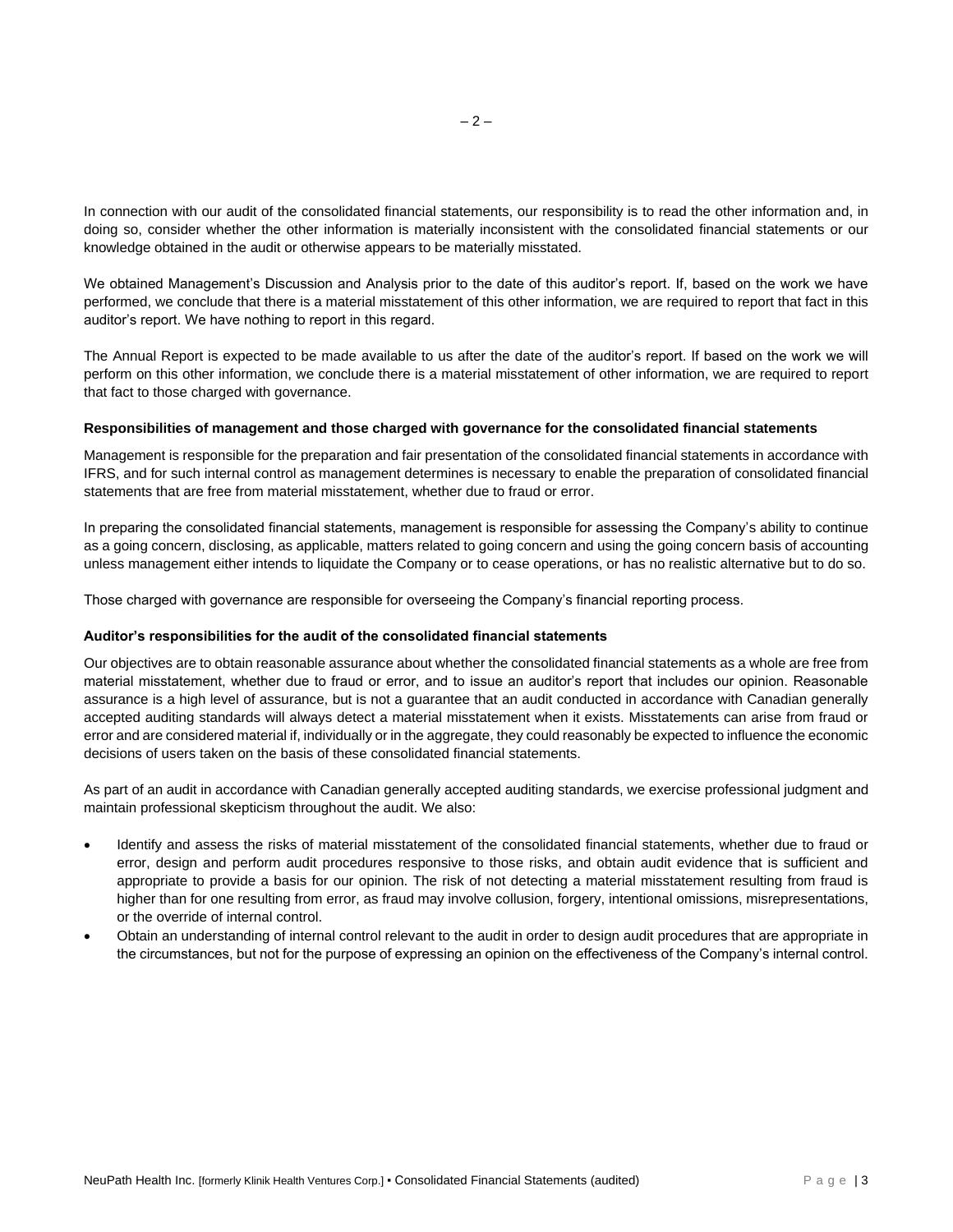- Evaluate the appropriateness of accounting policies used and the reasonableness of accounting estimates and related disclosures made by management.
- Conclude on the appropriateness of management's use of the going concern basis of accounting and, based on the audit evidence obtained, whether a material uncertainty exists related to events or conditions that may cast significant doubt on the Company's ability to continue as a going concern. If we conclude that a material uncertainty exists, we are required to draw attention in our auditor's report to the related disclosures in the consolidated financial statements or, if such disclosures are inadequate, to modify our opinion. Our conclusions are based on the audit evidence obtained up to the date of our auditor's report. However, future events or conditions may cause the Company to cease to continue as a going concern.
- Evaluate the overall presentation, structure and content of the consolidated financial statements, including the disclosures, and whether the consolidated financial statements represent the underlying transactions and events in a manner that achieves fair presentation.
- Obtain sufficient appropriate audit evidence regarding the financial information of the entities or business activities within the Company to express an opinion on the consolidated financial statements. We are responsible for the direction, supervision and performance of the group audit. We remain solely responsible for our audit opinion.

We communicate with those charged with governance regarding, among other matters, the planned scope and timing of the audit and significant audit findings, including any significant deficiencies in internal control that we identify during our audit.

We also provide those charged with governance with a statement that we have complied with relevant ethical requirements regarding independence, and to communicate with them all relationships and other matters that may reasonably be thought to bear on our independence, and where applicable, actions taken to eliminate threats or safeguards applied.

The engagement partner on the audit resulting in this independent auditor's report is Paula J. Smith.

Ernet + young LLP

Toronto, Canada Chartered Professional Accountants March 25, 2021 Licensed Public Accountants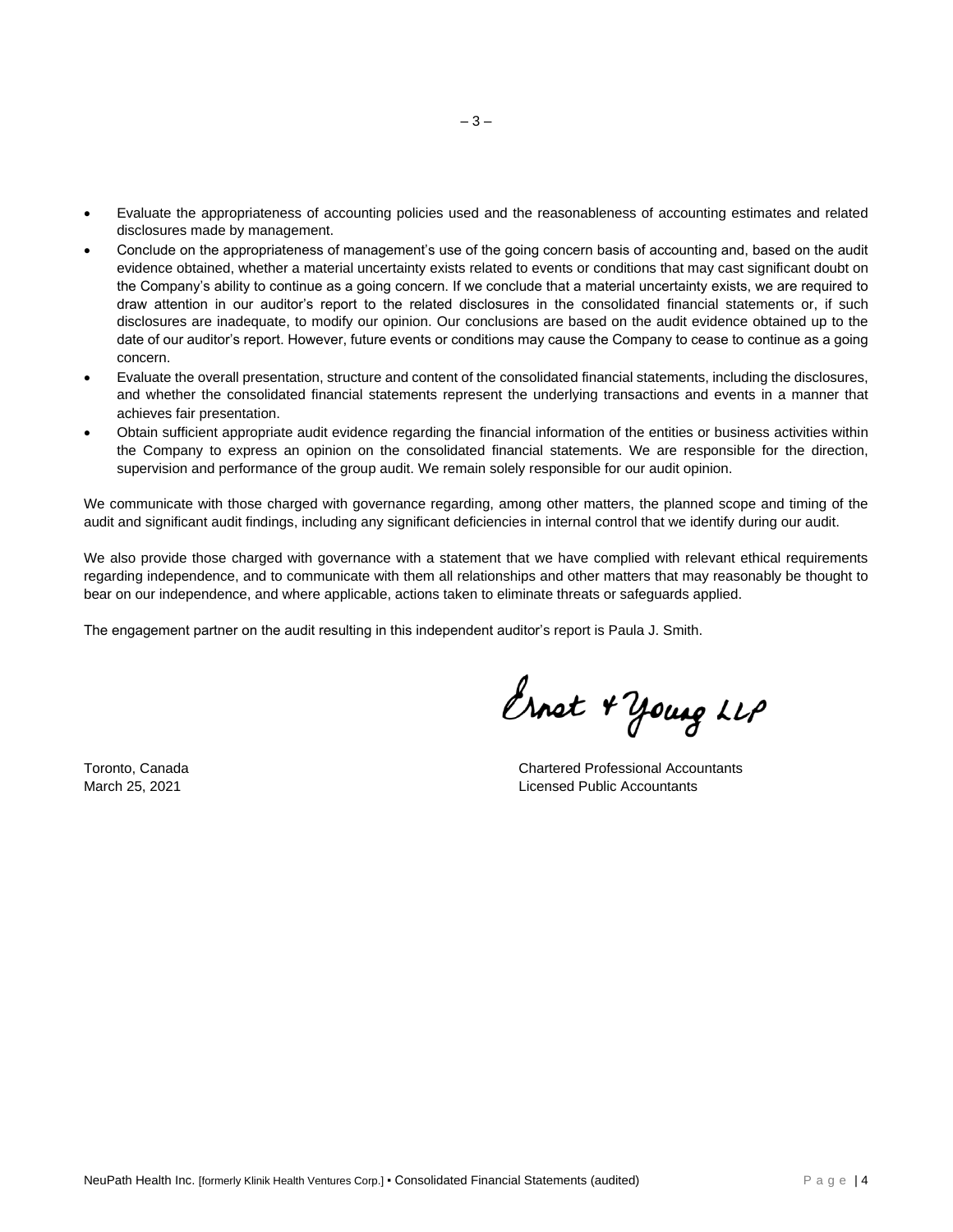### **NEUPATH HEALTH INC.** [formerly Klinik Health Ventures Corp.] **CONSOLIDATED STATEMENTS OF FINANCIAL POSITION**

|                                          |              | As at             | As at             |
|------------------------------------------|--------------|-------------------|-------------------|
|                                          |              | December 31, 2020 | December 31, 2019 |
| (Canadian dollars in thousands)          | <b>Notes</b> | \$                | \$                |
| <b>ASSETS</b>                            |              |                   |                   |
| <b>CURRENT</b>                           |              |                   |                   |
| Cash                                     |              | 10,850            | 883               |
| Accounts receivable                      | 8            | 7,672             | 7,151             |
| Other assets                             | 9            | 634               | 614               |
| Current income tax recoverable           | 23           | 172               |                   |
| <b>TOTAL CURRENT ASSETS</b>              |              | 19,328            | 8,648             |
| <b>NON-CURRENT</b>                       |              |                   |                   |
| Property, plant and equipment            | 10           | 2,889             | 3,359             |
| Right-of-use assets                      | 10           | 3,744             | 4,857             |
| Other assets                             | 9            | 305               | 427               |
| Intangible assets                        | 11           | 884               | 1,729             |
| Goodwill                                 | 12           | 18,970            | 18,970            |
| <b>TOTAL ASSETS</b>                      |              | 46,120            | 37,990            |
|                                          |              |                   |                   |
| <b>LIABILITIES AND EQUITY</b>            |              |                   |                   |
| <b>CURRENT</b>                           |              |                   |                   |
| Accounts payable and accrued liabilities |              | 5,612             | 5,161             |
| Provisions                               | 13           | 150               | 892               |
| Derivative financial liabilities         | 15           |                   | 1,175             |
| Conversion feature on preferred shares   | 16           |                   | 236               |
| Preferred shares liability               | 16           |                   | 798               |
| Current portion of long-term debt        | 15           | 3,091             | 8,588             |
| Current portion of lease obligations     | 14           | 1,127             | 1,019             |
| Current income tax liabilities           | 23           |                   | 169               |
| <b>TOTAL CURRENT LIABILITIES</b>         |              | 9,980             | 18,038            |
| <b>NON-CURRENT</b>                       |              |                   |                   |
| Long-term debt                           | 15           | 1,238             | 1,187             |
| Lease obligations                        | 14           | 3,545             | 4,672             |
| Deferred income tax liabilities          | 23           | 59                | 96                |
| Due to related parties                   | 26           | 3,674             | 4,226             |
| <b>TOTAL LIABILITIES</b>                 |              | 18,496            | 28,219            |
|                                          |              |                   |                   |
| <b>EQUITY</b>                            |              |                   |                   |
| Share capital                            | 17           | 32,825            | 11,527            |
| Warrants                                 | 6, 19        | 12,910            | 11,653            |
| Contributed surplus                      | 18           | 430               | 74                |
| Deficit                                  |              | (18, 541)         | (13, 483)         |
| <b>TOTAL EQUITY</b>                      |              | 27,624            | 9,771             |
| <b>TOTAL LIABILITIES AND EQUITY</b>      |              | 46,120            | 37,990            |

Note 24, *Commitments*

*The accompanying Notes are an integral part of these Consolidated Financial Statements.*

Approved on behalf of the Board of Directors:

*\_\_\_\_\_\_\_\_\_\_\_\_\_\_\_\_\_\_\_\_\_\_\_\_\_\_\_\_\_\_\_\_*

*/s/ Dianne Carmichael*

Dianne Carmichael, Director

*/s/ Daniel Chicoine*

*\_\_\_\_\_\_\_\_\_\_\_\_\_\_\_\_\_\_\_\_\_\_\_\_\_\_\_\_\_\_\_\_* Daniel Chicoine, Director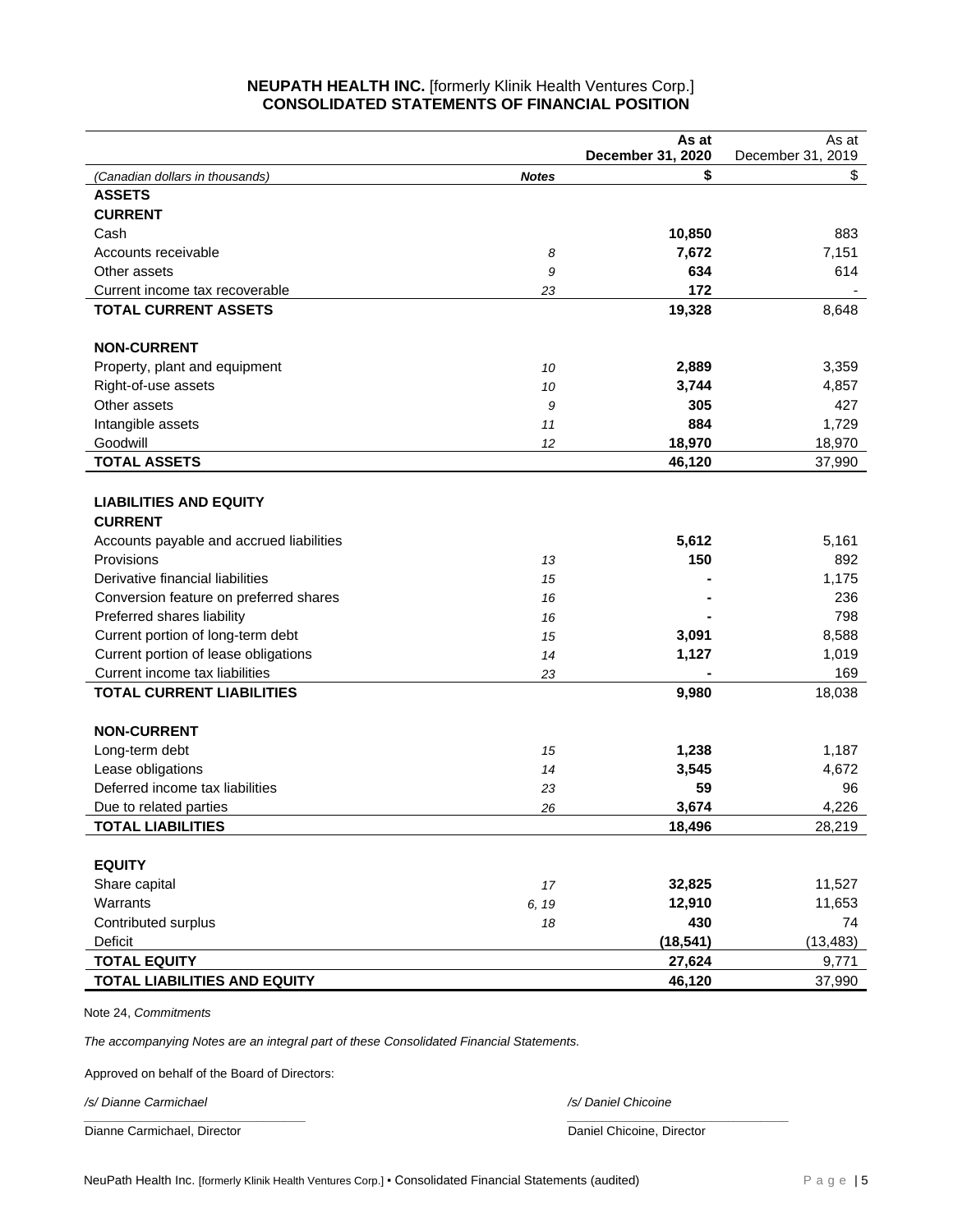### **NEUPATH HEALTH INC.** [formerly Klinik Health Ventures Corp.] **CONSOLIDATED STATEMENTS OF NET LOSS AND COMPREHENSIVE LOSS**

|                                                                           |              | Year ended<br>December 31, 2020 | Year ended<br>December 31, 2019 |
|---------------------------------------------------------------------------|--------------|---------------------------------|---------------------------------|
| (Canadian dollars in thousands,                                           |              |                                 |                                 |
| except per share figures)                                                 | <b>Notes</b> | \$                              | \$                              |
| <b>REVENUE</b>                                                            |              |                                 |                                 |
| Medical services                                                          | 7, 27        | 47,639                          | 49,638                          |
| <b>Total revenue</b>                                                      |              | 47,639                          | 49,638                          |
| <b>OPERATING EXPENSES</b>                                                 |              |                                 |                                 |
| Cost of medical services                                                  | 21           | 37,920                          | 39,681                          |
| General and administrative expenses                                       | 21           | 6,731                           | 6,770                           |
| Occupancy costs                                                           |              | 1,309                           | 1,397                           |
| Depreciation and amortization                                             | 21           | 2,499                           | 2,451                           |
| Interest cost                                                             | 14, 15, 16   | 1,468                           | 1,937                           |
| Restructuring                                                             | 21           |                                 | 550                             |
| <b>Total operating expenses</b>                                           |              | 49,927                          | 52,786                          |
| <b>OTHER EXPENSES (INCOME)</b>                                            |              |                                 |                                 |
| Fair value adjustments                                                    |              | 405                             | 738                             |
| Finance income                                                            |              | (46)                            | (55)                            |
| Impairment                                                                | 12           |                                 | 1,564                           |
| Listing expense and transaction costs                                     | 6            | 2,258                           |                                 |
| Other income                                                              |              | (45)                            |                                 |
| Net loss before income taxes                                              |              | (4,860)                         | (5, 395)                        |
| <b>INCOME TAXES</b>                                                       |              |                                 |                                 |
| Current tax expense                                                       | 23           | 235                             | 497                             |
| Deferred tax recovery                                                     | 23           | (37)                            | (582)                           |
| <b>Total income taxes</b>                                                 |              | 198                             | (85)                            |
| NET LOSS AND COMPREHENSIVE LOSS                                           |              | (5,058)                         | (5,310)                         |
| Net loss per common share                                                 |              |                                 |                                 |
| basic and diluted                                                         |              | (0.21)                          | (0.34)                          |
| Weighted average number of common shares<br>outstanding<br>(in thousands) |              |                                 |                                 |
| basic and diluted                                                         |              | 24,498                          | 15,643                          |

*The accompanying Notes are an integral part of these Consolidated Financial Statements.*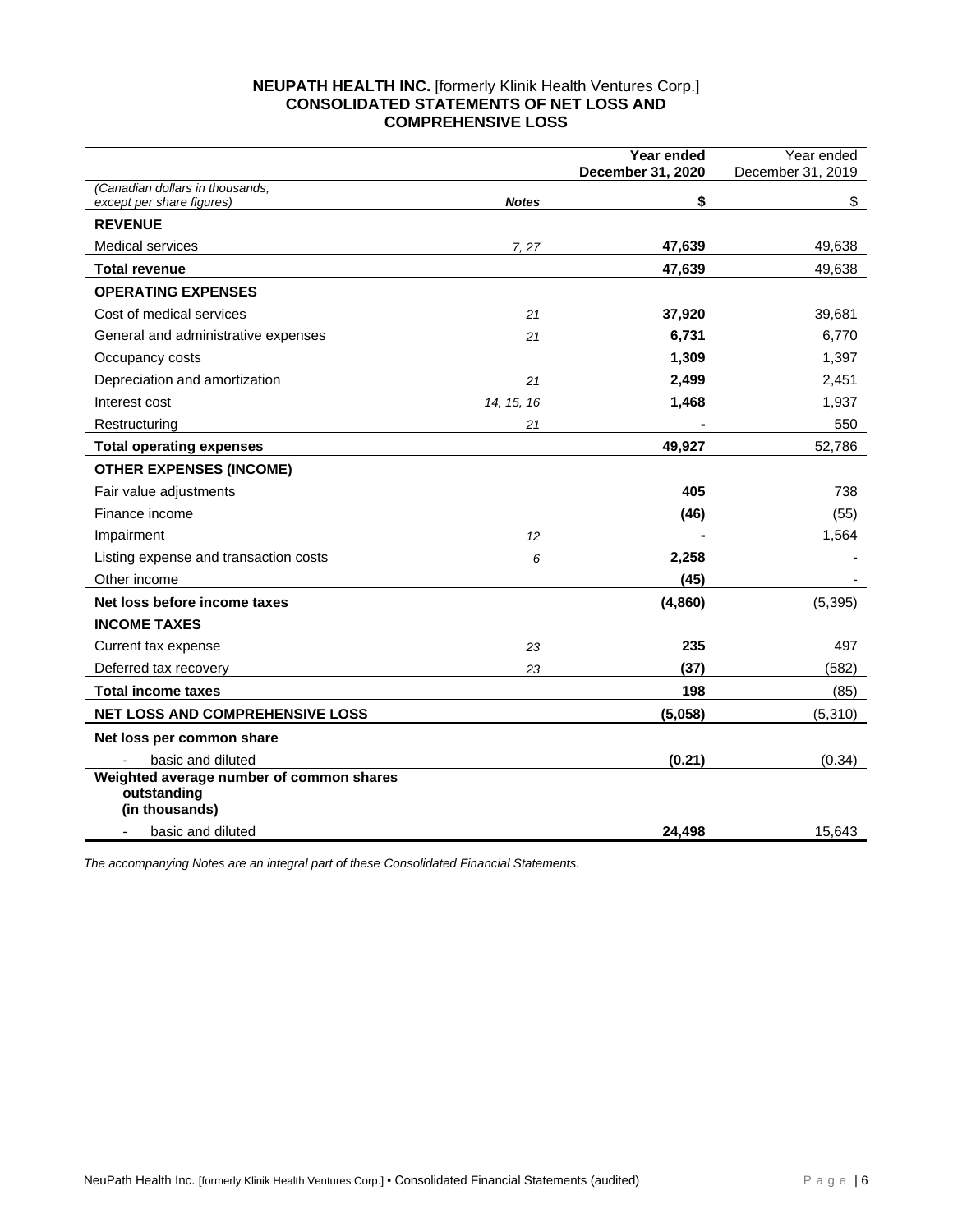### **NEUPATH HEALTH INC.** [formerly Klinik Health Ventures Corp.] **CONSOLIDATED STATEMENTS OF CHANGES IN EQUITY**

|                                                                                        |              |                      |        |                 | <b>Contributed</b> |                |              |
|----------------------------------------------------------------------------------------|--------------|----------------------|--------|-----------------|--------------------|----------------|--------------|
|                                                                                        |              | <b>Share Capital</b> |        | <b>Warrants</b> | <b>Surplus</b>     | <b>Deficit</b> | <b>Total</b> |
| (Canadian dollars in thousands,<br>except number of shares)                            | <b>Notes</b> | 000s                 | \$     | \$              | \$                 | \$             | \$           |
| Balance, December 31, 2018<br>Stock option compensation                                |              | 13,898               | 9,066  | 11,482          |                    | (8, 173)       | 12,375       |
| expense                                                                                | 18           |                      |        |                 | 74                 |                | 74           |
| <b>Issuance of warrants</b><br>Issuance of common shares,                              | 19           |                      |        | 171             |                    |                | 171          |
| net of issue costs<br>Net loss and comprehensive                                       | 17           | 2,659                | 2,461  |                 |                    |                | 2,461        |
| loss                                                                                   |              |                      |        |                 |                    | (5,310)        | (5,310)      |
| Balance, December 31, 2019<br>Stock option compensation                                |              | 16,557               | 11,527 | 11,653          | 74                 | (13, 483)      | 9,771        |
| expense<br>Reverse takeover of Klinik                                                  | 18           |                      |        |                 | 221                |                | 221          |
| Health Ventures Corp.                                                                  | 6            | 3,870                | 3,870  | 74              | 119                |                | 4,063        |
| Conversion of long-term debt<br>Conversion of preferred                                | 15           | 6,724                | 6,724  |                 |                    |                | 6,724        |
| shares                                                                                 | 16           | 1,352                | 1,352  |                 |                    |                | 1,352        |
| Expiry of warrants                                                                     | 19           |                      |        | (16)            | 16                 |                |              |
| <b>Issuance of warrants</b><br>Issuance of common shares<br>and warrants, net of issue | 19           |                      |        | 1,199           |                    |                | 1,199        |
| costs<br>Net loss and comprehensive                                                    | 17           | 13,340               | 9,352  |                 |                    |                | 9,352        |
| loss                                                                                   |              |                      |        |                 |                    | (5,058)        | (5,058)      |
| Balance, December 31, 2020                                                             |              | 41,843               | 32,825 | 12,910          | 430                | (18, 541)      | 27,624       |

*The accompanying Notes are an integral part of these Consolidated Financial Statements.*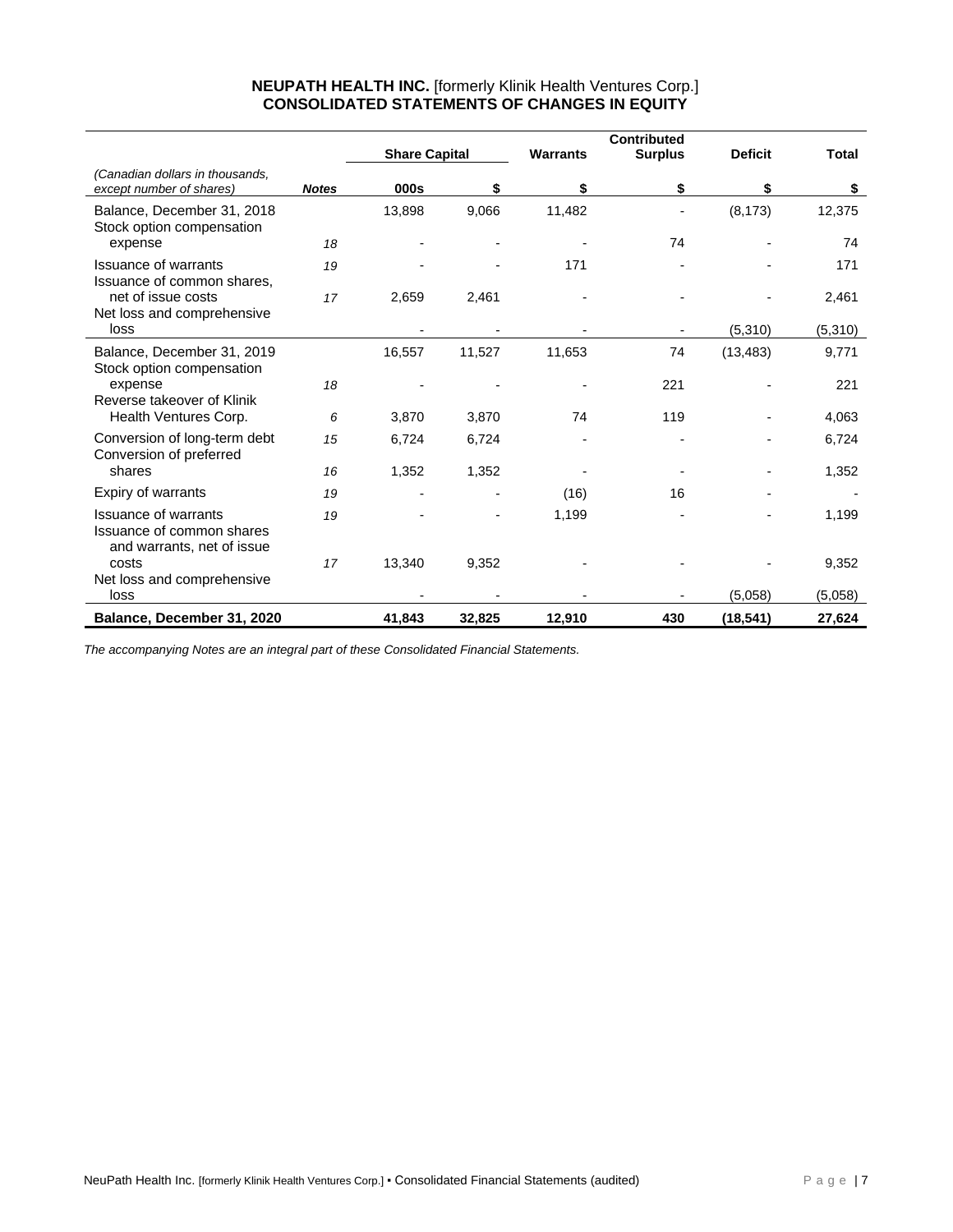### **NEUPATH HEALTH INC.** [formerly Klinik Health Ventures Corp.] **CONSOLIDATED STATEMENTS OF CASH FLOWS**

|                                                                    |              | Year ended        | Year ended        |
|--------------------------------------------------------------------|--------------|-------------------|-------------------|
|                                                                    |              | December 31, 2020 | December 31, 2019 |
| (Canadian dollars in thousands)                                    | <b>Notes</b> | \$                | \$                |
| <b>OPERATING ACTIVITIES</b>                                        |              |                   |                   |
| Net loss and comprehensive loss                                    |              | (5,058)           | (5,310)           |
| Items not involving current cash flows:                            |              |                   |                   |
| Depreciation and amortization                                      | 21           | 2,529             | 2,485             |
| Impairment                                                         | 12           |                   | 1,564             |
| Accretion of lease obligations                                     | 14           | 541               | 643               |
| Accretion of long-term debt                                        | 15           | 389               | 713               |
| Accretion of preferred shares liability                            | 16           | 277               | 139               |
| Accretion on promissory note                                       |              | 15                | 96                |
| Gain on modification of long-term debt                             | 15           | (143)             | (159)             |
| Gain on modification of preferred shares                           | 16           | (61)              |                   |
| Fair value adjustment of derivative financial liabilities          | 15           | 507               | 747               |
| Fair value adjustment of conversion feature on preferred<br>shares |              | 102               | 150               |
| Accretion of finance lease receivable                              | 16           |                   |                   |
|                                                                    |              | (45)              | (55)              |
| Listing expense                                                    | 6            | 1,373             |                   |
| Equity-settled stock option compensation expense                   | 18           | 221               | 74                |
| Deferred tax recovery                                              | 23           | (37)              | (589)             |
|                                                                    |              | 610               | 498               |
| Net change in non-cash working capital                             | 22           | (1, 256)          | (1, 484)          |
| <b>CASH USED IN OPERATING ACTIVITIES</b>                           |              | (646)             | (986)             |
| <b>INVESTING ACTIVITIES</b>                                        |              |                   |                   |
| Acquisition of CompreMed, net of cash acquired                     | 7            |                   | (141)             |
| Acquisition of property, plant and equipment, net of disposals     | 10           | (38)              | (131)             |
| Acquisition of intangible assets                                   | 11           | (63)              |                   |
| Cash acquired on reverse takeover of Klinik Health Ventures Corp.  | 6            | 2,784             |                   |
| CASH PROVIDED BY (USED IN) INVESTING ACTIVITIES                    |              | 2,683             | (272)             |
| <b>FINANCING ACTIVITIES</b>                                        |              |                   |                   |
| Proceeds on issuance of common shares, net of issue costs          | 17           | 10,551            | 2,632             |
| Repayment of long-term debt                                        |              | (729)             | (1, 334)          |
| Advances of long-term debt                                         |              | 80                |                   |
| Advances from related parties                                      |              | 55                | 938               |
| Receipts from finance lease receivable                             |              | 155               | 152               |
| Repayment of promissory note                                       | 26           | (622)             | (80)              |
| Repayment of lease obligations                                     | 14           | (1,560)           | (1,589)           |
| <b>CASH PROVIDED BY FINANCING ACTIVITIES</b>                       |              | 7,930             | 719               |
| Net change in cash during the year                                 |              | 9,967             | (539)             |
| Cash, beginning of year                                            |              | 883               | 1,422             |
| <b>CASH, END OF YEAR</b>                                           |              | 10,850            | 883               |
| Supplemental cash flow information                                 |              |                   |                   |
| Interest paid <sup>1</sup>                                         |              | 315               | 336               |
| Income taxes paid                                                  |              | 570               | 500               |

<sup>1.</sup> Amounts received for interest were reflected as operating cash flows in the Consolidated Statements of Cash Flows.

*The accompanying Notes are an integral part of these Consolidated Financial Statements.*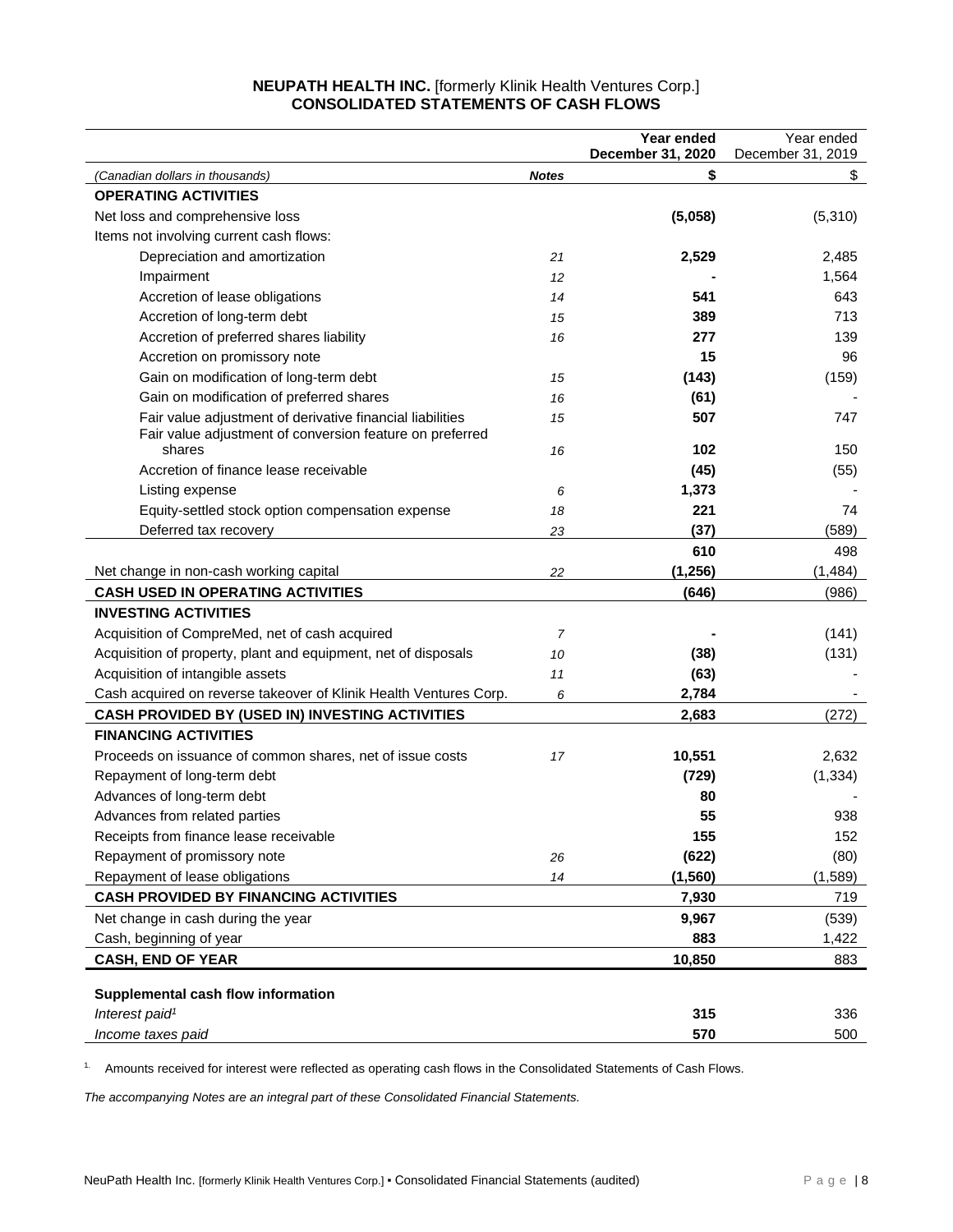### **1. NATURE OF BUSINESS**

NeuPath Health Inc. ("NeuPath" or the "Company") operates an end-to-end, integrated network of health care businesses focused on transforming the hope of a better life into the reality of a life more fully lived. NeuPath endeavors to achieve this goal by working with patients to return functionality lost due to chronic pain, spinal injuries, sports related injuries, and concussions. NeuPath's end-to-end solution is built on a base of research, with technology layered in, with a goal of better outcomes from assessments and treatments.

The Company operates an interdisciplinary network of medical clinics in Ontario and Alberta, in addition to an independent medical assessment business with a national network of health care providers. The Company's medical clinics provide comprehensive assessments and rehabilitation services to clients with chronic pain, musculoskeletal/back injuries, sports related injuries and concussions. The Company's health care providers cover a broad range of specialties and include: Physiatrists, Neurologists, Anesthesiologists, General Practitioners with specialized training in chronic pain, as well as Medication Management Physicians, Athletic Therapists and Nurses.

In addition, NeuPath provides workplace health services and independent medical assessments to employers and disability insurers through a national network of health care providers, including: Cardiologists; Dentists; Dermatologists, Endocrinologists, Psychiatrists, Gastroenterologists, General Practitioners, Internal Medicine Specialists, Neurologists, Neuropsychiatrists, Neuropsychologists, Occupational Therapists, Ophthalmologists, Orthopedic Surgeons, Physiatrists, Physiotherapists, Psychologists, Respirologists, and Rheumatologists.

NeuPath has 12 locations across Ontario and 1 location in Alberta with more than 100 health care providers.

Subsequent to year-end, NeuPath announced the acquisition of HealthPointe Medical Centres Ltd. ("HealthPointe"), a pain, spine and sport medicine clinic located in Edmonton, Alberta. See Note 29, *Subsequent Events*, for additional information.

NeuPath (formerly Klinik Health Ventures Corp.) was incorporated under the laws of the Province of Ontario on April 17, 2019. On June 25, 2020, the Company amended its articles to change its name from Klinik Health Ventures Corp. to NeuPath Health Inc. As a result of the transaction described in Note 6, *Reverse Takeover Transaction*, on June 25, 2020, the Company continued to carry on the business of 2576560 Ontario Inc. ("257") under the *Business Corporations Act* (Ontario). The Company's common shares are listed on the TSX Venture Exchange under the symbol NPTH.

The Company's registered office is located at 181 Bay Street, Suite 2100, Toronto, Ontario, Canada, M5J 2T3.

### **2. GOING CONCERN ASSUMPTION**

These Consolidated Financial Statements have been prepared on a going concern basis, which presumes that the Company will be able to realize its assets and discharge its liabilities in the normal course of operations for the foreseeable future.

As at December 31, 2020, the Company had an accumulated deficit of \$18,541, including a net loss of \$5,058 for the year ended December 31, 2020.

Given the start-up nature of the business, the Company's liquidity requirements are dependent on its ability to raise additional capital by selling additional equity, from the exercise of common share warrants or by obtaining credit facilities. Unexpected increases in costs and expenses due to operational decisions made by the Company and/or factors beyond the Company's control, such as foregone revenues and increased expenses as a result of the impact of the novel coronavirus ("COVID-19"), could cause a material impact on cash resources and the profitability of the Company.

There can be no assurance that the Company will have sufficient capital to fund its ongoing operations. In addition, the Company may not be able to secure adequate debt or equity financing on desirable terms or at all. The credit ratings that the Company might obtain in connection with any debt financing may make securing debt financing prohibitive. There can be no assurance that additional financing will be available on acceptable terms or at all.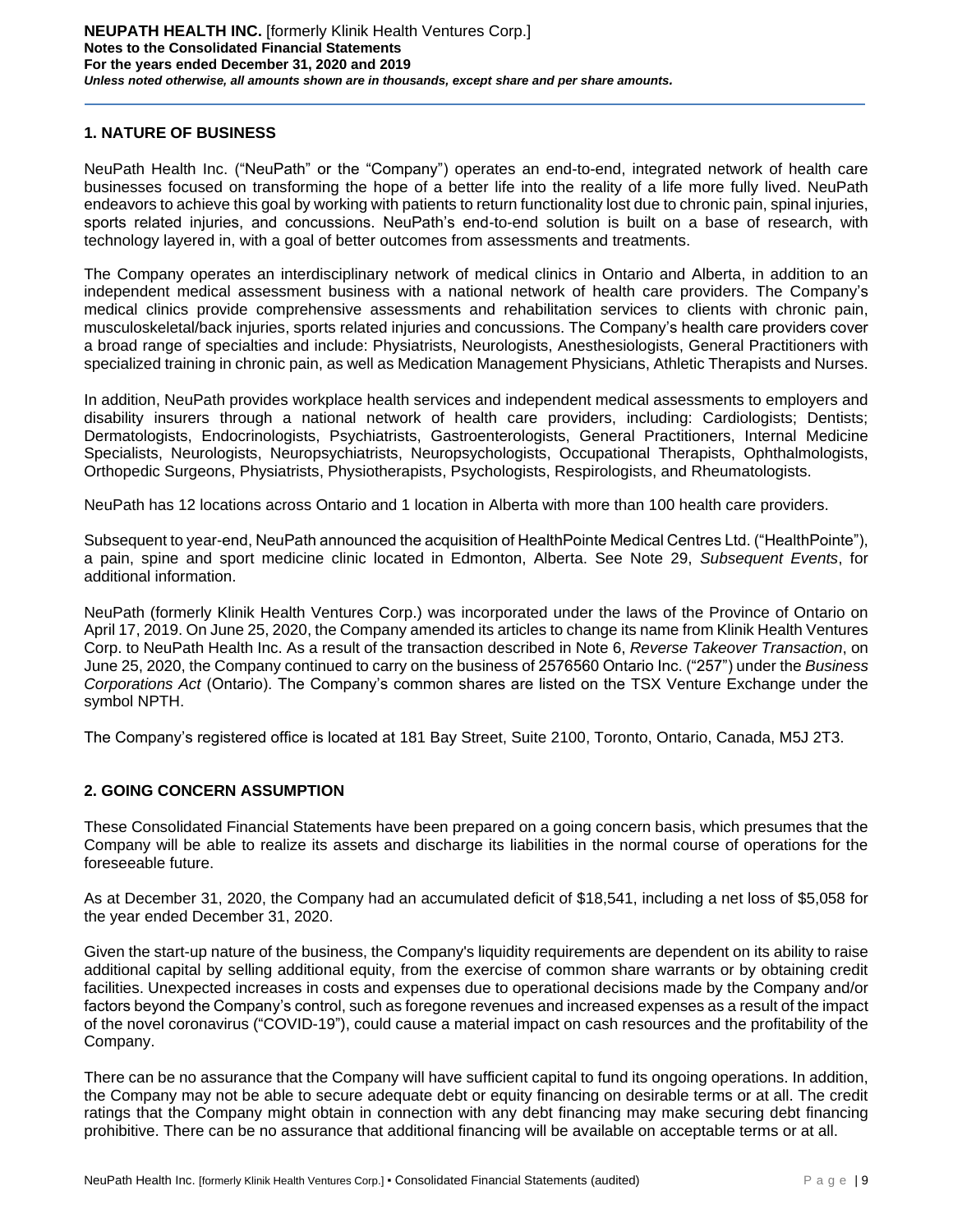As there can be no certainty as to the outcome of the above matters, there is material uncertainty that may cast significant doubt about the Company's ability to continue as a going concern.

These Consolidated Financial Statements do not include any adjustments to the amounts and classification of assets and liabilities that would be necessary should the Company be unable to continue as a going concern.

### **3. BASIS OF PREPARATION**

#### **Basis of Measurement**

These Consolidated Financial Statements have been prepared under the historical cost convention, except for the revaluation of certain financial liabilities to fair value. Items included in the financial statements of each consolidated entity in the Company are measured using the currency of the primary economic environment in which the entity operates (the functional currency). These Consolidated Financial Statements are presented in Canadian dollars, which is the Company's functional currency.

### **Statement of Compliance**

These Consolidated Financial Statements have been prepared by management in accordance with International Financial Reporting Standards ("IFRS") in effect as at December 31, 2020.

The policies applied to these Consolidated Financial Statements are based on IFRS, which have been applied consistently to all periods presented except as disclosed in Note 4, *Adoption of New Accounting Standards*. These Consolidated Financial Statements were issued and effective as at March 25, 2021, the date the Board of Directors approved these Consolidated Financial Statements.

### **Basis of Consolidation**

These Consolidated Financial Statements include the accounts of the Company and its subsidiaries as follows:

|                                            | % Ownership |
|--------------------------------------------|-------------|
| 5033421 Ontario Inc.                       | 100%        |
| CompreMed Canada Inc.                      | 100%        |
| Renaissance Asset Management (London) Inc. | 100%        |
| Viable Healthworks (Canada) Corp.          | 100%        |

The Company controls its subsidiaries with the power to govern its financial and operating policies. All significant intercompany balances and transactions have been eliminated upon consolidation.

### **4. ADOPTION OF NEW ACCOUNTING STANDARDS**

Certain new standards, interpretations, amendments and improvements to existing standards were issued by the International Accounting Standards Board ("IASB") or IFRS Interpretations Committee that are mandatory for fiscal periods beginning on or after January 1, 2020, and have been adopted in these Consolidated Financial Statements.

*(a) Amendments to IFRS 3: Definition of a Business* 

In October 2018, the IASB issued amendments to the definition of a business in IFRS 3, *Business Combinations* ("IFRS 3") to help entities determine whether an acquired set of activities and assets is a business or not. They clarify the minimum requirements for a business, remove the assessment of whether market participants are capable of replacing any missing elements, add guidance to help entities assess whether an acquired process is substantive, narrow the definitions of a business and of outputs, and introduce an optional fair value concentration test. New illustrative examples were provided along with the amendments. Since the amendments apply prospectively to transactions or other events that occur on or after the date of first application, the Company was not affected by these amendments on the date of transition.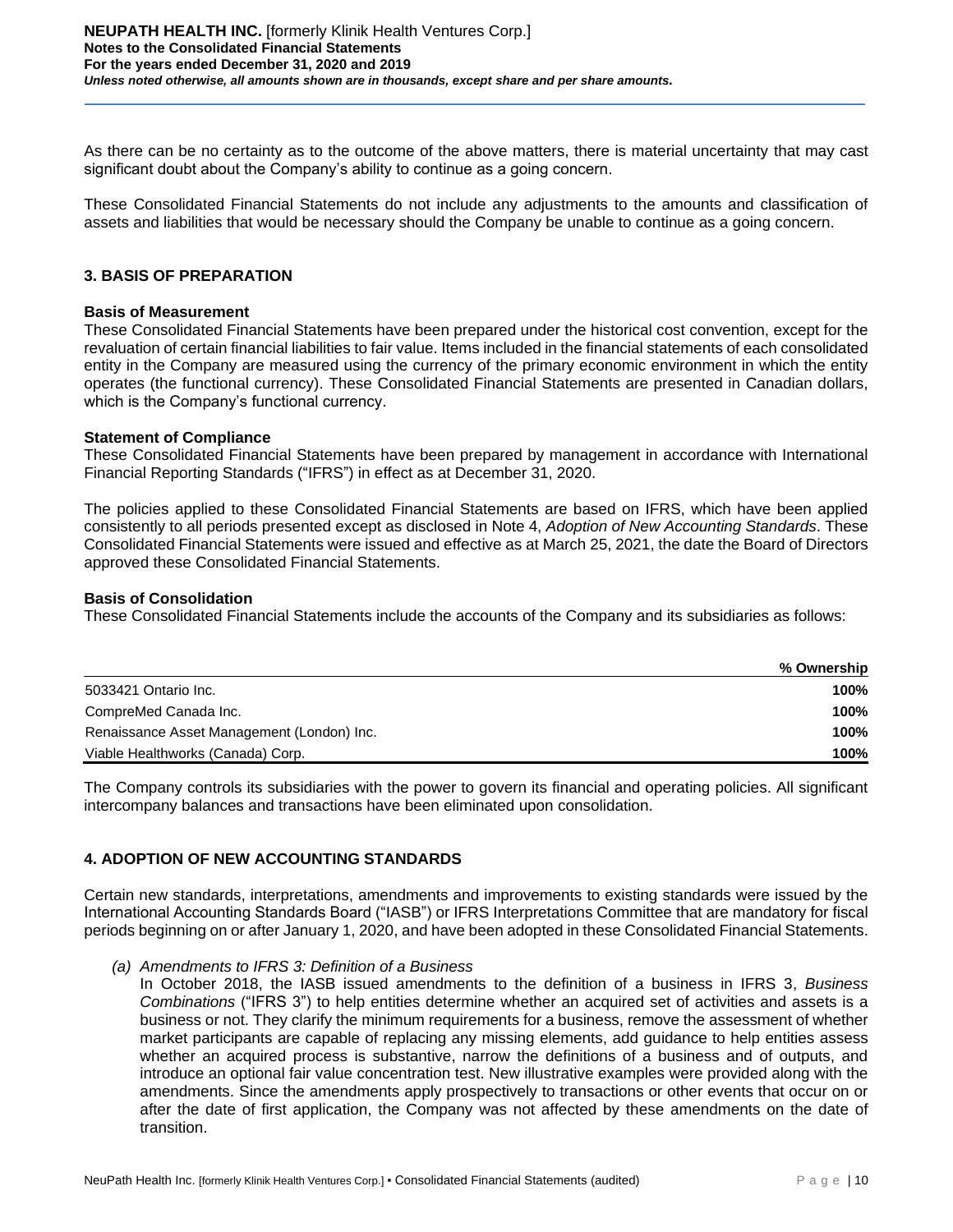*(b) Amendments to IAS 1 and IAS 8: Definition of Material* 

In October 2018, the IASB issued amendments to IAS 1, *Presentation of Financial Statements* and IAS 8, *Accounting Policies, Changes in Accounting Estimates and Errors* to align the definition of "material" across the standards and to clarify certain aspects of the definition. The new definition states that, "Information is material if omitting, misstating or obscuring it could reasonably be expected to influence decisions that the primary users of general purpose financial statements make on the basis of those financial statements, which provide financial information about a specific reporting entity." The amendments to the definition of material did not have a significant impact on these Consolidated Financial Statements.

### **5. SUMMARY OF SIGNIFICANT ACCOUNTING POLICIES**

### **Use of Estimates and Judgments**

The preparation of financial statements requires management to make estimates and assumptions that affect the reported amounts of assets and liabilities, the disclosure of contingent assets and liabilities at the date of these Consolidated Financial Statements and the reported amounts of revenue and expenses during the reporting periods. Actual results could differ from these estimates and such differences could be material.

During the year ended December 31, 2020, the Company revised its disaggregation categories of revenues in Note 27, *Disaggregated Revenues,* as a result of aligning its disclosures with its non-financial statement publications and to align with management's internal evaluation process for assessing financial performance.

Key areas of judgment and estimation or use of managerial assumptions are as follows:

### *Impact of COVID-19*

The Company's critical accounting estimates are affected as a result of the various ongoing economic and social impacts of the COVID-19 global pandemic. There continues to be significant uncertainty as to the likely effects of this outbreak, which may, among other things, impact the Company's employees, suppliers, and customers. It is not possible to predict the impact COVID-19 will have on the Company, its consolidated financial position, and the consolidated results of operations in the future. The Company is monitoring the future impact of the pandemic on all aspects of its business. Each quarter-end, management carries out this assessment for indications that goodwill and other long-lived assets may be impaired. As part of this assessment, management performed an analysis on its cash-generating units ("CGUs") and determined there were no adverse impacts that would lead to indicators of impairment. As required, management will continue to assess these assumptions as the evolving COVID-19 situation changes.

The estimates and underlying assumptions are reviewed on an ongoing basis. Revisions to accounting estimates are recognized in the period in which the estimate is revised if the revision affects only that period, or in the period of the revision and future periods if the review affects both current and future periods.

### *Business combinations*

The Company must assess whether an entity being purchased constitutes a business, which requires an assessment of inputs and processes in place at the acquiree. The fair value of assets acquired and liabilities assumed requires management to make significant estimates. Judgment is required to determine when the Company gains control of a business. This requires an assessment of the relevant activities that significantly affect its returns, including operating and capital expenditure decision-making, financing, key management personnel changes and when decisions in relation to those activities are under the control of the Company or require unanimous consent from the investors. Critical estimates and assumptions used in the determination of fair value are discussed in Note 7, *Business Combinations*.

#### *Convertible debt and preferred shares liability*

The identification of convertible debt and preferred shares liability are based on the interpretations of the substance of the contractual arrangement, and therefore require judgment from management. The separation of the components affects the initial recognition at issuance and the subsequent recognition of interest on the liability component.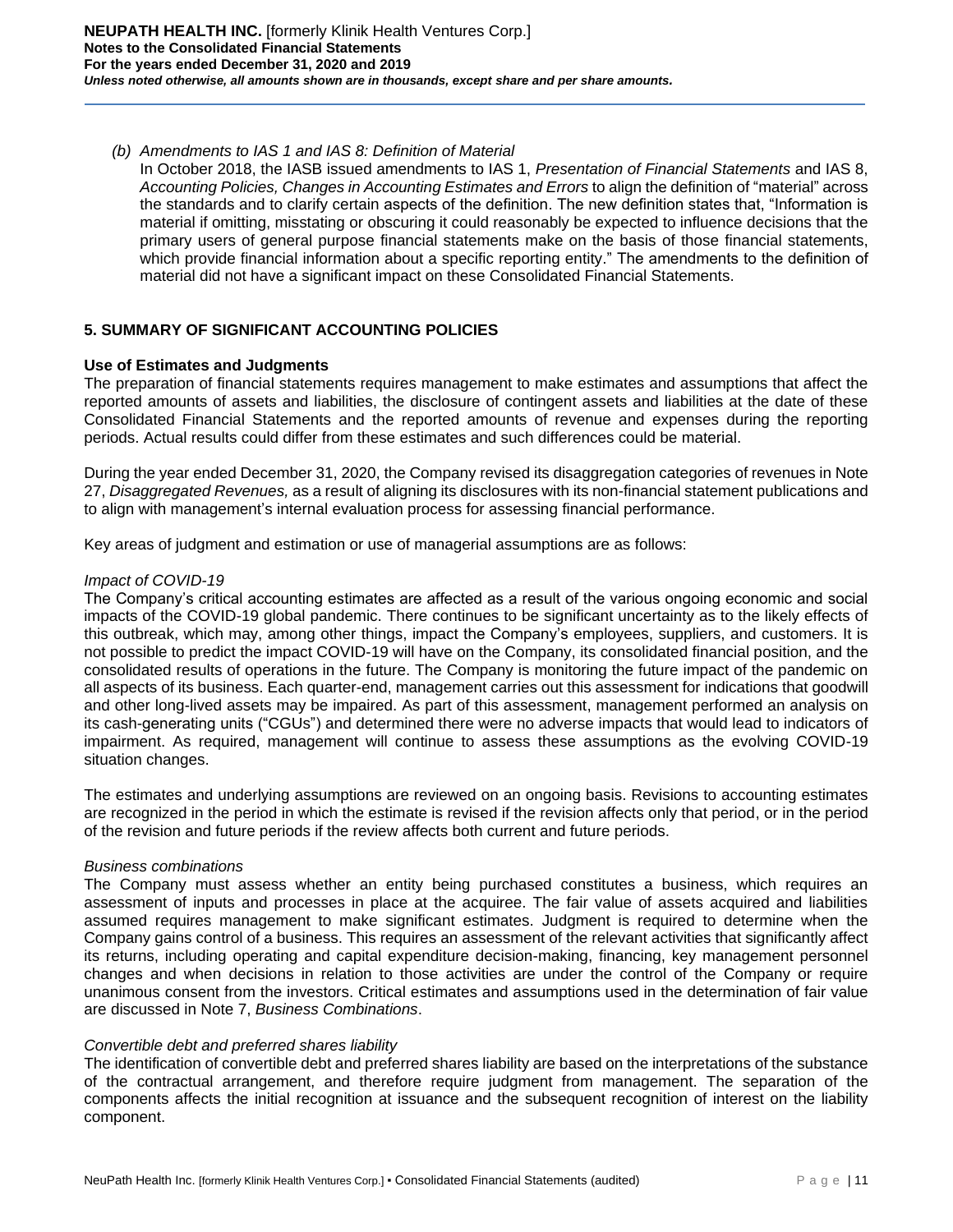### *Derivative financial liabilities and conversion feature on preferred shares*

The Company uses the fair-value method of accounting for derivative liabilities and such liabilities are remeasured at each reporting date with changes in fair value recorded in the period incurred. Critical estimates and assumptions used in the model are discussed in Note 15*, Long-term Debt* and Note 16, *Preferred Shares Liability*.

### *Leases*

The Company cannot readily determine the interest rate implicit in the lease, therefore, it uses its incremental borrowing rate ("IBR") to measure lease liabilities. The IBR is the rate of interest that the Company would have to pay to borrow over a similar term, and with a similar security, the funds necessary to obtain an asset of a similar value to the right-of-use ("ROU") asset. The IBR, therefore, requires estimation when no observable rates are available. The Company estimates the IBR using observable inputs such as market interest rates and is required to make certain entity-specific estimates such as the stand-alone credit rating.

### *Stock-based payments and warrants*

The Company uses the Black-Scholes option pricing model to estimate the fair value of stock-based compensation and warrant reserves, which require the use of several input variables. Measurement date estimates include share price, expected volatility (based on weighted average historical volatility adjusted for changes expected due to publicly available information of a comparable peer group), weighted average expected life of the instruments, expected dividends, and the risk-free interest rate (based on government bonds). The inputs to the model are subject to estimate and changes in these inputs can materially impact the estimated fair value of stock-based payments and warrants.

### *Deferred taxes*

Significant estimates are required in determining the Company's income tax provision. Some estimates are based on interpretations of existing tax laws or regulations. Various internal and external factors may have favourable or unfavourable effects on the Company's future effective tax rate. These include, but are not limited to, changes in tax laws, regulations and/or rates, changing interpretations of existing tax laws or regulations, results of tax audits by tax authorities, changes in estimates of prior years' items and changes in overall levels of pretax earnings.

### *Impairment of non-financial assets*

The Company makes a number of estimates when calculating recoverable amounts using discounted future cash flows or other valuation methods to test for impairment. These estimates include the future cash flows, terminal value growth rates, and the discount rate. The Company estimates value in use for impairment tests by discounting estimated future cash flows to their present value. The Company estimates the discounted future cash flows for periods of up to four years and a terminal value. The future cash flows are based on the Company's estimates and expected future operating results of the CGU after considering economic conditions and a general outlook for the industry. Discount rates consider market rates of return, debt-to-equity ratios, and certain risk premiums, among other things. The terminal value is the value attributed to the CGU's operations beyond the projected time period of the cash flows using a perpetuity rate based on expected economic conditions and a general outlook for the industry.

### *Expected credit losses*

Significant judgments, estimates and assumptions are required when calculating the expected credit losses ("ECLs") of financial assets. Management makes assumptions and estimates about the impact that future events may have on the historical data used to measure ECLs.

In estimating ECLs, the Company develops a number of assumptions as follows:

- The probability-weighted outcome, including identification of scenarios that specify the amount and timing of the cash flows for particular outcomes and the estimated probability of those outcomes;
- Expected cash shortfalls including, recoveries, costs to recover and the effects of any collateral or other credit enhancements; and
- Estimates of effective interest rates used in incorporating the time value of money.

The above assumptions are based on historical information and adjusted for current conditions and forecasts of future economic conditions.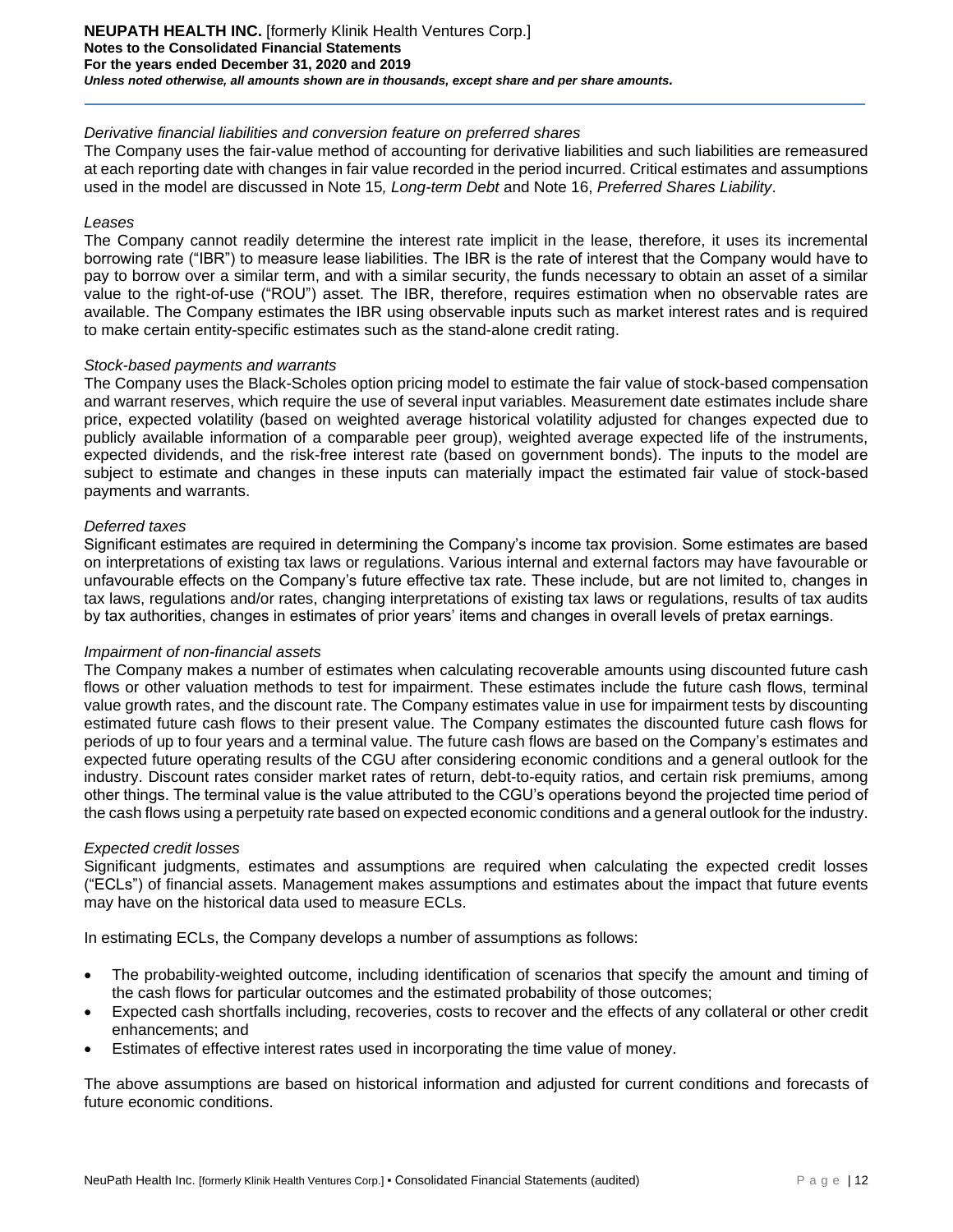### **Cash**

Cash includes cash on hand and current balances with banks.

#### **Accounts Receivable**

Accounts receivable are amounts due for services rendered in the ordinary course of business. If collection is expected in twelve months or less, accounts receivable is classified as current assets. If not, accounts receivable are presented as non-current assets. Accounts receivable also include accrued receivables, which are amounts for services rendered and not yet invoiced or billed. Accounts receivable are initially recognized at fair value and, subsequently, are measured at amortized cost using the effective interest method, less lifetime ECLs.

### **Clinical Supplies**

Clinical supplies are included in other current assets in the Consolidated Statements of Financial Position. Clinical supplies consist of pharmaceutical products and materials used in the provision of healthcare services and are valued at the lower of cost and net realizable value. Cost is determined on a first-in, first-out basis. Net realizable value is the estimated selling price in the ordinary course of business, less applicable variable selling expenses.

### **Property, Plant and Equipment**

Property, plant and equipment ("PP&E") is recorded at cost, net of government assistance, accumulated depreciation and/or accumulated impairment losses. Assets acquired under finance leases are carried at cost, which is the present value of minimum lease payments after deduction of any executory costs.

The Company allocates the amount initially recognized in respect of an item of PP&E to its significant components and amortizes each such part separately. Residual values, method of depreciation and useful lives of the assets are reviewed annually or more frequently if required, and any changes in these estimates are adjusted prospectively.

Depreciation of PP&E is provided for over the estimated useful lives from the date the assets become available for use. The following estimates were effective for the year ended December 31, 2020:

| Leasehold improvements          | Shorter of asset life and term of lease | Straight-line |
|---------------------------------|-----------------------------------------|---------------|
| <b>Building</b>                 | 25 years                                | Straight-line |
| Furniture and fixtures          | 5 years                                 | Straight-line |
| Medical equipment               | 5 years                                 | Straight-line |
| Computer equipment and software | 3 years                                 | Straight-line |

### **Intangible Assets**

Intangible assets acquired in a business combination are recognized separately from goodwill at their fair value at the date of acquisition, which is considered to be cost. Following initial recognition, intangible assets are carried at cost, less any accumulated amortization and accumulated impairment losses. Amortization commences when the intangible asset is available for use. The estimated useful lives are as follows:

| <b>Brand</b>            | years | $Q$ troiabt<br>Straight-line |
|-------------------------|-------|------------------------------|
| relationship<br>'atient | years | $2$ troiabt<br>-line<br>υιι  |

Intangible assets, include internally generated intangibles, such as developed software assets, which are initially recognized at cost and carried at cost less any accumulated amortisation and accumulated impairment losses.

#### **Goodwill and Business Combinations**

Business combinations are accounted for using the acquisition method. The cost of an acquisition is measured as the aggregate of the consideration transferred, which is measured at the acquisition date fair value and the amount of any non-controlling interest in the acquiree.

When the Company acquires a business, it assesses the classification and designation of financial assets and liabilities assumed in accordance with the contractual terms, economic circumstances and conditions as at the acquisition date. Any contingent consideration to be transferred by the acquirer will be recognized at fair value at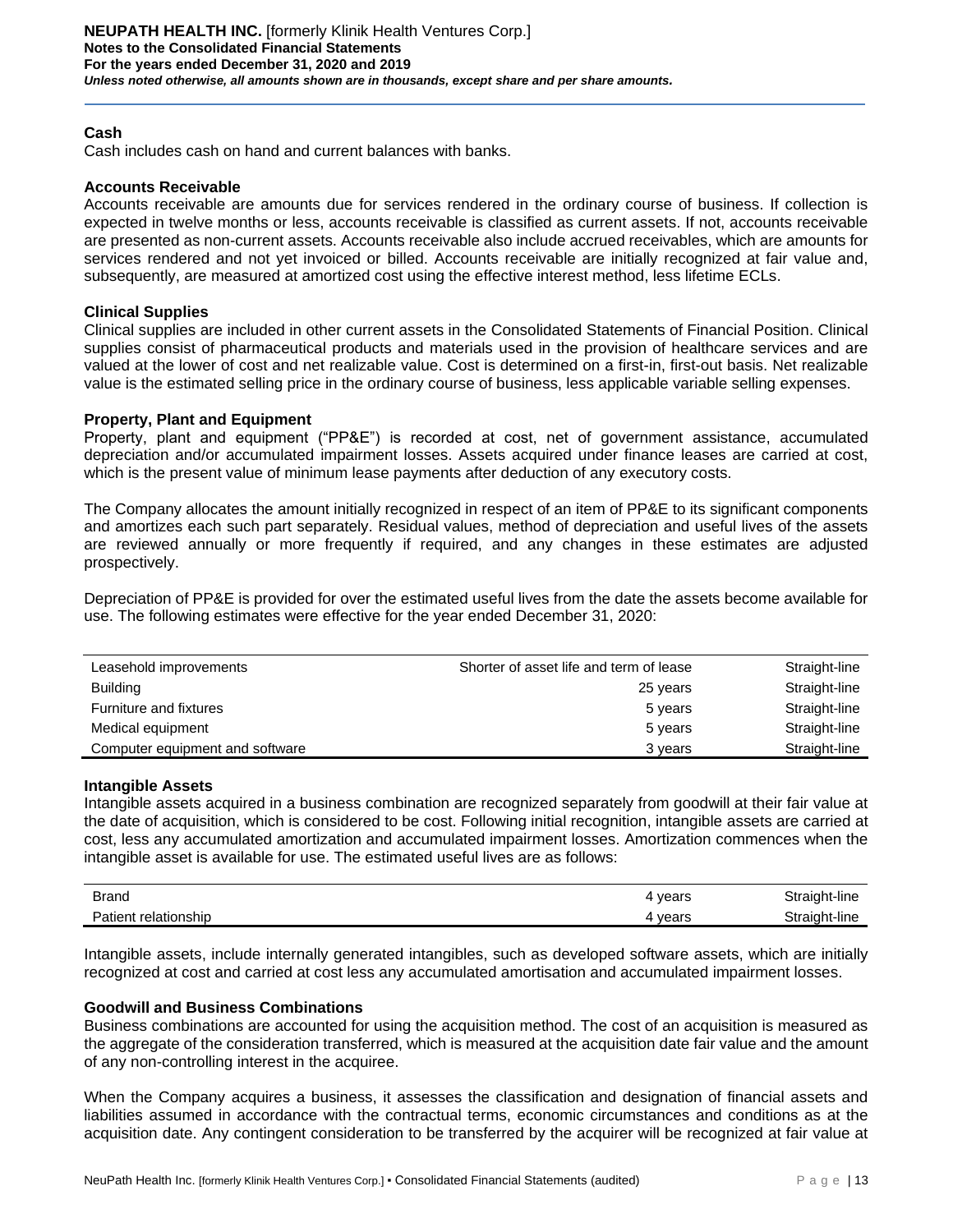the acquisition date. All contingent consideration (unless classified as equity) is subsequently remeasured to fair value at each reporting period-end, with the changes in fair value recognized in profit or loss.

Goodwill is initially measured at cost over the net identifiable assets acquired and liabilities assumed. If the fair value of the net assets acquired is in excess of the aggregate consideration transferred, the Company reassesses whether it has correctly identified all of the assets acquired and all of the liabilities assumed and reviews the procedures used to measure the amounts recognized at the acquisition date. If the reassessment still results in an excess of the fair value of net assets acquired over the aggregate consideration transferred, then the gain is recognized in net loss.

After initial recognition, goodwill is measured at cost less any accumulated impairment losses. For the purposes of impairment testing, goodwill acquired in a business combination is, from the acquisition date, allocated to each of the CGU or group of CGUs that are expected to benefit from the synergies of the combination, irrespective of whether other assets or liabilities of the acquiree are assigned to those units.

### **Impairment of Non-financial Assets**

The Company reviews the carrying value of non-financial assets for potential impairment at each reporting date and when events or changes in circumstances indicate that the carrying amount may not be recoverable. CGUs to which goodwill has been allocated are tested for impairment at least annually. Impairment is determined by assessing the recoverable amount of each CGU (or group of CGUs) to which the goodwill relates. When the recoverable amount of the CGU is less than its carrying amount, an impairment loss is recognized. Impairment losses relating to goodwill cannot be reversed in future periods.

For the purpose of measuring recoverable amounts, assets are grouped at the lowest levels for which there are separately identifiable cash flows or CGUs. The recoverable amount is the higher of an asset's fair value less costs to sell and value in use (being the present value of the expected future cash flows of the relevant asset or CGU). An impairment loss is recognized for the amount by which the asset's carrying value exceeds its recoverable amount. Goodwill is allocated to the CGU that is expected to benefit from synergies of a related business combination and represents the lowest level within the Company at which management monitors goodwill.

For non-financial assets other than goodwill, a previously recognized impairment loss is reversed only if there has been a change in the estimates used to determine the asset's recoverable amount since the last impairment loss was recognized. If this is the case, the carrying amount of the asset is increased to its recoverable amount, but cannot exceed the carrying amount that would have been determined had no impairment loss been recognized for the asset in prior years.

#### **Leases**

The Company assesses whether a contract is, or contains, a lease at inception of the contract.

The Company applies a single recognition and measurement approach for all leases, except for short-term leases and leases of low-value assets, and recognizes lease liabilities and ROU assets representing the obligation to make lease payments and the right to use the underlying assets.

#### *Leased assets*

The Company recognizes ROU assets at the commencement date of the lease. ROU assets are measured at cost, less any accumulated depreciation and impairment losses, and adjusted for any remeasurement of lease liabilities. The cost of ROU assets include the amount of lease liabilities recognized, initial direct costs incurred, and lease payments made at or before the commencement date less any lease incentives received. ROU assets are depreciated on a straight-line basis over the shorter of the lease term and the estimated useful lives of the assets. ROU assets are also subject to impairment.

#### *Lease liabilities*

The Company recognizes lease liabilities at the commencement date of the lease, measured at the present value of lease payments to be made over the lease term. The lease payments include fixed payments less any lease incentives receivable, variable lease payments that depend on an index or a rate, and amounts expected to be paid under residual value guarantees. The lease payments also include payments of penalties for terminating the lease, if the lease term reflects the Company exercising the option to terminate. Variable lease payments that do not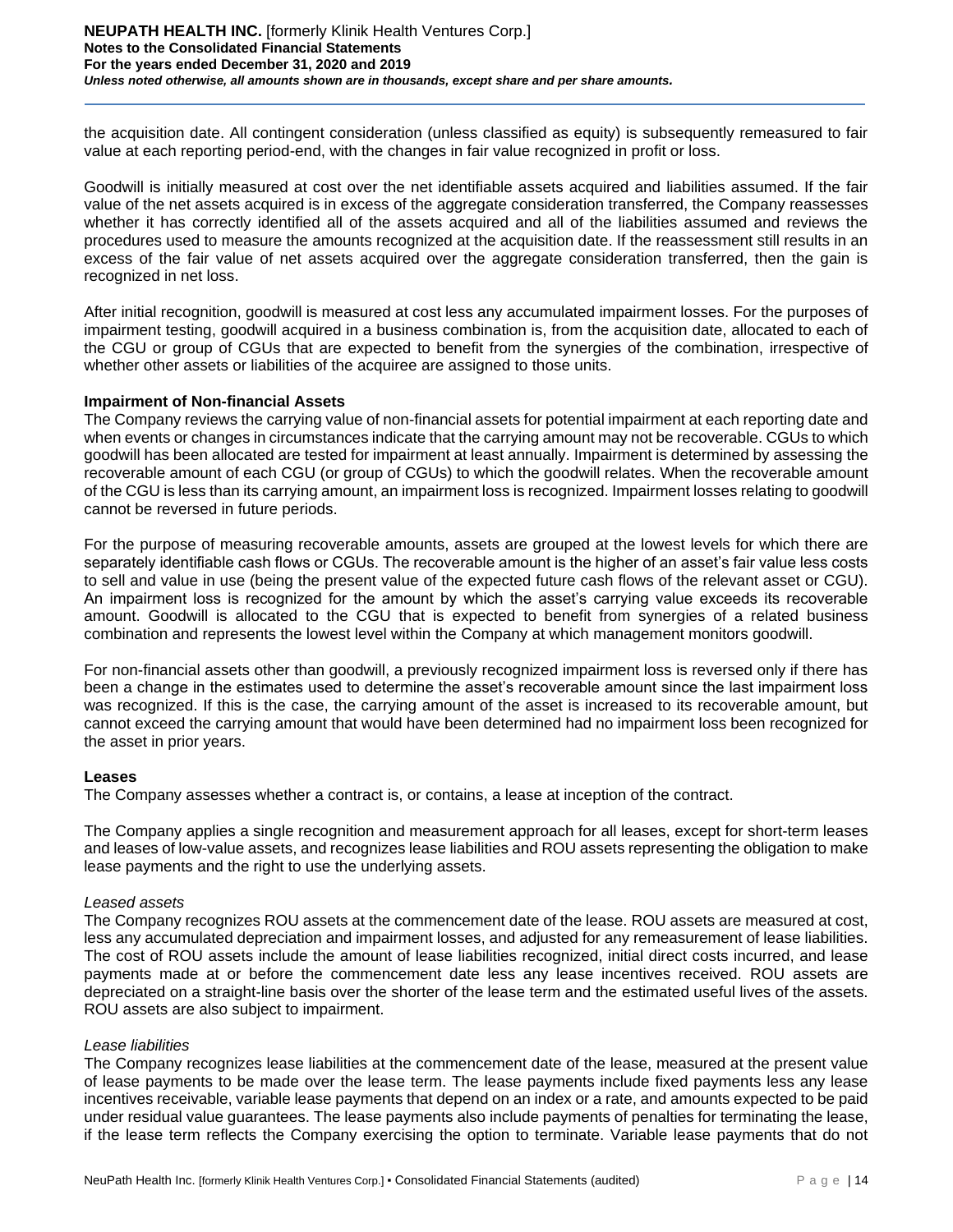depend on an index or a rate are recognized as expenses in the period in which the event that triggers the payment occurs.

In calculating the present value of lease payments, the Company uses its incremental borrowing rate at the lease commencement date as the interest rate implicit in the lease is not readily determinable. After the commencement date, the amount of lease liabilities is increased to reflect the accretion of interest and reduced for the lease payments made. In addition, the carrying amount of lease liabilities is remeasured if there is a modification, a change in the lease term or a change in the lease payments.

The Company applies the short-term and low-value lease recognition exemptions to its short-term (i.e. term less than 12 months) and low-value leases of office equipment. Lease payments on short-term leases and leases of low-value assets are expensed on a straight-line basis over the lease term.

Lease modifications are accounted for as a new lease with an effective date of the modification.

### **Financial Instruments**

Financial assets and liabilities are recognized when the Company becomes a party to the contractual provisions of the instrument. Financial assets are derecognized when the rights to receive cash flows from the assets have expired or have been transferred and the Company has transferred substantially all risks and rewards of ownership.

Financial assets and liabilities are offset and the net amount is reported in the consolidated statement of financial position when there is a legally enforceable right to offset the recognized amounts and there is an intention to settle on a net basis, or realize the asset and settle the liability simultaneously.

#### *Measurement*

At initial recognition, the Company measures a financial asset or financial liability at its fair value plus or minus, in the case of a financial asset or financial liability not at fair value through profit or loss ("FVTPL"), transaction costs that are directly attributable to the acquisition or issue of the financial asset or financial liability. Transaction costs of financial assets or financial liabilities carried at FVTPL are expensed in profit or loss.

Measurement in subsequent periods depends on the classification of the financial instrument. The Company classifies its financial instruments depending on the purpose for which the instruments were acquired and their characteristics.

### **Financial Assets**

For the subsequent measurement, there are two measurement categories into which the Company classifies its financial assets:

#### *Amortized cost*

Financial assets measured at amortized cost are debt financial instruments with contractual cash flows that meet the strictly principal and interest ("SPPI") test and are managed on a hold to collect basis. These financial assets are recognized initially at fair value plus or minus direct and incremental transaction costs, and are subsequently measured at amortized cost, using the effective interest-rate method, net of an allowance for ECLs.

#### *Fair value through profit or loss*

Trading financial instruments are mandatorily measured at FVTPL as they are held for trading purposes or are part of a managed portfolio with a pattern of short-term profit taking. Non-trading financial assets are also mandatorily measured at fair value if their contractual cash flow characteristics do not meet the SPPI test or if they are managed together with other financial instruments on a fair value basis. Trading and non-trading financial instruments valued at FVTPL are remeasured at fair value as at the consolidated statement of financial position date.

Financial assets are derecognized when the contractual rights to the cash flows from the financial asset expire, or when the financial asset and all substantial risks and rewards are transferred.

#### *Fair value through other comprehensive income*

Debt financial instruments measured at fair value through other comprehensive income ("FVOCI") are nonderivative financial assets with contractual cash flows that meet the SPPI test and are managed on a hold to collect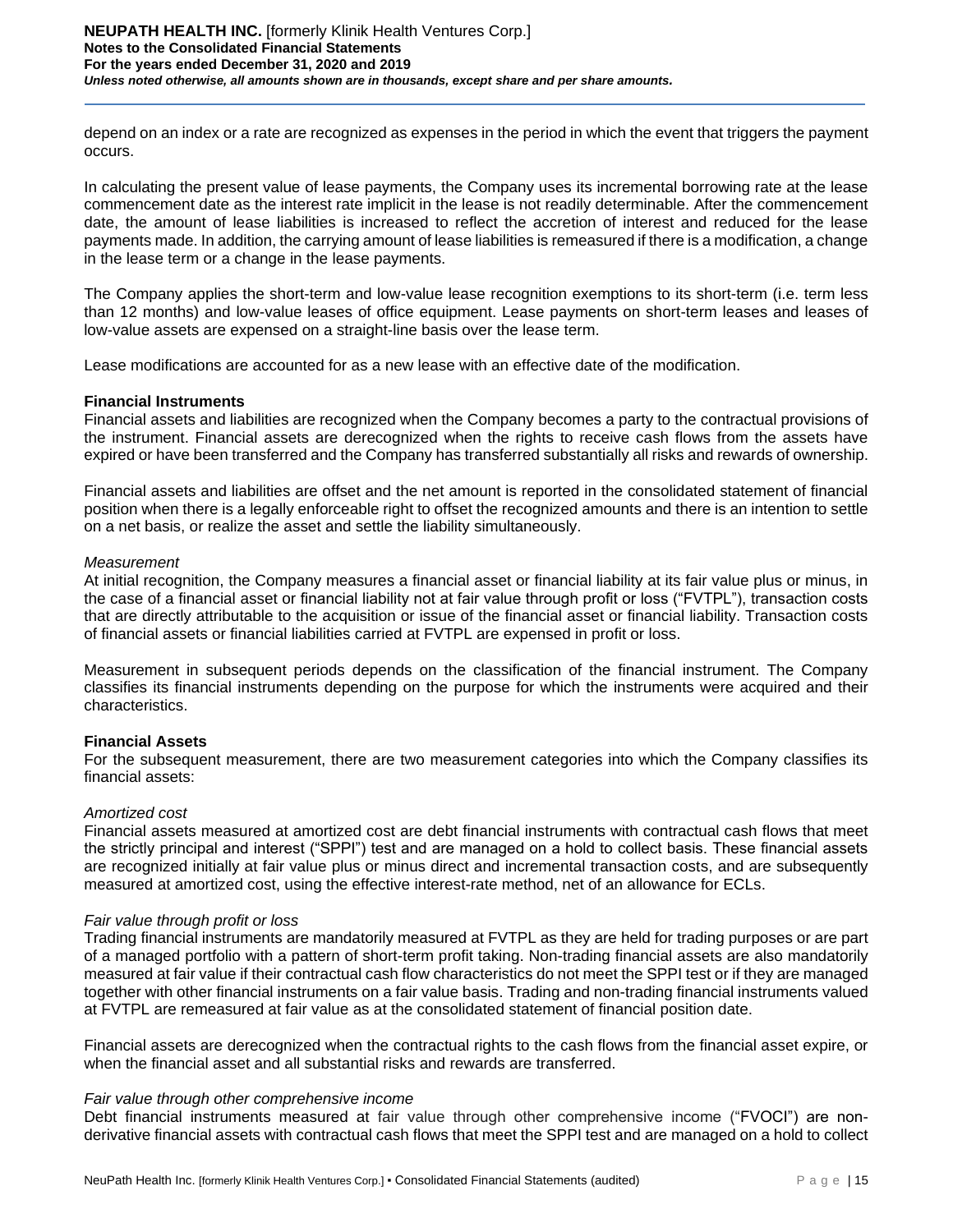and for sale basis. Subsequent measurement of debt instruments classified at FVOCI under IFRS 9, *Financial Instruments* ("IFRS 9") operates in a similar manner to available for sale debt securities under IAS 39, *Financial Instruments: Recognition and Measurement*, except that the ECL impairment model must be applied to these instruments under IFRS 9. As a result, FVOCI debt instruments are measured initially at fair value, plus direct and incremental transaction costs. Subsequent to initial recognition, FVOCI debt instruments are remeasured at fair value through other comprehensive income ("OCI"), with the exception that both related foreign exchange gains or losses and changes in ECL allowances are recognized in the statement of net earnings and comprehensive income.

### **Financial Liabilities**

Financial liabilities are subsequently measured at amortized cost using the effective interest method, except for financial liabilities at FVTPL (irrevocable election at the time of recognition). Such liabilities, including derivatives that are liabilities, shall be subsequently measured at fair value.

For liabilities measured at amortized cost using the effective interest-rate method, gains and losses are recognized in financial expenses (income) in the Consolidated Statements of Loss and Comprehensive Loss when the liabilities are de-recognized. For financial liabilities measured at FVTPL, changes in fair value due to credit risk are recorded in other comprehensive income.

The Company has classified its financial instruments as follows:

|                                          |                       |                    | <b>Fair Value</b> |
|------------------------------------------|-----------------------|--------------------|-------------------|
| <b>Financial instrument</b>              | <b>Classification</b> | <b>Measurement</b> | Hierarchy         |
| <b>Assets</b>                            |                       |                    |                   |
| Cash                                     | Amortized cost        | Amortized cost     | N/A               |
| Accounts receivable                      | Amortized cost        | Amortized cost     | N/A               |
| <b>Liabilities</b>                       |                       |                    |                   |
| Accounts payable and accrued liabilities | Amortized cost        | Amortized cost     | N/A               |
| Provisions                               | Amortized cost        | Amortized cost     | N/A               |
| Derivative financial liabilities         | <b>FVTPL</b>          | Fair value         | Level 3           |
| Conversion feature on preferred shares   | Amortized cost        | Amortized cost     | N/A               |
| Preferred shares liability               | Amortized cost        | Amortized cost     | N/A               |
| Due to related parties                   | Amortized cost        | Amortized cost     | N/A               |
| Long-term debt                           | Amortized cost        | Amortized cost     | N/A               |
| Convertible debt                         | Amortized cost        | Amortized cost     | N/A               |

### **Impairment**

The Company recognizes ECL for accounts receivables based on the simplified approach under IFRS 9. The simplified approach to the recognition of expected losses does not require the Company to track the changes in credit risk; rather, the Company recognizes a loss allowance based on lifetime ECLs at each reporting date from the date of the trade receivable. The Company has established a provision matrix that is based on its history of credit losses, adjusted for prospective factors specific to the economic environment in which it operates and for any financial guarantee related to the receivables.

Evidence of impairment may include indications that a debtor or a group of debtors is experiencing significant financial difficulty, default or delinquency in interest or principal payments, the probability that they will enter bankruptcy or other financial reorganization and where observable data indicates that there is a measurable decrease in the estimated future cash flows, such as changes in arrears or economic conditions that correlate with defaults. Accounts receivables are reviewed qualitatively on a case-by-case basis to determine whether they need to be written off.

ECLs are calculated based on actual credit loss experience over the past two years and adjusted for forward-looking information. The Company calculates the ECL rates separately for low-risk and high-risk customers and the customer portfolio is segmented based on common credit risk characteristics such as market position and history of arrears and default.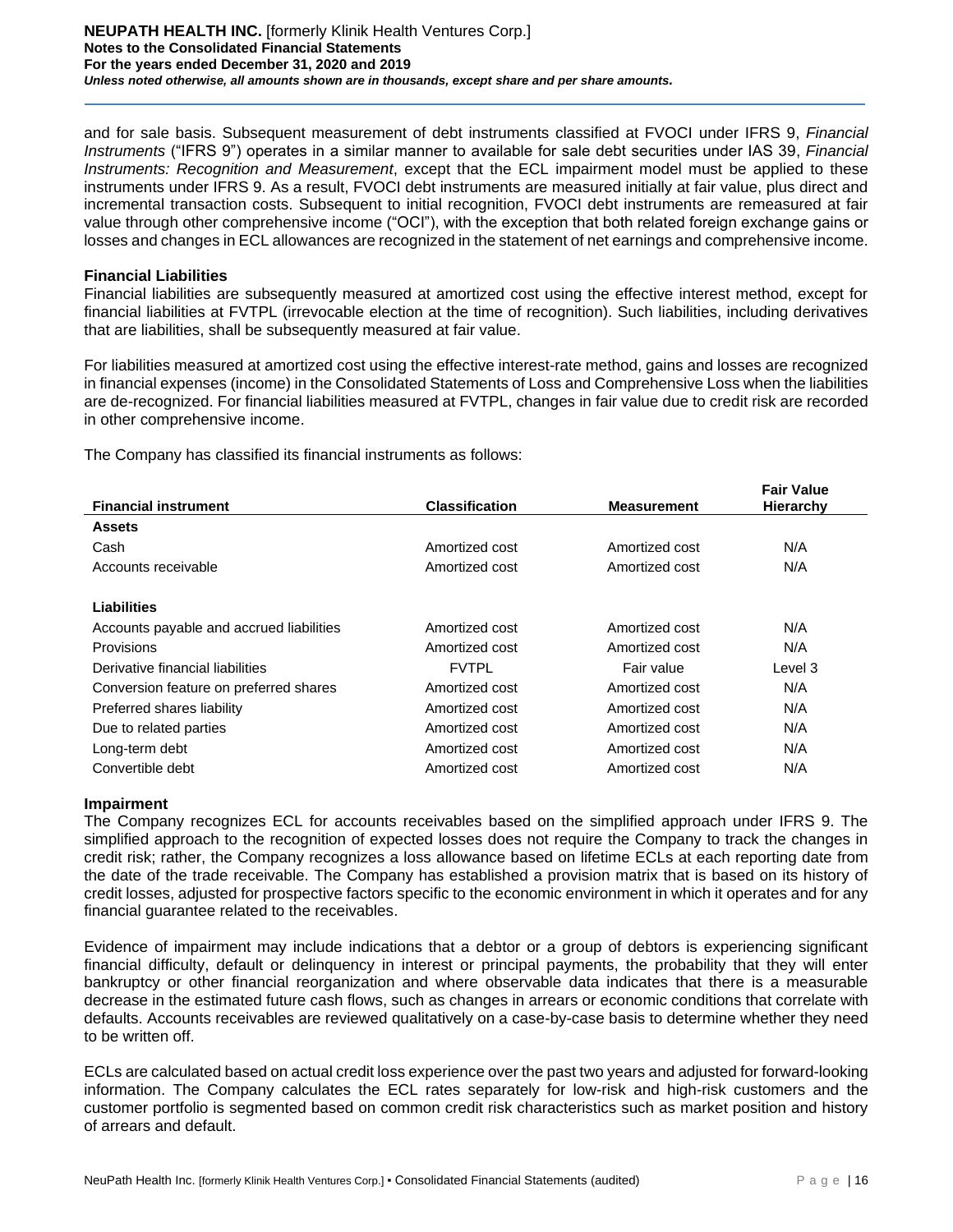### **Compound Financial Instruments**

The component parts of compound instruments issued by the Company are classified separately as financial liabilities and equity in accordance with the substance of the contractual arrangement. At the date of issue, the fair value of the liability is measured separately using an estimated market rate for a similar liability without an equity component and the residual is allocated to the conversion option.

The liability component is subsequently recognized on an amortized cost basis using the effective interest method until extinguished upon conversion or at the instrument's maturity date. The equity component is recognized and included in equity and is not subsequently remeasured. In addition, the conversion option classified as equity will remain in equity until the conversion option is exercised, in which case, the balance recognized in equity will be transferred to share capital. Transaction costs are divided between the liability and equity components in proportion to their values.

### **Revenue Recognition**

The Company provides professional management services related to health and medical activities. The Company's contracts are associated with the rendering of patient services, research and staffing allocation services.

### *Rendering of patient services*

The rendering of patient services is through the Ontario Health Insurance Plan ("OHIP"), which is regulated under the *Health Insurance Act*. The Company has registrations with the Ministry of Health and Ministry of Long-Term Care, which provides assurance that the Company will be paid to provide medical services to patients holding the OHIP insurance card. Revenue is recognized when medical services have been provided to the patient. The *Health Insurance Act* outlines a fixed-unit price per service provided, types of services, and professional work paid to registered entities by OHIP.

### *Research contracts*

The Company may enter into contracts for the provision of clinical research services to third parties. Such contracts have rates and a budget fixed for each visit based on the stage of the research, which are billed as the work progresses and the revenue recognized accordingly. The third-party firm pays the Company, which in turn has a separate contract with the physician who conducts the clinical trial.

The terms of the agreements may include provisions for a holdback. The entity estimates the amount of holdback not paid is immaterial and usually avoidable by the Company providing all the contractual requirements. Therefore, clinical research services payments are normally immediately recognized as revenue when the appointment is completed, which can range from an hour to 10 hours.

### *Staffing allocation services contracts*

The Company has contracts with various correctional facilities and hospitals for allocating physicians. As part of its revenue model, the Company provides medical professionals for these institutions and charge them per hour worked. Therefore, staffing allocation service contract revenues are recognized as revenue as the services are provided.

### **Loss Per Share**

Loss per common share represents loss for the period attributable to common shareholders divided by the weighted average number of common shares outstanding during the year. Diluted loss per common share is calculated by dividing the applicable loss for the year by the sum of the weighted average number of common shares outstanding and all additional common shares that would have been outstanding if potentially dilutive common shares had been issued during the year. The calculation of diluted loss per share excludes the effects of various conversions and exercise of options, warrants and convertible instruments that would be anti-dilutive.

The number of fully diluted shares outstanding as at December 31, 2020 was 72,823 which includes the conversion of convertible debentures (Note 15*, Long-term Debt*), preferred shares (Note 16, *Preferred Shares Liability*), stock options (Note 18, *Stock-based Compensation*), restricted share units (Note 18, *Stock-based Compensation*), and warrants and prepaid warrants (Note 19, *Warrants*) [December 31, 2019 - fully diluted shares outstanding was 44,630].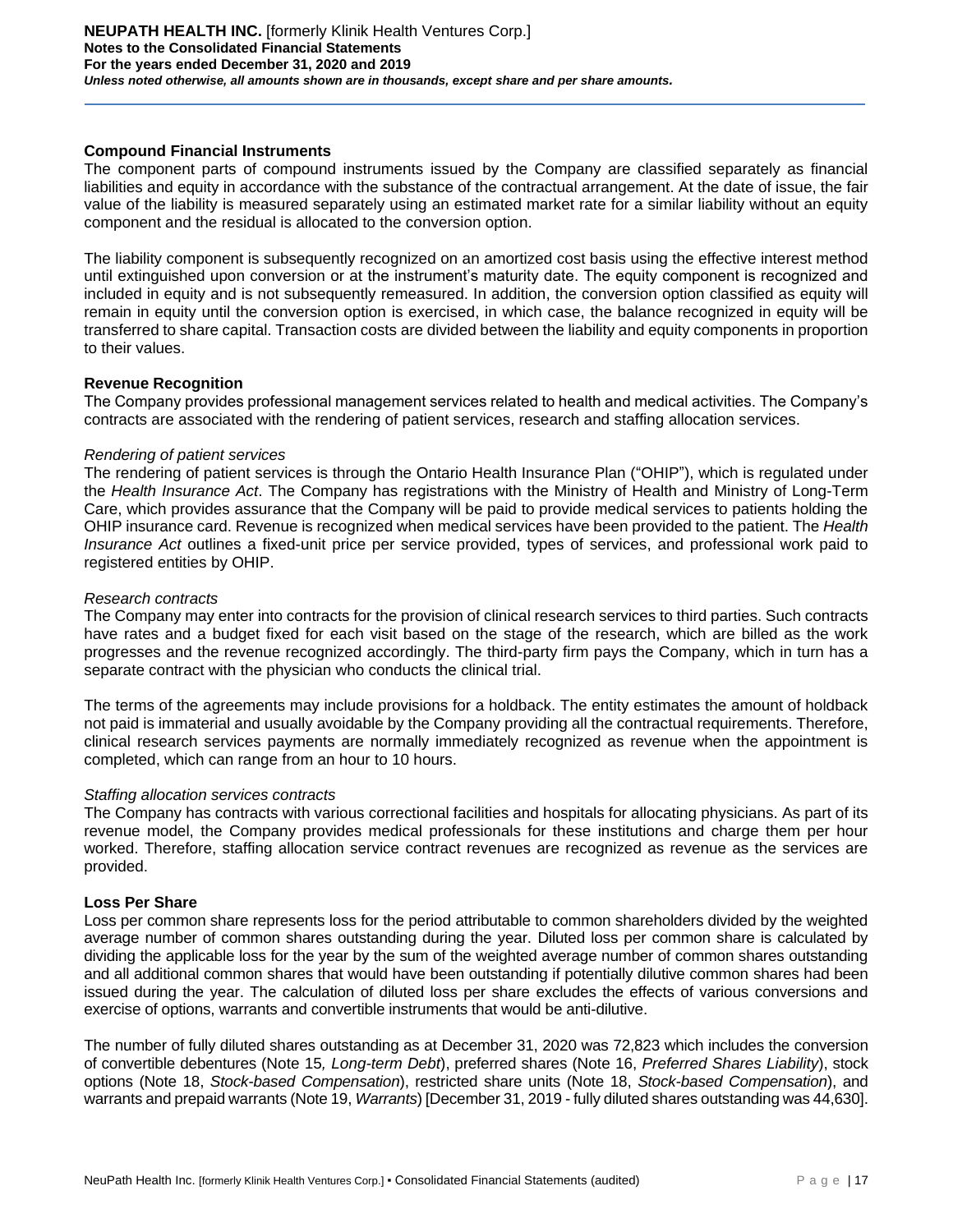### **Income Taxes**

Income taxes on profit or loss include current and deferred taxes. Income taxes are recognized in profit or loss except to the extent that they relate to business combinations or items recognized directly in equity or in OCI. Current taxes are the expected income taxes payable or recoverable on the taxable income or loss for the period, using tax rates enacted or substantively enacted, at the reporting date and any adjustment to income taxes payable in respect of previous years.

Deferred income taxes are generally recognized in respect of temporary differences between the carrying amounts of assets and liabilities for financial reporting purposes and the amounts used for taxation purposes. Deferred income taxes are measured at the tax rates that are expected to be applied to temporary differences when they are reversed, based on the tax laws that have been enacted or substantively enacted in the relevant jurisdiction by the reporting date.

Deferred tax assets and liabilities are recognized, where the carrying amount of an asset or a liability in the Consolidated Statements of Financial Position differs from its tax base, except for differences arising on:

- The initial recognition of goodwill; and
- The initial recognition of an asset or a liability in a transaction that is not a business combination and at the time of the transaction affects neither accounting or taxable profit.

A deferred tax asset is recognized for unused tax losses, tax credits and deductible temporary differences to the extent it is probable that future taxable income will be available against which they can be utilized. Deferred tax assets are reviewed as at each reporting date and are reduced to the extent it is no longer probable the related tax benefit will be realized. Within the scope of IAS 12 - *Income Taxes*, the Company recognizes its investment tax credits as a reduction against current income tax expense.

### **Operating Segments**

IFRS 8, *Operating Segments* requires operating segments to be determined based on internal reports that are regularly reviewed by the chief operating decision maker for the purpose of allocating resources to the segment and to assessing its performance. For the year ended December 31, 2020, the Company continued to operate as one industry segment: medical services.

### **Provisions**

The Company recognizes provisions when it has a present obligation (legal or constructive) as a result of past events and it is probable that an outflow of resources will be required to settle the obligation and a reliable estimate can be made of the amount of the obligation.

### **Convertible Debt**

The component parts of compound instruments issued by the Company are classified separately as financial liabilities and equity in accordance with the substance of the contractual arrangement. At the date of issue, the Company determines if the conversion feature is equity or liability based on the conversion terms. If the conversion feature is determined to be equity, the fair value of the liability is measured separately using an estimated market rate for a similar liability without an equity component and the residual is allocated to the conversion option. The liability component is subsequently recognized on an amortized cost basis using the effective interest method until extinguished upon conversion or at the instrument's maturity date. The equity component is recognized and included in equity and is not subsequently remeasured. In addition, the conversion option classified as equity will remain in equity until the conversion option is exercised, in which case, the balance recognized in equity will be transferred to share capital. If the conversion feature is determined to be a liability, the fair value of the conversion is measured separately at fair value on issuance date. The residual amount is then allocated to the debt host liability and the conversion feature liability is subsequently measured at FVTPL. Upon conversion, the carrying amount of the host debt liability along with the fair value of the conversion feature will be transferred to share capital. Transaction costs are divided between the various components in proportion to their values recorded at issuance. The portion of transaction costs allocated to the derivative liability is expensed immediately in net loss.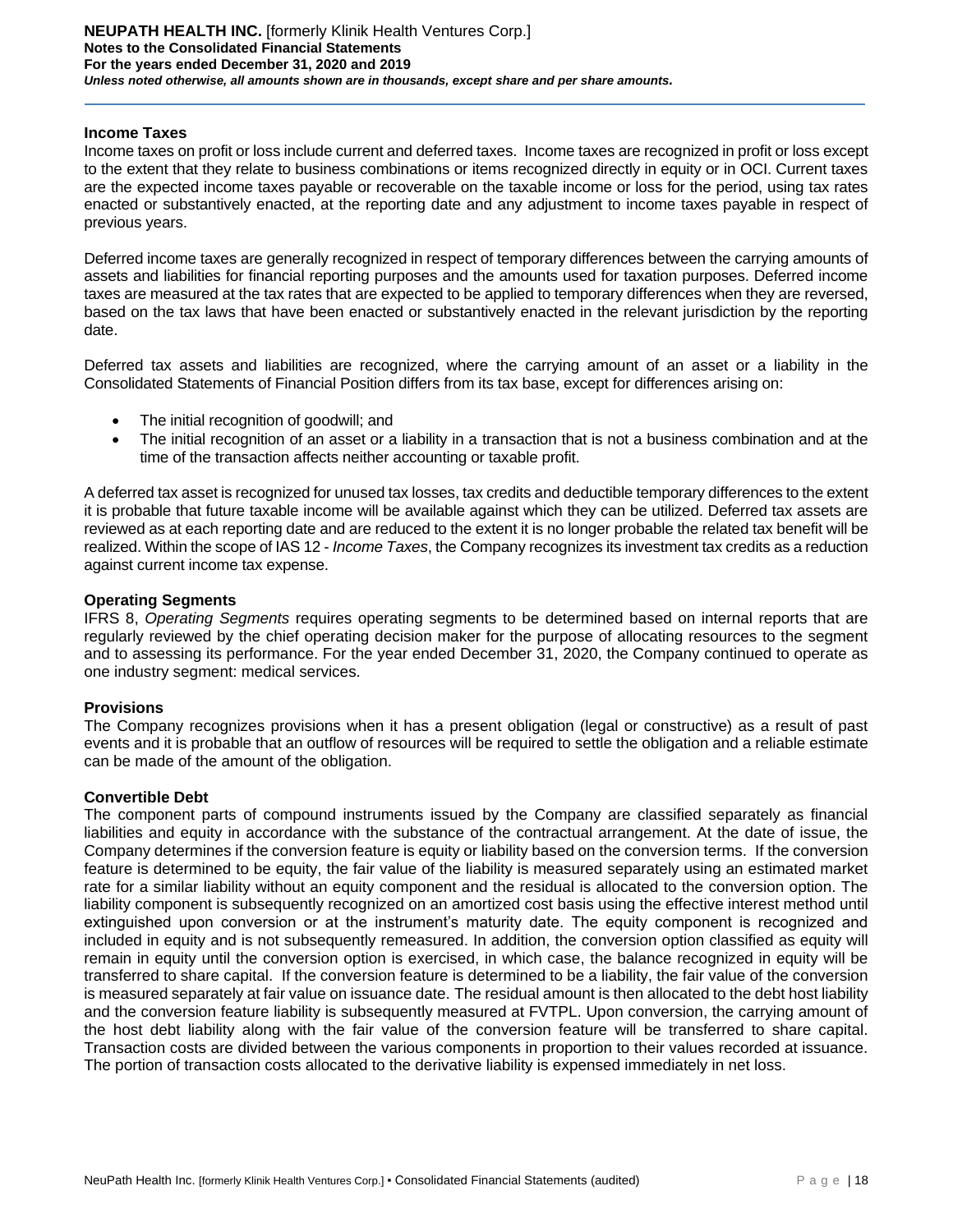### **Government Grants**

The Company will recognize government grants when there is reasonable assurance that it will comply with the conditions required to qualify for the grant, and that the grant will be received. The Company recognizes government grants as a reduction to the related expense that the grant is intended to offset.

### **Accounting Standards Issued But Not Yet Applied**

Certain new standards, interpretations, amendments and improvements to existing standards were issued by the IASB or IFRS Interpretations Committee that are mandatory for fiscal periods beginning on or after January 1, 2021. The standards impacted that may be applicable to the Company are as follows:

*(a) Amendments to IFRS 9: Financial Instruments, Fees in the '10 per cent' Test for Derecognition of Financial Liabilities*

As part of its 2018-2020 annual improvements to the IFRS standards process, the IASB issued an amendment to IFRS 9. The amendment clarifies the fees that an entity includes when assessing whether the terms of a new or modified financial liability are substantially different from the terms of the original financial liability. These fees include only those paid or received between the borrower and the lender, including fees paid or received by either the borrower or lender on the other's behalf. An entity applies the amendment to financial liabilities that are modified or exchanged on or after the beginning of the annual reporting period in which the entity first applies the amendment.

The amendment is effective for annual reporting periods beginning on or after January 1, 2022, with earlier adoption permitted. The Company will apply the amendment to financial liabilities that are modified or exchanged on or after the beginning of the annual reporting period in which the entity first applies the amendment. The implementation of this amendment is not expected to have a significant impact on the Company.

Other accounting standards or amendments to existing accounting standards that have been issued, but have future effective dates, are either not applicable or are not expected to have a significant impact on the Company's annual Consolidated Financial Statements.

### **6. REVERSE TAKEOVER TRANSACTION**

On April 24, 2020, Klinik Health Ventures Corp. ("Klinik") entered into an arrangement agreement ("Definitive Agreement") with 257. Pursuant to the Definitive Agreement, on June 25, 2020, Klinik acquired indirectly all of the issued and outstanding common shares of 257 in consideration for common shares of Klinik ("Klinik RTO"). Upon completion of the Klinik RTO, the resulting issuer carried on the business of 257 and operates as NeuPath Health Inc. This resulted in a reverse takeover of Klinik by 257 as a qualifying transaction, as defined in the policies of the TSX Venture Exchange and was affected through a court approved plan of arrangement under Section 182 of the *Business Corporations Act* (Ontario).

257, whose shareholders held approximately 86.4% of the voting shares of the Company immediately after the qualifying transaction, is considered the acquiring company for accounting purposes. Since Klinik did not meet the definition of a business under IFRS 3, the acquisition was accounted for as the purchase of Klinik's assets by 257. Consequently, the transaction is accounted for as a continuation of the financial statements of 257. The consideration paid was determined as equity-settled share-based payments under IFRS 2, *Share-based Payments*, at the fair value of the equity of NeuPath retained by the shareholders of Klinik.

Pursuant to the Definitive Agreement, immediately before the Klinik RTO, the Company's Class A Preferred Shares ("Preferred Shares") (See Note 16, *Preferred Shares Liability*) and convertible debentures (See Note 15, *Long-term Debt*) outstanding were converted into 257 common shares.

Pursuant to the Definitive Agreement, (i) holders of issued and outstanding 257 common shares received five (5) common shares of the resulting issuer (the Company's common shares) for each one (1) 257 common share (the "Exchange Ratio") held by them; and (ii) all options and warrants convertible into 257 common shares were exchanged, based on the Exchange Ratio, for similar securities to purchase the Company's common shares on substantially similar terms and conditions.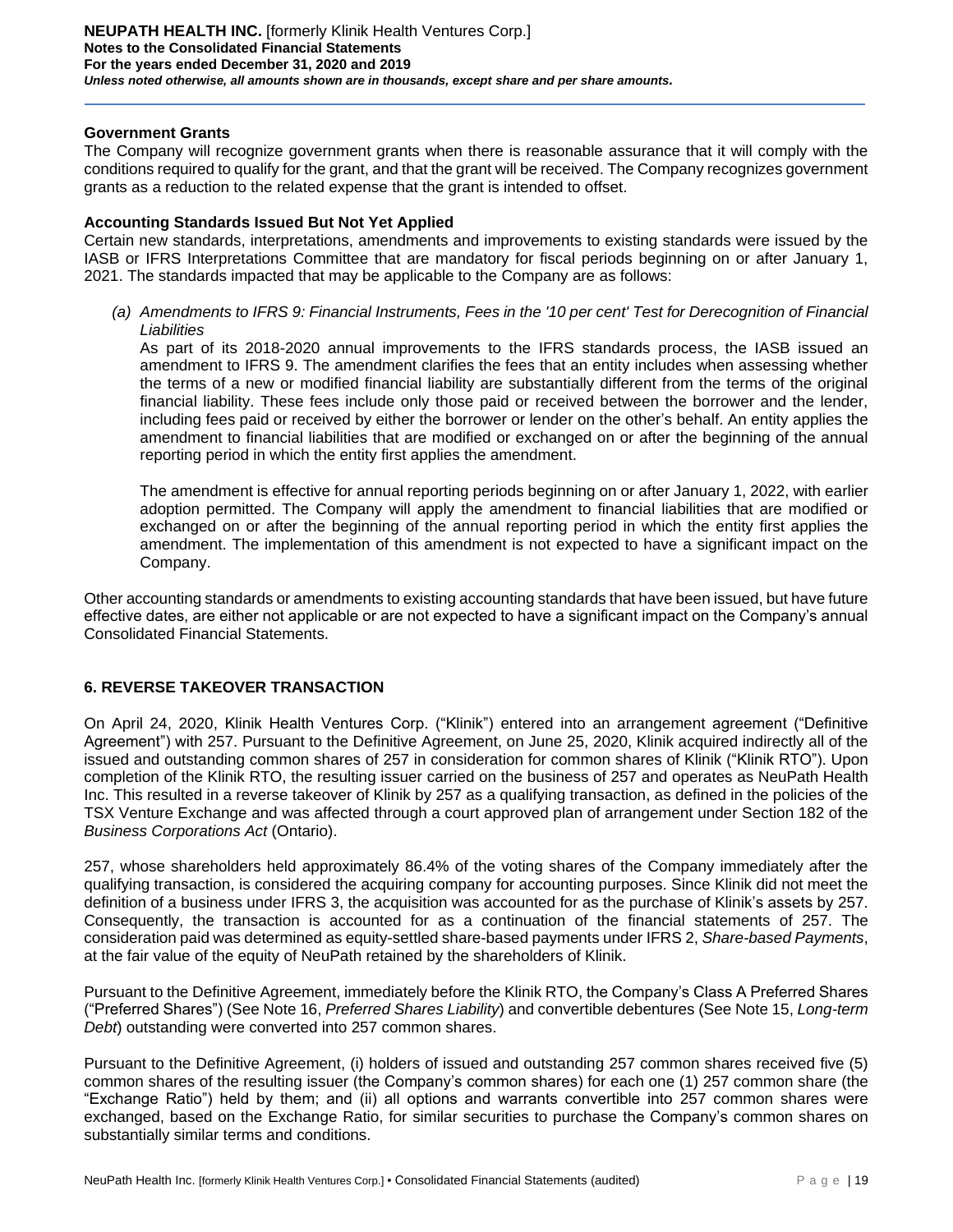Pursuant to the Definitive Agreement, immediately following the completion of the Klinik RTO, all issued and outstanding shares of the Company were consolidated on a 5:1 basis (the "Klinik Share Consolidation").

The following table represents the fair value of the share-based consideration provided and net assets acquired:

| <b>Consideration provided</b>                             | \$    |
|-----------------------------------------------------------|-------|
| Fair value of 3,869,500 common shares at \$1.00 per share | 3,870 |
| Estimated fair value of stock options issued (Note 18)    | 119   |
| Estimated fair value of warrants issued (Note 19)         | 74    |
| Total consideration provided                              | 4,063 |
|                                                           |       |
| Net assets acquired                                       |       |
| Cash                                                      | 2,559 |
| Refundable deposit advanced to NeuPath                    | 225   |
| Accounts payable and accrued liabilities                  | (94)  |
| Total net assets acquired                                 | 2,690 |
|                                                           |       |
| Listing expense                                           | 1,373 |
| <b>Transaction costs</b>                                  | 885   |
| Listing expense and transaction costs                     | 2,258 |

### **7. BUSINESS COMBINATIONS**

### **CompreMed Acquisition**

On March 31, 2019, the Company acquired 100% of the issued and outstanding shares of CompreMed in accordance with the Company's growth strategy.

CompreMed has a national network of medical specialists and rehab clinics providing independent medical assessments for employers and insurers who seek a better understanding of their employees' or plan members' status with respect to a disability.

The Company finalized its measurement of the assets acquired and liabilities assumed as a result of the CompreMed acquisition on December 31, 2019. The consideration for the acquisition and measurement of assets acquired and liabilities assumed, in accordance with IFRS 3 was as follows:

| Fair value of consideration                   | \$   |
|-----------------------------------------------|------|
| Amount settled in cash                        | 150  |
| Amount owed for working capital surplus       |      |
| <b>Total consideration transferred</b>        | 157  |
|                                               |      |
| Recognized amounts of identifiable net assets |      |
| Cash                                          | 16   |
| Accounts receivable                           | 65   |
| Other assets                                  | 8    |
| Intangible asset - patient relationships      | 130  |
| Intangible asset - brand                      | 20   |
| Total identifiable assets acquired            | 239  |
| Accounts payable and accrued liabilities      | (74) |
| Long-term debt assumed                        | (8)  |
| <b>Total liabilities assumed</b>              | (82) |
| Net identifiable assets acquired              | 157  |
| <b>Goodwill on acquisition</b>                |      |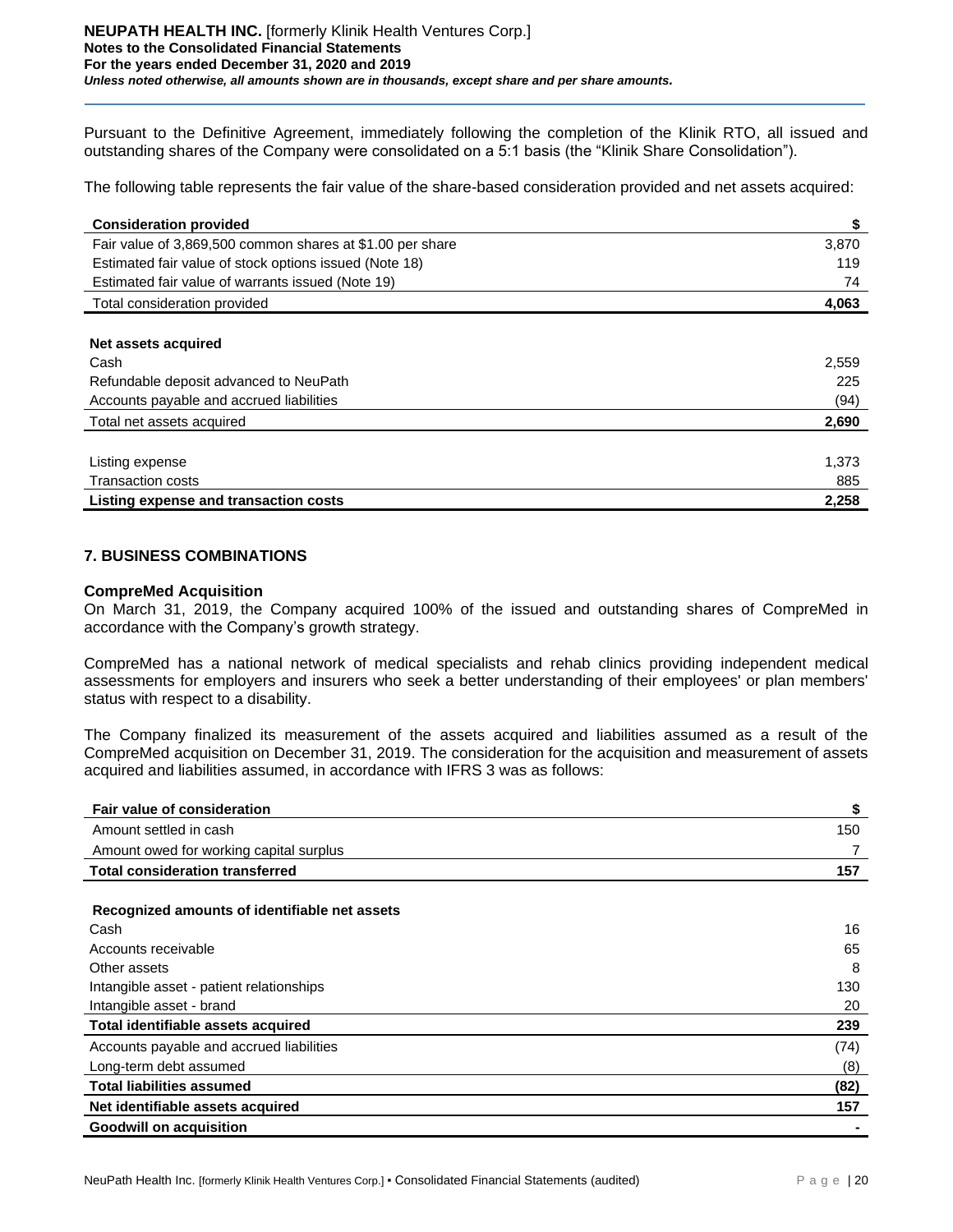### **Consideration Transferred**

The Company satisfied the purchase price through the payment of \$157 from cash on hand. There were no acquisition costs incurred as a result of the transaction.

#### **Identifiable Intangible Assets**

The identifiable patient relationships and brand have been valued using an income approach. Specifically, patient relationships were valued using a multi-period excess earnings method discounted at 12%. The brand was valued using a relief-from-royalty method incorporating a royalty rate of 0.5% and a discount rate of 12%.

Patient relationships and the brand are considered finite-lived intangible assets and will be amortized over their estimated useful lives, with amortization commencing on the acquisition date.

For the year ended December 31, 2019, CompreMed accounted for \$575 in revenues and \$39 in net loss since the March 31, 2019 acquisition date. If the acquisition had been completed on January 1, 2019, the Company estimates it would have recorded \$49,773 in pro forma revenues and \$3,744 in pro forma net loss for the year ended December 31, 2019.

### **8. ACCOUNTS RECEIVABLE**

|                                            | December 31, 2020 | December 31, 2019 |
|--------------------------------------------|-------------------|-------------------|
|                                            |                   |                   |
| Accounts receivable, gross                 | 5,884             | 5,859             |
| HST receivable (Note 28)                   | 1.808             | 1.342             |
| Less: Provision for expected credit losses | (20)              | (50)              |
|                                            | 7.672             | 7.151             |

During the year ended December 31, 2020, accounts receivable in the amount of \$98 were written off [December 31, 2019 - \$nil] and there were no reversals of prior year write-downs during the years ended December 31, 2020 and 2019.

### **9. OTHER ASSETS**

|                                  | December 31, 2020 | December 31, 2019 |
|----------------------------------|-------------------|-------------------|
|                                  |                   |                   |
| Prepaid expenses                 | 339               | 334               |
| Clinical supplies                | 174               | 170               |
| Finance lease receivable         | 426               | 537               |
|                                  | 939               | 1,041             |
| Less amounts due within one year | 634               | 614               |
| Long-term balance                | 305               | 427               |

During the year ended December 31, 2020, the Company recognized finance interest income of \$46, which is included in finance income on the Consolidated Statements of Loss and Comprehensive Loss [December 31, 2019 - \$55]. The future finance lease payments to be received by the Company relating to the property that is subleased to third parties are as follows:

|                                        | Payments to be Received by Year |      |      |                          |       |
|----------------------------------------|---------------------------------|------|------|--------------------------|-------|
|                                        | 2021                            | 2022 | 2023 | 2024                     | Total |
|                                        |                                 |      |      |                          |       |
| Finance lease payments to be received  | 155                             | 155  | 155  | 27                       | 492   |
| Less: unearned finance interest income | (34)                            | (22) | (9)  | $\overline{\phantom{0}}$ | (65)  |
| Total finance lease receivable         | 121                             | 133  | 146  | 27                       | 427   |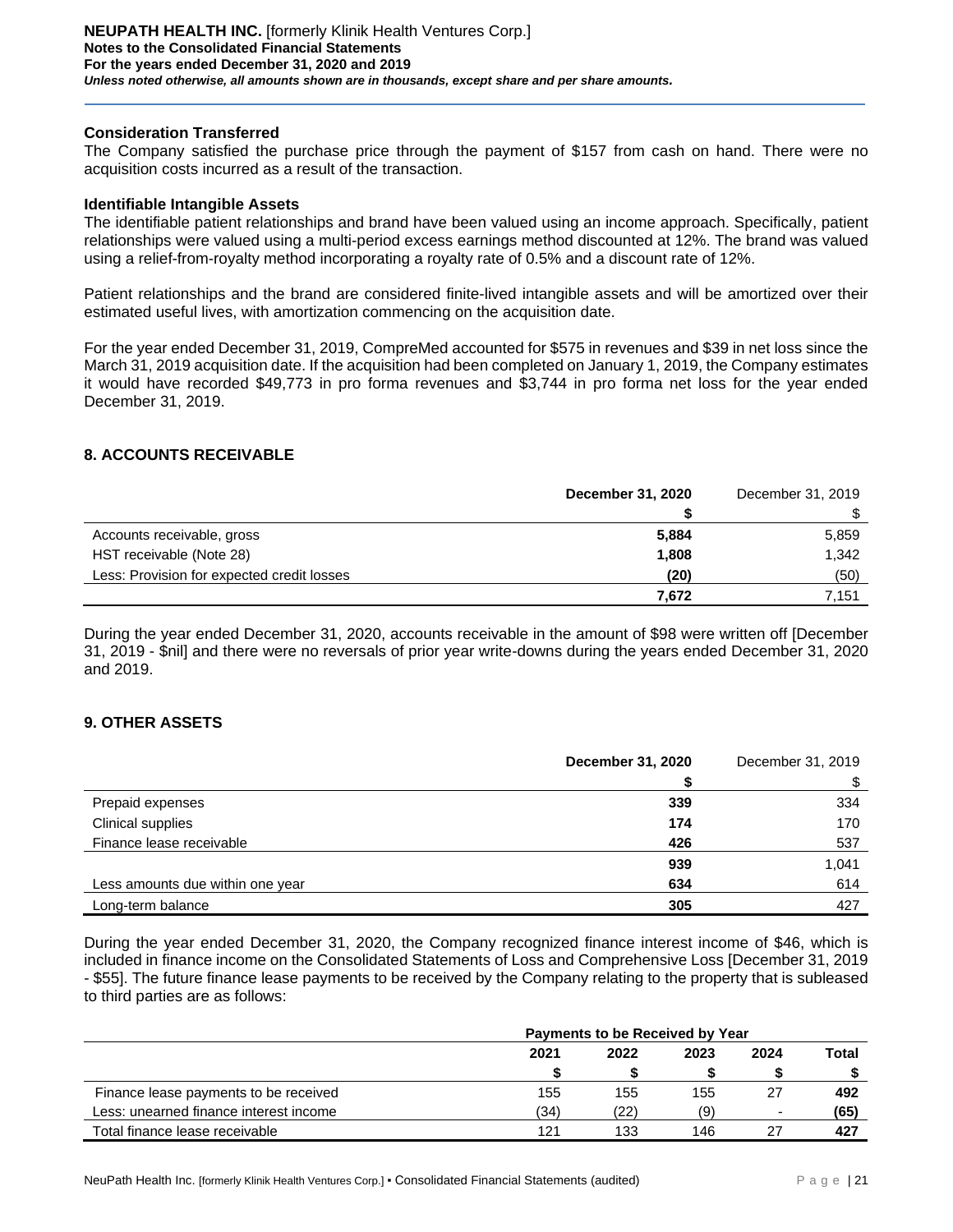### **10. PROPERTY, PLANT AND EQUIPMENT**

Property, plant and equipment consists of the following:

|                                    | Leasehold    | <b>Furniture</b> | Computer<br><b>Equipment</b> | <b>Medical</b> |                 |                          |              |
|------------------------------------|--------------|------------------|------------------------------|----------------|-----------------|--------------------------|--------------|
|                                    | Improvements | & Fixtures       | & Software                   | Equipment      | <b>Building</b> | Land                     | <b>Total</b> |
| Cost                               | \$           | \$               | \$                           | \$             | \$              | \$                       | \$           |
| Balance, December 31, 2018         | 2,065        | 294              | 896                          | 176            | 872             | 328                      | 4,631        |
| Transfers upon adoption of IFRS 16 |              |                  | (212)                        |                |                 | $\overline{\phantom{a}}$ | (212)        |
| Additions                          | 81           | 14               | 29                           |                |                 | $\blacksquare$           | 131          |
| Balance, December 31, 2019         | 2,146        | 308              | 713                          | 183            | 872             | 328                      | 4,550        |
| Additions                          | 15           |                  | 23                           |                |                 |                          | 38           |
| Balance, December 31, 2020         | 2,161        | 308              | 736                          | 183            | 872             | 328                      | 4,588        |
| <b>Accumulated depreciation</b>    |              |                  |                              |                |                 |                          |              |
| Balance, December 31, 2018         | 352          | 40               | 312                          | 27             | 20              | ÷                        | 751          |
| Transfers upon adoption of IFRS 16 |              |                  | (70)                         |                |                 | $\overline{\phantom{a}}$ | (70)         |
| Depreciation expense               | 247          | 54               | 140                          | 35             | 34              | $\overline{\phantom{a}}$ | 510          |
| Balance, December 31, 2019         | 599          | 94               | 382                          | 62             | 54              | $\overline{\phantom{0}}$ | 1,191        |
| Depreciation expense               | 246          | 53               | 145                          | 30             | 34              |                          | 508          |
| Balance, December 31, 2020         | 845          | 147              | 527                          | 92             | 88              | $\blacksquare$           | 1,699        |
| Net book value as at               |              |                  |                              |                |                 |                          |              |
| December 31, 2019                  | 1,547        | 214              | 331                          | 121            | 818             | 328                      | 3,359        |
| Net book value as at               |              |                  |                              |                |                 |                          |              |
| December 31, 2020                  | 1,316        | 161              | 209                          | 91             | 784             | 328                      | 2,889        |

ROU assets consist of the following:

|                                           | <b>ROU Asset -</b><br><b>Computer Equipment</b> | <b>ROU Asset -</b><br><b>Building</b> | Total |
|-------------------------------------------|-------------------------------------------------|---------------------------------------|-------|
| Cost                                      | S                                               |                                       | \$    |
| Balance, December 31, 2019                | 331                                             | 5,677                                 | 6,008 |
| Balance, December 31, 2020                | 331                                             | 5,677                                 | 6,008 |
| <b>Accumulated depreciation</b>           |                                                 |                                       |       |
| Balance, December 31, 2019                | 148                                             | 1,003                                 | 1,151 |
| Depreciation expense                      | 110                                             | 1,003                                 | 1,113 |
| Balance, December 31, 2020                | 258                                             | 2,006                                 | 2,264 |
| Net book value as at<br>December 31, 2019 | 183                                             | 4.674                                 | 4,857 |
| Net book value as at<br>December 31, 2020 | 73                                              | 3.671                                 | 3.744 |

The Company recognized \$5,677 of ROU assets related to buildings and \$212 of computer equipment on transition to IFRS 16, *Leases* ("IFRS 16") on January 1, 2019.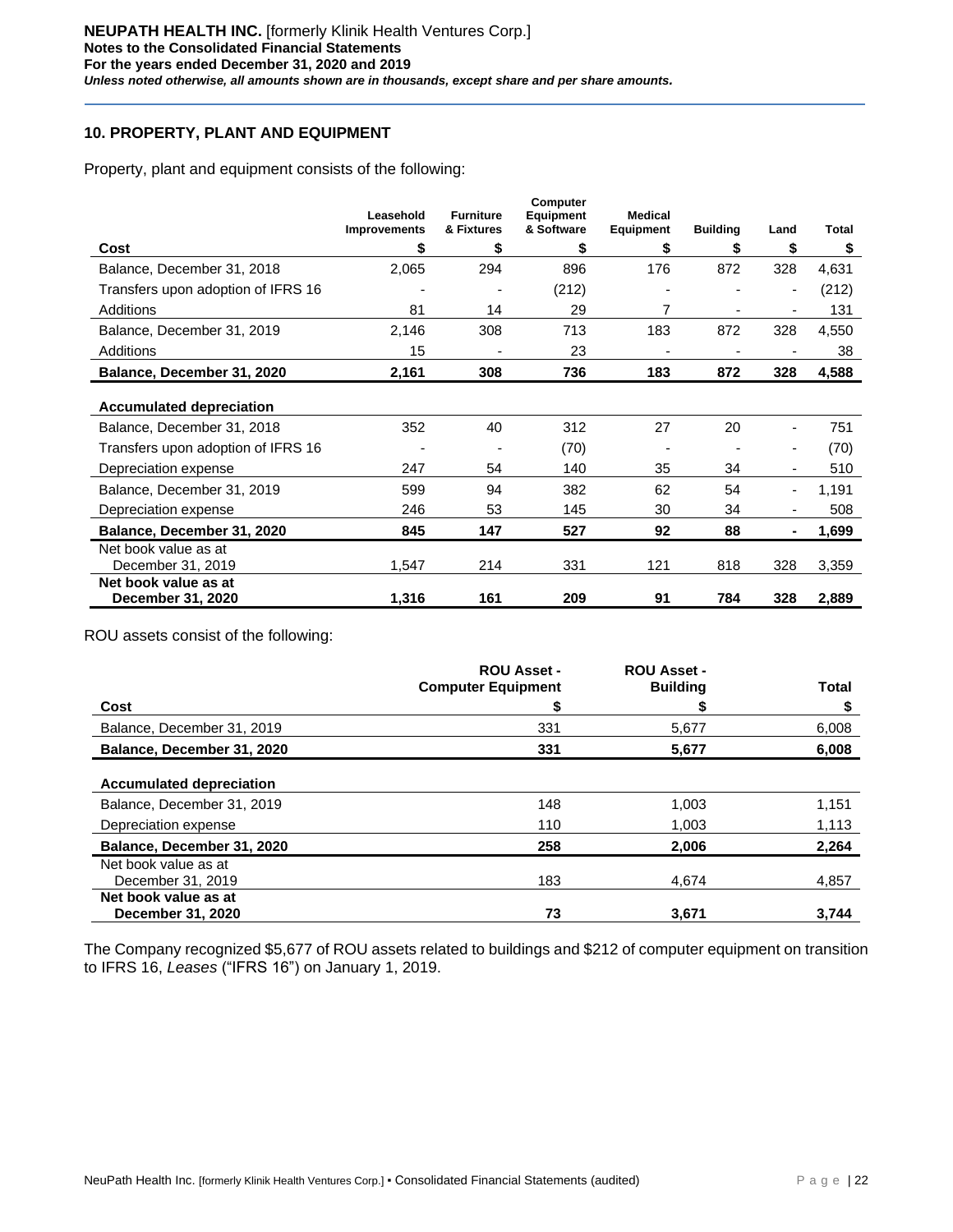### **11. INTANGIBLE ASSETS**

Intangible assets consist of the following:

|                                            | <b>Developed</b><br><b>Software</b> | <b>Patient</b><br><b>Relationship</b> | <b>Brand</b> | Total |
|--------------------------------------------|-------------------------------------|---------------------------------------|--------------|-------|
| Cost                                       |                                     |                                       |              | S     |
| Balance, December 31, 2018                 |                                     | 1,600                                 | 1,864        | 3,464 |
| Acquired in CompreMed acquisition (Note 7) |                                     | 130                                   | 20           | 150   |
| Balance, December 31, 2019                 |                                     | 1,730                                 | 1,884        | 3,614 |
| Additions                                  | 63                                  |                                       |              | 63    |
| Balance, December 31, 2020                 | 63                                  | 1,730                                 | 1,884        | 3,677 |
| <b>Accumulated amortization</b>            |                                     |                                       |              |       |
| Balance, December 31, 2018                 |                                     | 333                                   | 658          | 991   |
| Amortization expense                       |                                     | 424                                   | 470          | 894   |
| Balance, December 31, 2019                 |                                     | 757                                   | 1,128        | 1,885 |
| Amortization expense                       |                                     | 433                                   | 475          | 908   |
| Balance, December 31, 2020                 |                                     | 1,190                                 | 1,603        | 2,793 |
| Net book value as at December 31, 2019     |                                     | 973                                   | 756          | 1,729 |
| Net book value as at December 31, 2020     | 63                                  | 540                                   | 281          | 884   |

The Company acquired intangible assets with a fair value of \$150 upon the close of the CompreMed acquisition in 2019 (See Note 7, *Business Combinations*).

### **12. GOODWILL**

|                     | <b>December 31, 2020</b> | December 31, 2019 |
|---------------------|--------------------------|-------------------|
| Cost                |                          |                   |
| Viable acquisition  | 8.565                    | 8,565             |
| InMedic acquisition | 10.405                   | 10,405            |
|                     | 18,970                   | 18,970            |

Goodwill is recognized on the acquisition date when total consideration exceeds the net identifiable assets acquired.

During the year ended December 31, 2020, the Company recognized a change in its grouping of CGUs and the related allocation of goodwill. This change triggered a goodwill impairment test, which was conducted, at that time, using the original goodwill allocation to the two CGUs: Viable and InMedic.

#### *Viable CGU*

The recoverable amount of the Viable CGU was determined based on a value-in-use calculation using cash flow projections and approved financial budgets. A pretax discount rate of 13% was applied along with a terminal-growth rate of 3%. It was concluded that the carrying value did not exceed the value-in-use. As a result of this analysis, management did not identify an impairment for this CGU when this interim impairment test was conducted [December 31, 2019 - \$1,564]. Having written down the Viable CGU to its recoverable amount as at December 31, 2019, the goodwill impairment test is sensitive to changes in the discount rate and an increase of 50 basis points, assuming all other variables remain constant, would have resulted in a material change to the value of the Viable CGU and an impairment loss.

### *InMedic CGU*

The recoverable amount of the InMedic CGU was determined based on a value-in-use calculation using cash flow projections and approved financial budgets. A pretax discount rate of 13% was applied, along with a terminal-growth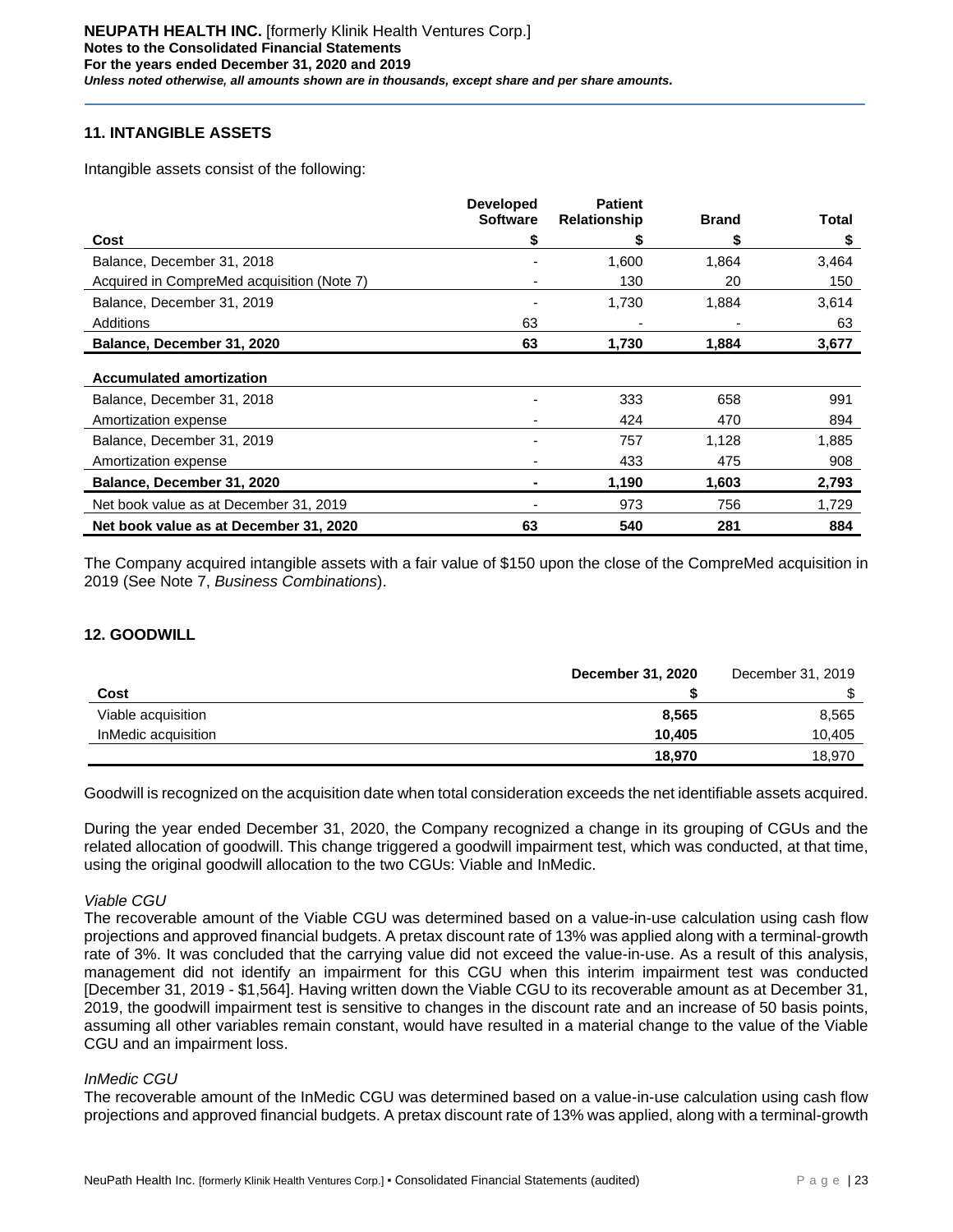rate of 2.5%. It was concluded that the carrying value did not exceed the value-in-use. As a result of this analysis, management did not identify an impairment for this CGU when this interim impairment test was conducted.

The Company performs an impairment test annually on December 31 or whenever there is an indication of impairment. During the year ended December 31, 2020, the Company recognized a change in its grouping of CGUs and the related allocation of goodwill. Goodwill has been reallocated to a single group representing the twelve medical clinics CGU: Medical clinics. The reallocation reflects the level at which management monitors goodwill for internal management purposes and coincided with centralization activities benefitting the medical clinics CGU.

#### *Medical clinics*

The recoverable amount of the medical clinics CGU was determined based on a value-in-use calculation using cash flow projections and approved financial budgets. A pretax discount rate of 13% was applied, along with a terminalgrowth rate of 2.5%. It was concluded that the carrying value did not exceed the value-in-use. As a result of this analysis, management did not identify an impairment for this CGU as at December 31, 2020.

### *Sensitivity analysis*

The Company's goodwill impairment tests on the InMedic CGU and medical clinics CGU have limited sensitivity to changes in assumptions that would materially impact the outcome. An increase of 50 basis points to the discount rates used by the Company, assuming all other variables remain constant, for its goodwill impairment tests would not have resulted in a material change to the value of the Company's InMedic CGU and medical clinics CGU, and therefore, would not result in an impairment loss.

### **13. PROVISIONS**

|                            | <b>Legal and Other</b><br><b>Restructuring</b><br><b>Expenses</b> | <b>Severance</b> | Lease<br><b>Termination</b><br><b>Settlements</b> | <b>Total</b> |
|----------------------------|-------------------------------------------------------------------|------------------|---------------------------------------------------|--------------|
|                            |                                                                   |                  |                                                   |              |
| Balance, December 31, 2018 | 307                                                               | 49               | 744                                               | 1,100        |
| Additions                  |                                                                   | 550              |                                                   | 550          |
| Repayments                 | (20)                                                              | (49)             | (689)                                             | (758)        |
| Balance, December 31, 2019 | 287                                                               | 550              | 55                                                | 892          |
| Repayments                 | (287)                                                             | (400)            | (55)                                              | (742)        |
| Balance, December 31, 2020 |                                                                   | 150              | -                                                 | 150          |

The Company is making payments of \$25 per month towards the severance provision. The Company expects to settle the above provisions within the next year.

### **14. LEASE OBLIGATIONS**

The Company leases computer equipment and real property for its clinical and office locations in Canada. Lease obligations arose on the adoption of IFRS 16 and consist of the following:

|                                  | 2020           | 2019    |
|----------------------------------|----------------|---------|
|                                  |                |         |
| Balance, as at January 1         | 5,691          |         |
| Transition to IFRS 16            |                | 6,486   |
| Additions during the year        | $\blacksquare$ | 151     |
| Payments during the year         | (1,560)        | (1,589) |
| Interest expense during the year | 541            | 643     |
|                                  | 4,672          | 5,691   |
| Less amounts due within one year | 1,127          | 1,019   |
| Long-term balance, December 31   | 3,545          | 4,672   |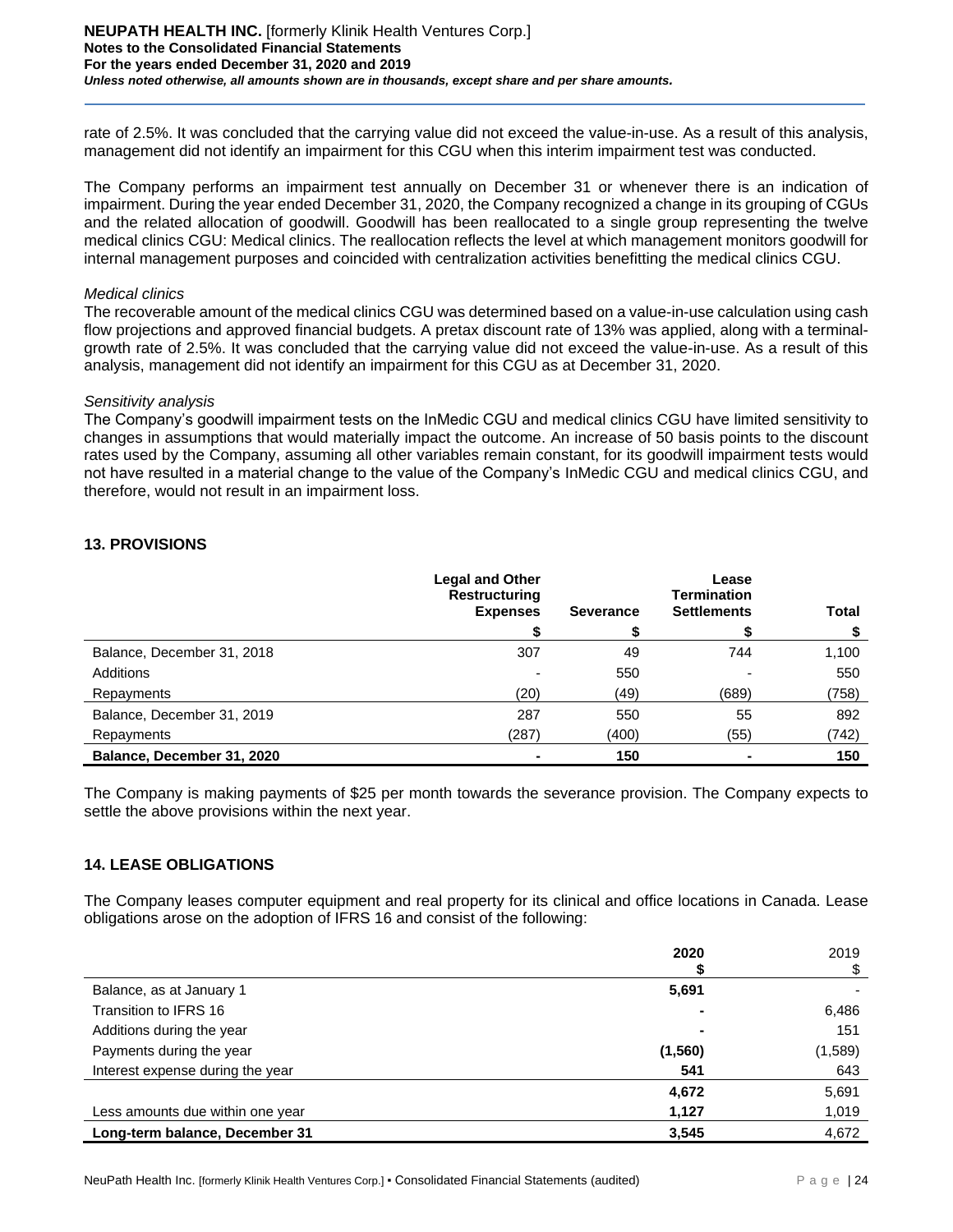For the year ended December 31, 2020, lease payments totalled \$1,560 [December 31, 2019 – \$1,589]. The Company expenses payments for short-term leases and low-value leases as incurred. These payments for shortterm leases and low-value leases were not material for the years ended December 31, 2020 and 2019.

The Company's future cash outflows may change due to variable lease payments, renewal options, termination options, residual value guarantees and leases that have not yet commenced, which the Company is committed to, but are not reflected in the lease obligations. The following is a maturity analysis for undiscounted lease payments that are reflected in the lease obligations as at December 31, 2020:

|                  | \$    |
|------------------|-------|
| Less than 1 year | 1,558 |
| 1 to 2 years     | 1,436 |
| 2 to 3 years     | 1,202 |
| 3 to 4 years     | 799   |
| 4 to 5 years     | 481   |
| Beyond 5 years   | 356   |
|                  | 5,832 |

See Note 24, *Commitments,* for additional information on estimated additional rent payment obligations related to the Company's leases on its clinical and office locations.

### **15. LONG-TERM DEBT**

|                                  | December 31, 2020 | December 31, 2019 |
|----------------------------------|-------------------|-------------------|
| Convertible debentures           | ۰                 | 4,797             |
| Royal Bank of Canada             | 4,329             | 4,978             |
| Long-term debt                   | 4,329             | 9,775             |
| Less amounts due within one year | 3,091             | 8,588             |
| Long-term balance                | 1,238             | 1.187             |

### **Convertible Debentures**

The Company issued \$4,165 of convertible debt with a stated interest rate of 8% during 2017 and 2018. The debt may be converted into common shares at the discretion of the holders at the lesser of \$1.00 per common share or a 25% discount to the price per common share upon the occurrence of a Liquidity Event.

A Liquidity Event is defined as follows:

- The completion of a public offering of common shares by the Company and listing of same on a Canadian or U.S. stock exchange;
- The sale for cash proceeds of all the issued and outstanding shares in the capital stock of the Company; and
- The amalgamation or any other corporate transaction involving the Company with or into another entity pursuant to which the common shares of the resulting issuer from such transaction are listed on a Canadian or U.S. stock exchange.

On March 24, 2020, the Company extended the maturity dates of the convertible debentures to August 31, 2020. The Company assessed the change in present value of future cash flows and determined that the changes to the convertible debentures should be accounted for as a modification of debt. As a result, a gain on the modification of debt totalling \$143 was recorded [December 31, 2019 - \$159]. The gain is included in fair value adjustments on the Consolidated Statements of Loss and Comprehensive Loss.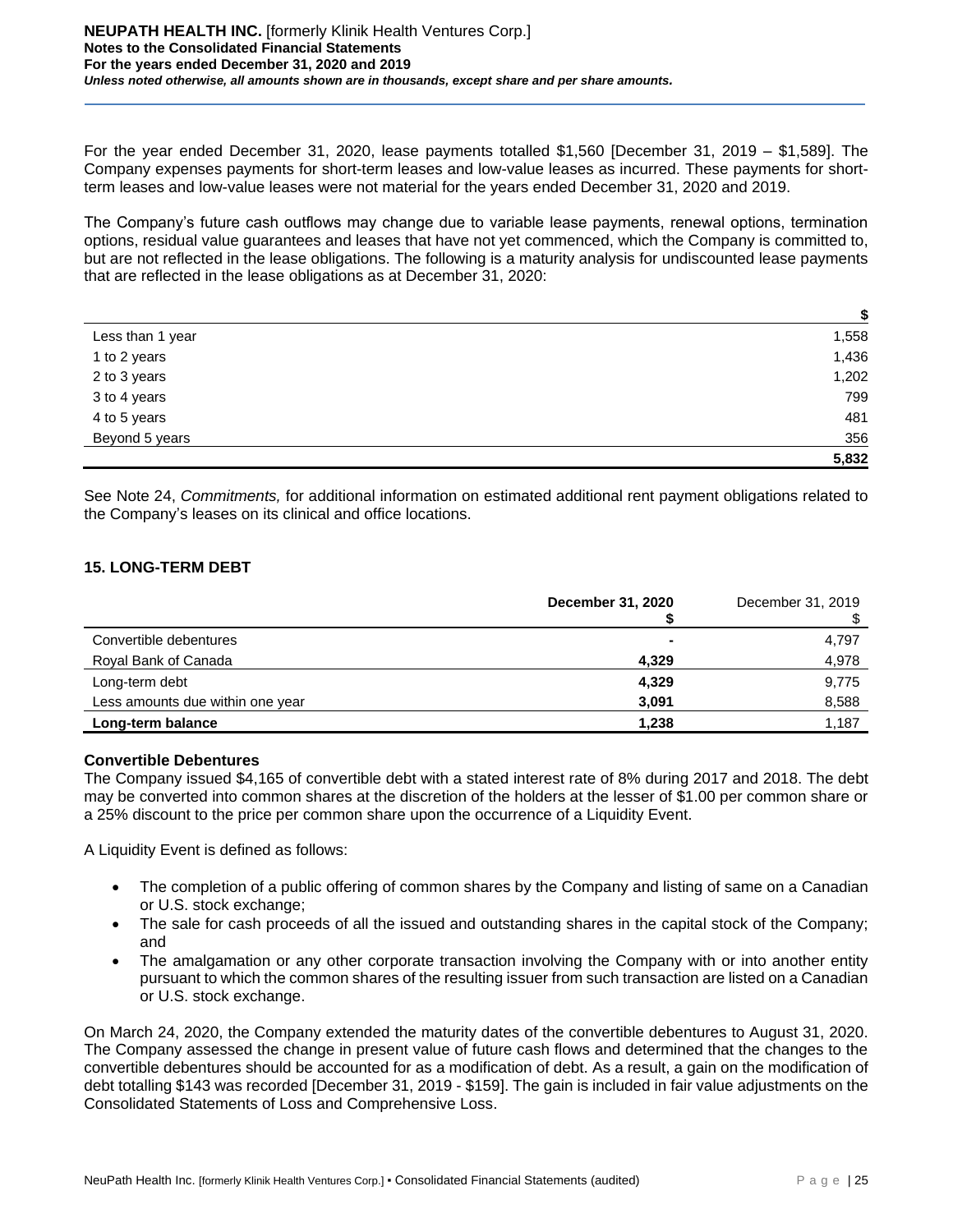#### **NEUPATH HEALTH INC.** [formerly Klinik Health Ventures Corp.] **Notes to the Consolidated Financial Statements For the years ended December 31, 2020 and 2019** *Unless noted otherwise, all amounts shown are in thousands, except share and per share amounts.*

The derivative liability conversion feature was fair valued immediately before the Klinik RTO. For the year ended December 31, 2020, a fair value loss of \$507 is included in fair value adjustments on the Consolidated Statements of Loss and Comprehensive Loss [December 31, 2019 - fair value loss of \$747]. As at December 31, 2019, the derivative liability conversion feature related to convertible debentures was fair valued using the Monte-Carlo Simulation method with inputs to the model as follows:

|                                | December 31, 2019 |
|--------------------------------|-------------------|
| Share price                    | \$0.93            |
| Volatility factor              | 36.65%            |
| Expected life                  | $0.25$ years      |
| Probability of Liquidity Event | 80%               |

On June 25, 2020, the Company completed the Klinik RTO as described in Note 6, *Reverse Takeover Transaction*. This transaction qualified as a Liquidity Event. In accordance with the terms of the Definitive Agreement, all NeuPath's outstanding convertible debentures were converted into the Company's shares. The conversion price was \$0.75 per common share, which is the lesser of \$1.00 per common share or a 25% discount to the price per common share upon the occurrence of a Liquidity Event. The Company issued a total of 6.7 million common shares to satisfy the total obligation of \$5.0 million.

Accretion expense on the convertible debentures in the amount of \$389 was recorded and is included in interest cost on the Consolidated Statements of Loss and Comprehensive Loss for the year ended December 31, 2020 [December 31, 2019 - \$713].

### **Royal Bank of Canada**

On February 26, 2018, the Company acquired long-term debt as a result of the business combination with Renaissance Asset Management (London) Inc. ("RAM"). Of the outstanding long-term debt held with the Royal Bank of Canada ("RBC") as at December 31, 2020, \$2,995 bears interest at RBC Prime+1.95% and matured in February 2020 and was renewed for a consecutive 12-month period (Facility #1), and \$1,254 bears interest at a rate of 5.23% and matures in September 2023 (Facility #2).

On August 19, 2020, the Company entered into amendment agreements with RBC with respect to the long-term debt pursuant to which, among other things, the Company and RBC agreed to amend certain operating and financial restrictions to reflect the Company's current business operations and structure. As part of the amendment, Facility #1 requires payments no later than 120 days after each year end as, and by way of, a prepayment of a portion of principal amount outstanding equal to an amount to 25% of the Free Cash Flow of the Company for such fiscal year. The credit facilities include restrictive covenants relating to indebtedness, operations, investments, capital expenditures and other standard operating business covenants. The credit facilities are secured by all of the assets of the Company.

On May 11, 2020, the Company entered into a long-term debt agreement with a principal amount of \$40, which is interest free and repayable on or before December 31, 2022. On September 10, 2020, the Company entered into a second long-term debt agreement under the same terms and with the same maturity. These loans were made available to the Company under the Canada Emergency Business Account, a government-backed program designed to assist businesses impacted by COVID-19.

The schedule of repayments of long-term debt, based on maturity is as follows:

|                      | < 1 year | vear | 2 years                  | <b>Total</b> |
|----------------------|----------|------|--------------------------|--------------|
|                      |          |      |                          |              |
| Royal Bank of Canada | 2,995    |      |                          | 2,995        |
| Royal Bank of Canada | 96       | 96   | 1.062                    | 1,254        |
| Royal Bank of Canada | -        | 80   | $\overline{\phantom{0}}$ | 80           |
|                      | 3,091    | 176  | 1.062                    | 4,329        |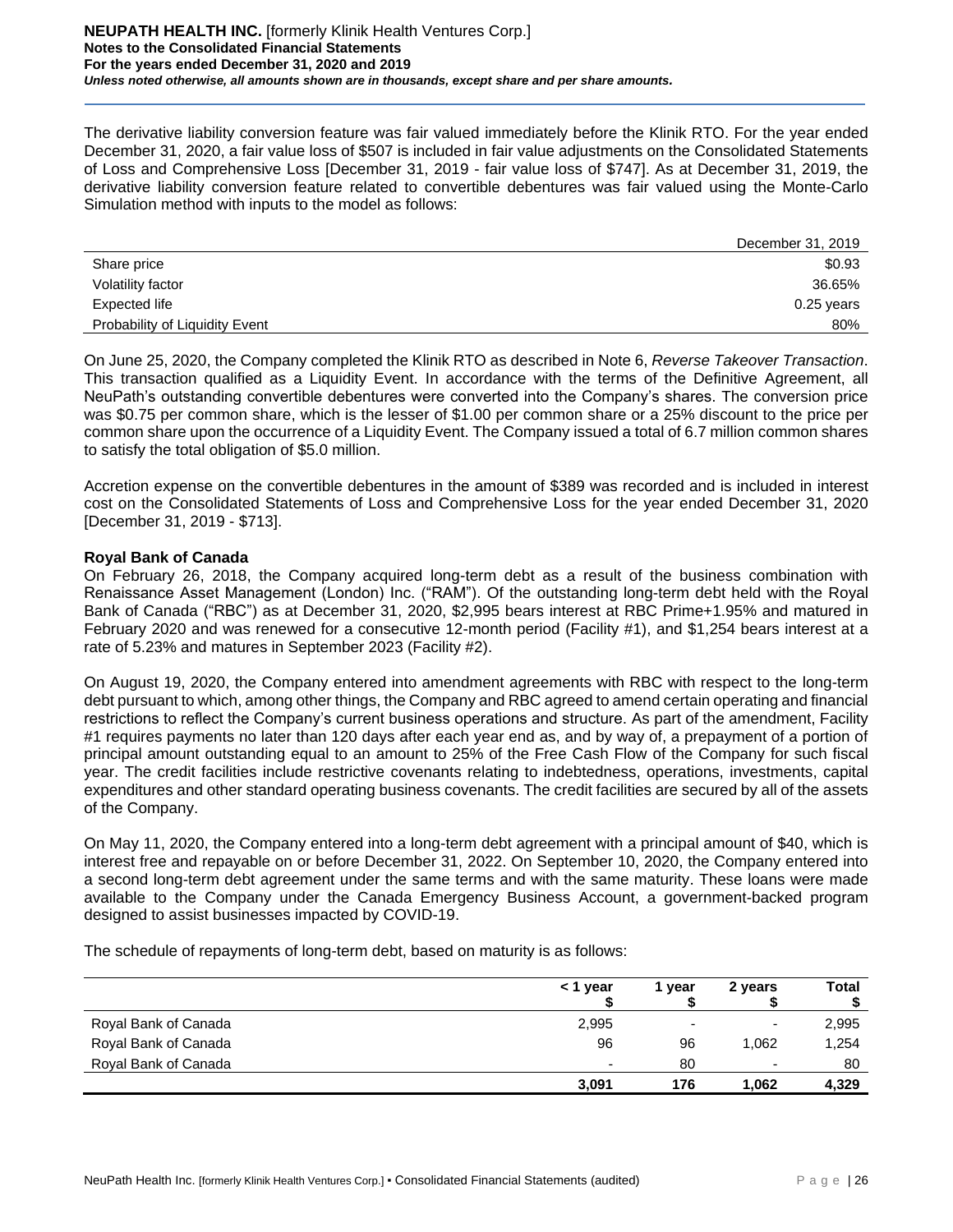### **16. PREFERRED SHARES LIABILITY**

During the year ended December 31, 2017, the Company issued 835,000 Preferred Shares for aggregate proceeds of \$835. The Preferred Shares may be converted into common shares at the discretion of the holder at the lesser of \$1.00 per common share or a 25% discount to the price per common shares upon occurrence of a Liquidity Event (See Note 15, *Long-term Debt,* for the definition of a Liquidity Event). The Preferred Shares carry a right to a cumulative share dividend equal to 8% of the initial price of the Preferred Shares, which accrues quarterly. The Preferred Shares will be automatically redeemed by the Company for cash at \$1.00 per Preferred Share after two years from the issuance date.

On March 24, 2020, the Company extended the maturity dates and the mandatory redemption period of the Preferred Shares to August 31, 2020. The Company assessed the change in present value of future cash flows and determined that the change should be accounted for as a modification of debt. As a result, a gain on the modification of Preferred Shares totalling \$61 was recorded [December 31, 2019 - \$nil]. The gain is included in fair value adjustments on the Consolidated Statements of Loss and Comprehensive Loss.

The conversion feature on Preferred Shares was fair valued immediately before the Klinik RTO and for the year ended December 31, 2020, a fair value loss of \$102 is included in fair value adjustments on the Consolidated Statements of Loss and Comprehensive Loss [December 31, 2019 - \$150]. As at December 31, 2019, the conversion feature on Preferred Shares was fair valued using the Monte-Carlo Simulation method with inputs to the model as follows:

|                                | December 31, 2019 |
|--------------------------------|-------------------|
| Share price                    | \$0.93            |
| Volatility factor              | 36.65%            |
| Expected life                  | $0.25$ years      |
| Probability of Liquidity Event | 80%               |

On June 25, 2020, the Company completed the Klinik RTO as described in Note 6, *Reverse Takeover Transaction*. This transaction qualified as a Liquidity Event. In accordance with the terms of the Definitive Agreement, all of NeuPath's outstanding Preferred Shares were converted into the Company's shares. The conversion price was \$0.75 per common share, which is the lesser of \$1.00 per common share or a 25% discount to the price per common share upon the occurrence of a Liquidity Event. The Company issued a total of 1.4 million common shares to satisfy the total obligation of \$1.0 million.

Accretion expense on the Preferred Shares in the amount of \$277 was recorded and is included in interest cost on the Consolidated Statements of Loss and Comprehensive Loss for the year ended December 31, 2020 [December 31, 2019 - \$139].

### **17. SHARE CAPITAL**

The Company is authorized to issue an unlimited number of common shares with no nominal or par value, with a right to vote per share, and carry a right to a dividend when declared by the Board of Directors.

On June 24, 2020, the Company issued 11,945,987 common shares related to the conversion of preferred shares (see Note 16, *Preferred Shares Liability*) and convertible debentures to common shares (see Note 15, *Long-term Debt*) and shares issued as consideration for the Klinik RTO (see Note 6, *Reverse Takeover Transaction*).

On November 13, 2020, the Company closed a short-form prospectus offering, on a bought deal basis, and issued a total of 13,340,000 units at a price of \$0.90 per unit for aggregate gross proceeds of \$12,006 (\$10,551 net of cash transaction costs). Each unit consisted of one common share of the company and one-half of one warrant (see Note 19, *Warrants*), with each whole warrant entitling the holder to acquire one common share at a price of \$1.25 per common share until the date that is 24 months from the closing of the bought deal financing. All issuance costs were offset against share capital and common share warrants in proportion to the allocation of proceeds.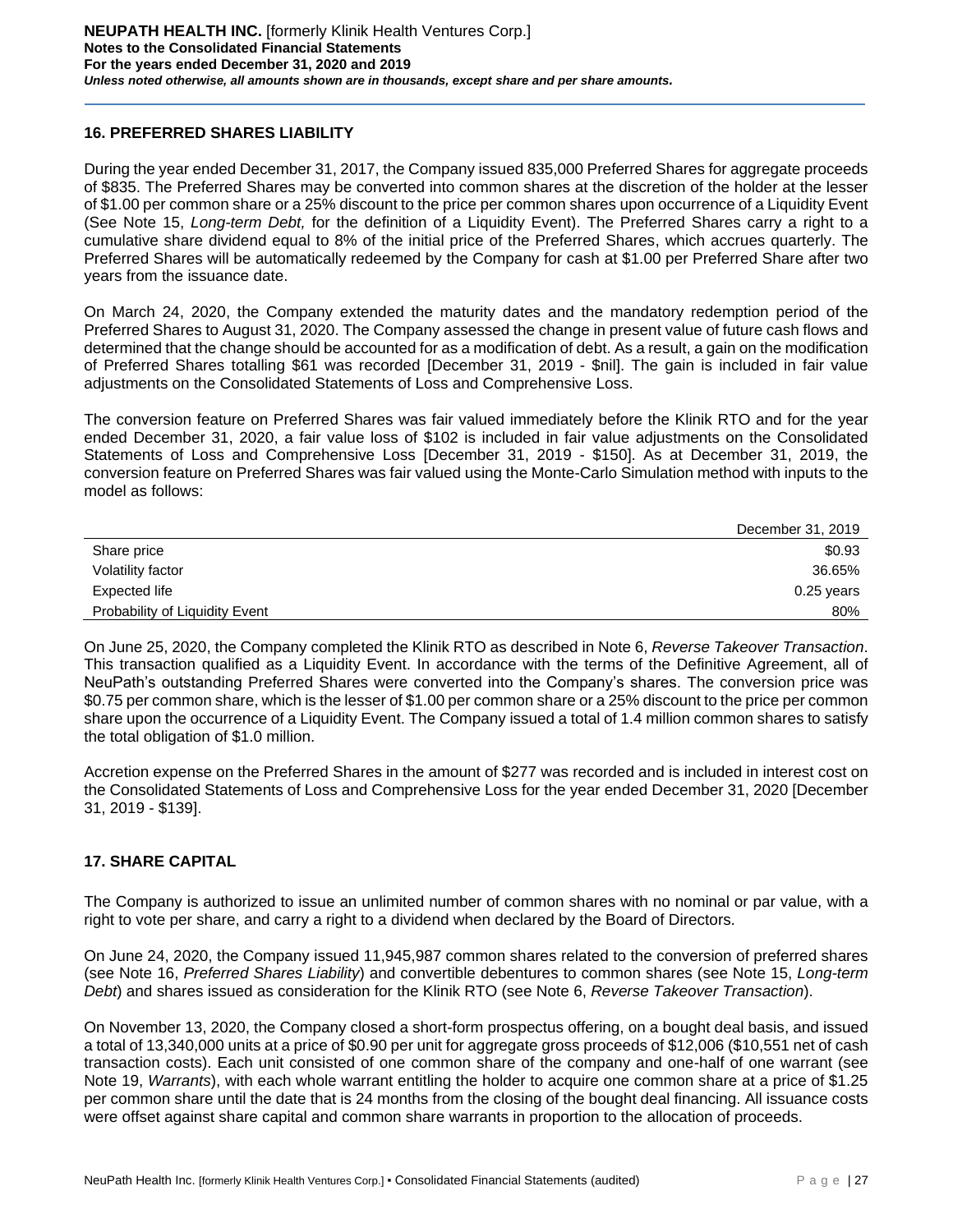During the year ended December 31, 2019, the Company issued 2,659,316 common shares for aggregate net proceeds of \$2,478.

### **18. STOCK-BASED COMPENSATION**

The Company has three stock-based compensation plans: the Amended and Restated Stock Option Plan ("Stock Option Plan"), the Employee Share Purchase Plan ("ESPP") and the Restricted Share Unit ("RSU") Plan.

### **Stock Option Plan**

On June 23, 2020, NeuPath shareholders approved a resolution affirming, ratifying and approving the Stock Option Plan and approving all of the unallocated common shares issuable pursuant to the Stock Option Plan.

The maximum number of common shares that will be reserved for issuance under the Stock Option Plan shall be 10% of the total number of common shares outstanding calculated on a non-diluted basis at the relevant grant date.

As at December 31, 2020, the number of common shares available for issuance under the Stock Option Plan was 2,263,315 [December 31, 2019 - 560,745].

Under the Stock Option Plan, the Company may grant options to purchase common shares to officers, directors, employees or consultants of the Company or its affiliates. Options issued under the Stock Option Plan are granted for a term not exceeding ten years from the date of grant and have a life of seven years or less. In general, options have vested either immediately upon grant or over a period of one to five years.

The following is a schedule of the options outstanding:

|                            | <b>Options</b> | Range of<br><b>Exercise Price</b> | <b>Weighted Average</b><br><b>Exercise Price</b> |
|----------------------------|----------------|-----------------------------------|--------------------------------------------------|
|                            | 000s           |                                   |                                                  |
| Balance, December 31, 2019 | 1,075          | 1.00                              | 1.00                                             |
| Klinik RTO options         | 387            | 1.00                              | 1.00                                             |
| Options granted            | 459            | 0.87                              | 0.87                                             |
| Balance, December 31, 2020 | 1.921          | $0.87 - 1.00$                     | 0.97                                             |

The fair value of each tranche is measured at the date of grant using the Black-Scholes option pricing model. Options model inputs for option grants outstanding as at December 31, 2020 were as follows:

| <b>Options</b> | <b>Grant Date</b> | <b>Share</b><br><b>Price</b> | <b>Exercise</b><br><b>Price</b> | <b>Risk-free</b><br><b>Interest Rate</b> | <b>Expected</b><br>Life | <b>Volatility</b><br>Factor | <b>Fair Value per</b><br><b>Option</b> |
|----------------|-------------------|------------------------------|---------------------------------|------------------------------------------|-------------------------|-----------------------------|----------------------------------------|
| 000s           |                   |                              |                                 | %                                        | Years                   | %                           |                                        |
| 1.075          | November 30, 2019 | 0.93                         | 1.00                            | 1.59                                     | $5 - 6$                 | $36.1 - 38.2$               | $0.29 - 0.34$                          |
| 279            | June 25, 2020     | 1.00                         | 1.00                            | 1.48                                     | 4.4                     | 41.45                       | 0.51                                   |
| 108            | June 25, 2020     | 1.00                         | 1.00                            | 1.48                                     | 4.8                     | 41.53                       | 0.53                                   |
| 459            | September 1, 2020 | 0.87                         | 0.87                            | 1.52                                     |                         | 40.51                       | 0.38                                   |

The following table summarizes the outstanding and exercisable options held by directors, officers, employees and consultants as at December 31, 2020:

|                                       |                | Outstanding                          |                                                  |                                 | Exercisable                                      |
|---------------------------------------|----------------|--------------------------------------|--------------------------------------------------|---------------------------------|--------------------------------------------------|
| <b>Exercise</b><br><b>Price Range</b> | <b>Options</b> | Remaining<br><b>Contractual Life</b> | <b>Weighted Average</b><br><b>Exercise Price</b> | <b>Vested</b><br><b>Options</b> | <b>Weighted Average</b><br><b>Exercise Price</b> |
|                                       | 000s           | vears                                |                                                  | 000s                            |                                                  |
| 1.00                                  | 1.462          | $3.9 - 4.6$                          | 1.00                                             | 555                             | 1.00                                             |
| 0.87                                  | 459            | 6.7                                  | 0.87                                             | $\overline{\phantom{0}}$        |                                                  |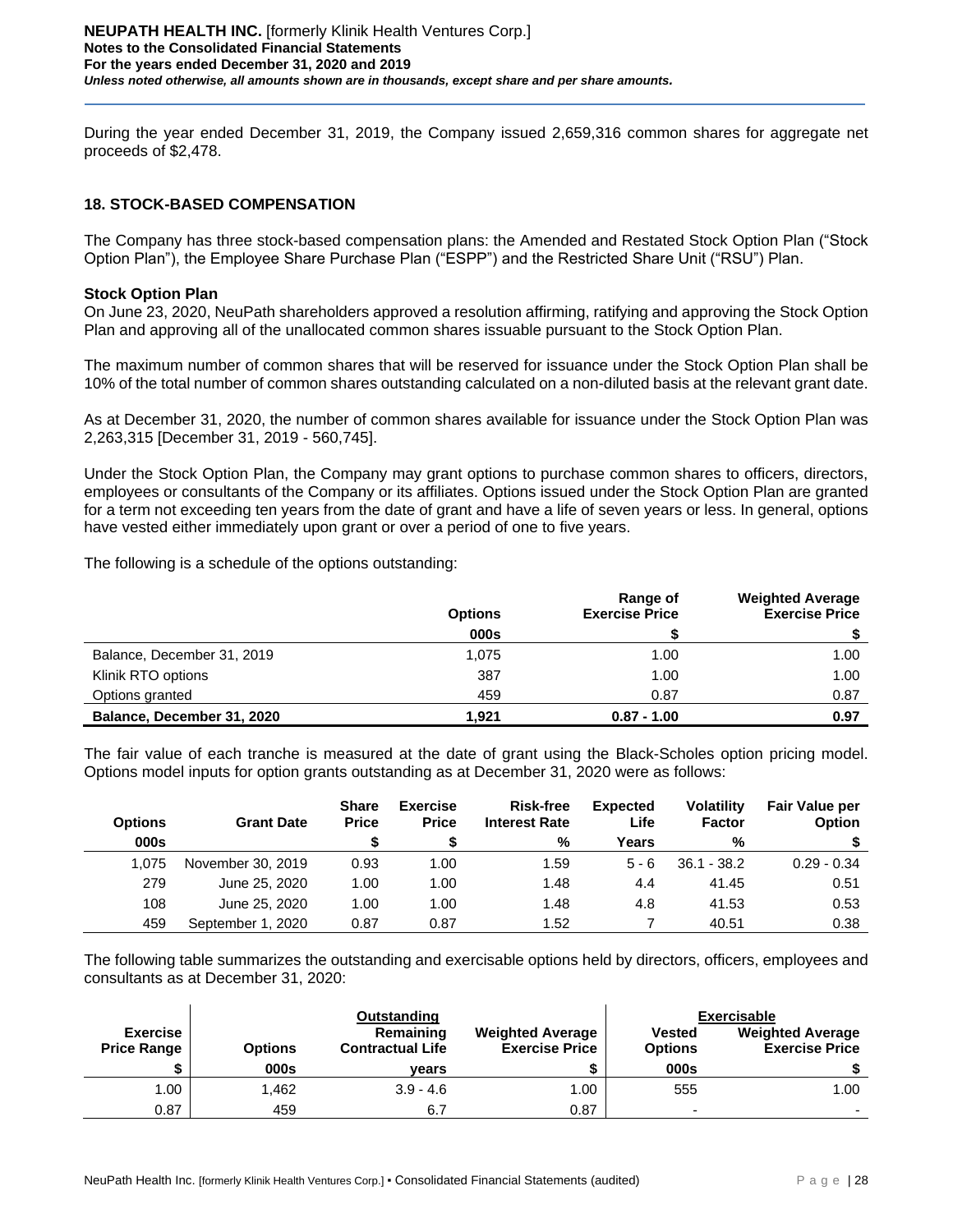During the year ended December 31, 2020, the Company issued 459,080 options with a total fair value of \$176. Each option is exercisable at the option of the holder for one common share of the Company at an exercise price of \$0.87 per share.

On June 25, 2020, as part of the Klink RTO described in Note 6, *Reverse Takeover Transaction*, the Company issued 386,950 options with a total fair value of \$142 in exchange for 1,934,750 Klinik options assumed as part of the transaction (after giving effect to the Klinik Share Consolidation). The instruments were issued on the same or similar terms as the Klinik options. Each option is exercisable at the option of the holder for one common share of the Company at an exercise price of \$1.00 per share. In accordance with the Klinik RTO, 306,335 of the options issued with a total fair value of \$119 vested upon closing.

### **Employee Share Purchase Plan**

On June 23, 2020, NeuPath shareholders approved a resolution affirming, ratifying and approving the ESPP and approving all of the unallocated common shares issuable pursuant to the ESPP. The maximum number of common shares that can be issued under the ESPP is 500,000. No common shares have been issued under this plan.

### **Restricted Share Unit Plan**

On June 23, 2020, NeuPath shareholders approved a resolution affirming, ratifying and approving the RSU Plan and approving all of the unallocated common shares issuable pursuant to the RSU Plan. The maximum number of common shares that can be issued under the RSU Plan is 2,000,000.

During the year ended December 31, 2020, the Company issued 198,175 RSUs with a total fair value of \$172. Each RSU entitles the holder to one common share of the Company upon vesting. The RSUs vest over a period of one to four years.

RSU grants outstanding as at December 31, 2020 were as follows:

|                            |                   | <b>RSUs</b>        | <b>Vested RSUs</b>    | Fair Value per RSU |
|----------------------------|-------------------|--------------------|-----------------------|--------------------|
|                            |                   | 000s               | 000s                  |                    |
| Balance, December 31, 2019 |                   |                    |                       |                    |
| RSUs granted               |                   | 198                |                       | 0.87               |
| Balance, December 31, 2020 |                   | 198                |                       | 0.87               |
|                            |                   |                    |                       |                    |
| <b>RSUs</b>                | <b>Grant Date</b> | <b>Share Price</b> | <b>Vesting Period</b> | Fair Value per RSU |
| 000s                       |                   |                    | vears                 |                    |
| 161                        | September 1, 2020 | 0.87               | 4                     | 0.87               |
| 37                         | September 1, 2020 | 0.87               |                       | 0.87               |

### **Summary of Stock-based Compensation**

Stock-based compensation for the year ended December 31, 2020 was \$221 [December 31, 2019 - \$74] and has been included in general and administrative ("G&A") expenses.

The maximum number of common shares that can be issued under all three plans cannot exceed 20% of the total number of common shares outstanding calculated on a non-diluted basis.

### **19. WARRANTS**

On March 24, 2020, the Company extended the maturity dates of certain warrants that were issued in conjunction with convertible debentures, preferred shares and common shares by an additional six months. The maturities were extended in recognition of the additional time it has taken the Company to complete its anticipated go-public transaction. All other terms related to the warrants remain unchanged.

On June 25, 2020, as part of the Klinik RTO described in Note 6, *Reverse Takeover Transaction*, the Company issued 300,000 warrants with a total fair value of \$74 in exchange for 1,500,000 Klinik warrants assumed as part of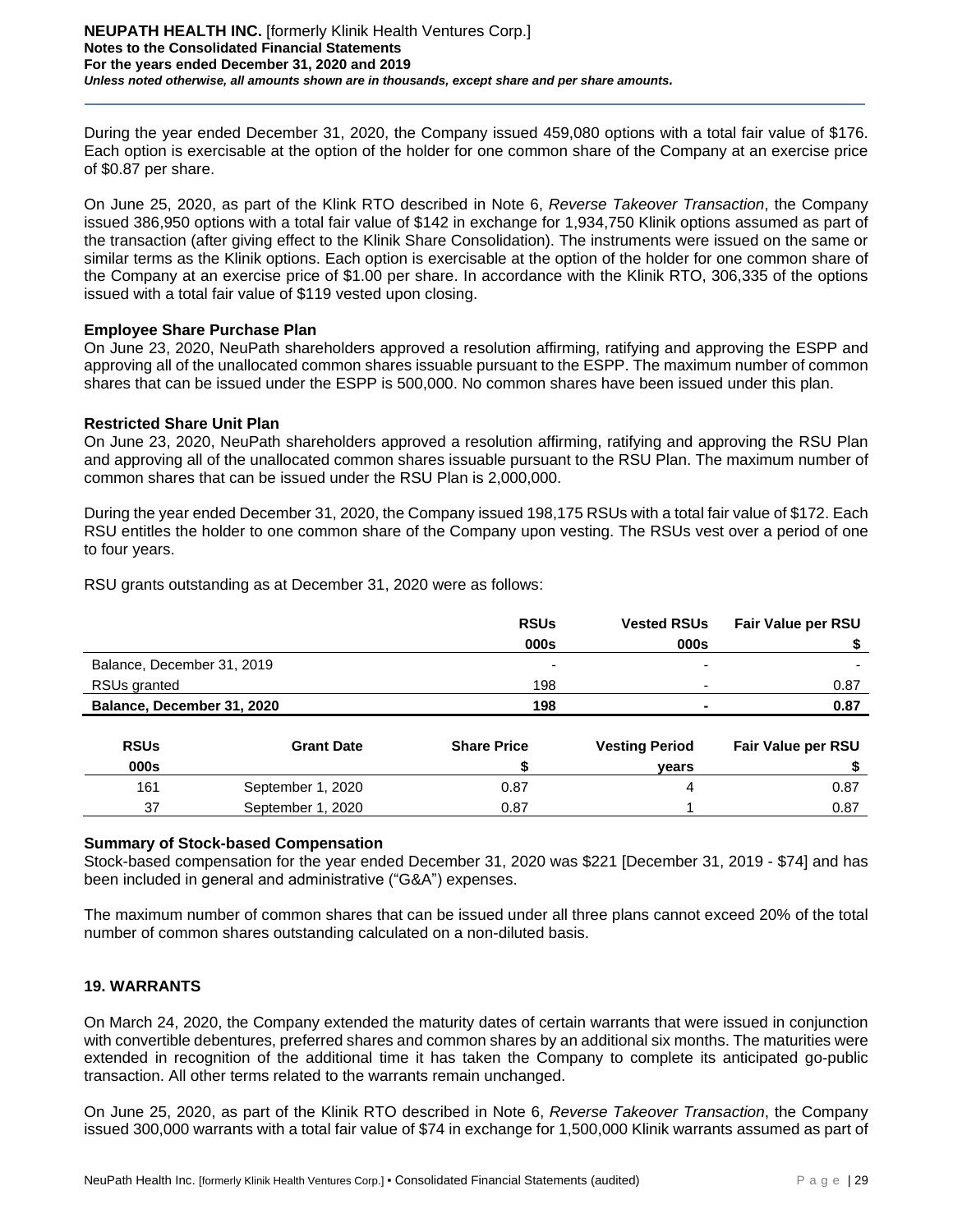the transaction (after giving effect to the Klinik Share Consolidation). The instruments were issued on the same or similar terms as the Klinik warrants. Each warrant is exercisable at the option of the holder for one common share of the Company at an exercise price of \$1.00 per share and expire in December 2021.

On November 13, 2020, as part of the short-form prospectus offering described in Note 17, *Share Capital*, the Company issued 13,340,000 half warrants (6,670,000 whole warrants) entitling each holder to acquire one common share at a price of \$1.25 per common share in exchange for each whole warrant held until the date that is 24 months from the closing of the bought deal financing. In connection with the offering, the Company also issued 800,400 finders warrants, representing 6% of the total units sold under the offering, entitling each holder to acquire one common share at a price of \$0.90 per common share in exchange for each warrant until the date that is 24 months from the closing of the bought deal financing. The finder's warrants have been included as a component of transaction costs.

As at December 31, 2020, the following warrants were outstanding:

|                                                                                     |                          |                                | <b>Fair Value Black-Scholes Model Inputs</b>            |                          |                         |                   |               |
|-------------------------------------------------------------------------------------|--------------------------|--------------------------------|---------------------------------------------------------|--------------------------|-------------------------|-------------------|---------------|
| <b>Type</b>                                                                         | <b>Exercise</b><br>Price | <b>Warrants</b><br>Outstanding | Weighted<br>Average<br>Remaining<br>Contractual<br>Life | <b>Risk Free</b><br>Rate | <b>Expected</b><br>Life | <b>Volatility</b> | Fair<br>Value |
|                                                                                     | \$                       | 000s                           | years                                                   | %                        | years                   | $\frac{9}{6}$     | \$            |
| Warrants                                                                            | 0.25                     | 4,480                          | 5.08                                                    | 0.73                     | $4 - 9$                 | 55.00             | 800           |
| Warrants <sup>(i)</sup>                                                             | 1.00                     | 1,954                          | 0.15                                                    | 1.89                     | 3                       | 43.18             | 532           |
| Warrants                                                                            | 1.30                     | 1,986                          | 1.97                                                    | $1.47 - 2.29$            | $2 - 3$                 | $60.95 - 75.14$   | 357           |
| Warrants                                                                            | 2.00                     | 1,000                          | 1.40                                                    | 0.97                     | 2                       | 39.10             | 37            |
| Prepaid warrants<br>Warrants issued as a component<br>of convertible debentures and | 0.0001                   | 10,420                         | 1.15                                                    | 1.89                     | 3                       | 43.18             | 9,794         |
| <b>Preferred Shares</b>                                                             | 1.00                     | 1,250                          | 1.34                                                    |                          |                         |                   | 117           |
| Klinik RTO warrants                                                                 | 1.00                     | 300                            | 0.92                                                    | 1.52                     | 1.44                    | 50.48             | 74            |
| Bought deal warrants                                                                | 1.25                     | 6,670                          | 1.87                                                    | 1.19                     | 2                       | 59.03             | 983           |
| Bought deal finder warrants                                                         | 0.90                     | 800                            | 1.87                                                    | 1.19                     | 2                       | 59.03             | 216           |
|                                                                                     |                          | 28,860                         | 1.75                                                    |                          |                         |                   | 12,910        |

 $^{(i)}$  46,000 warrants with a fair value of \$16, life of two years and exercise price of \$1.00 expired during the year ended December 31, 2020.

Except for the warrants issued in connection with the Klinik RTO and the bought deal financing, the Company did not issue any additional warrants during the year ended December 31, 2020.

### **20. MANAGEMENT OF CAPITAL**

The Company's capital management objectives are to safeguard its ability to continue as a going concern and to preserve its capital through adapting its strategic efforts and working to optimize revenues from its pain management business. The Company also attempts to raise additional funds through the issuance of debt or equity.

In the management of capital, the Company's definition of capital includes shareholders' deficiency, long-term debt and preferred shares liability, net of cash, which as at December 31, 2020, totalled \$21,103 [December 31, 2019 - \$19,461].

There were no changes to the Company's capital management policy during the year ended December 31, 2020.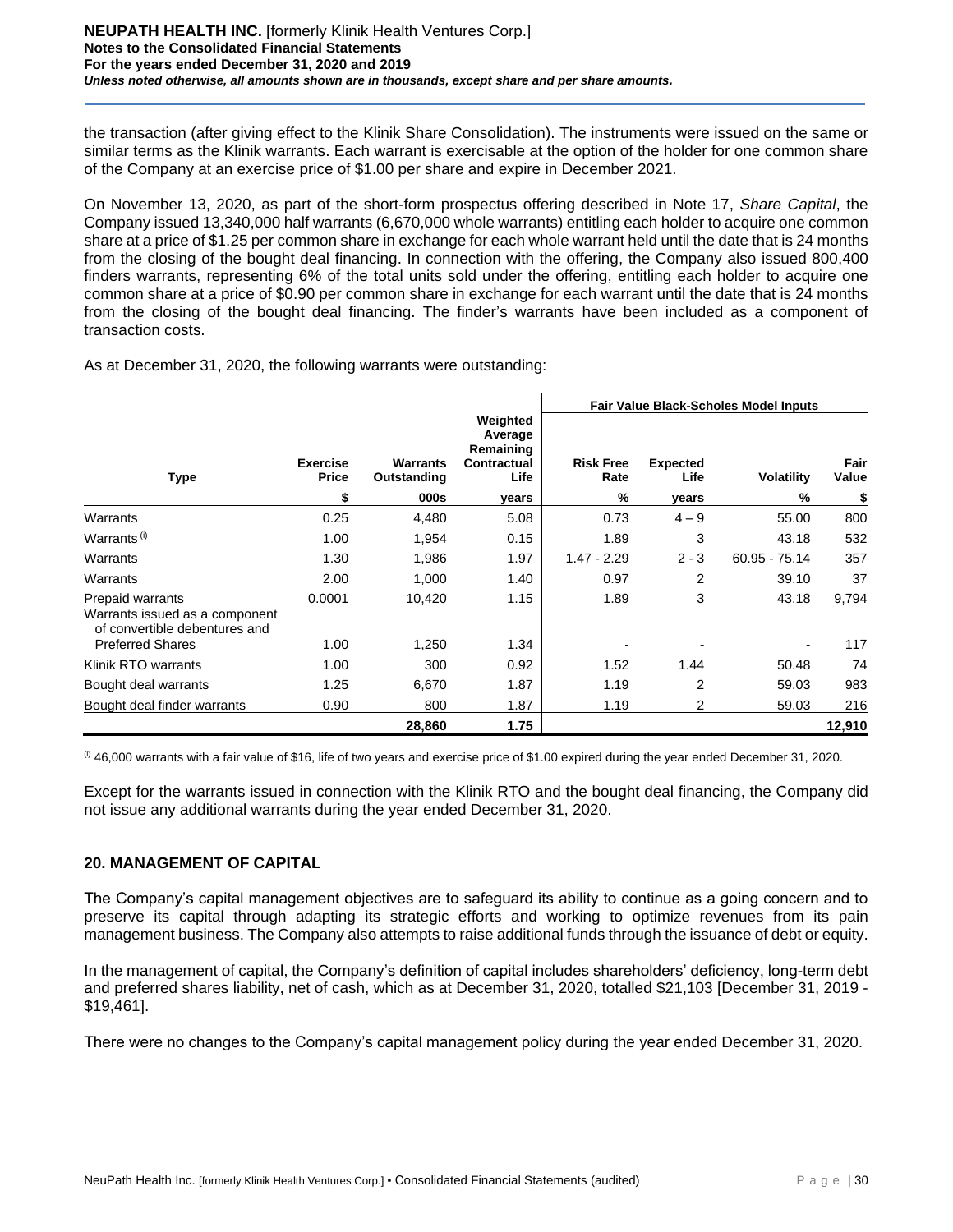### **21. EXPENSES BY NATURE**

The Consolidated Statements of Loss and Comprehensive Loss include the following expenses by nature:

(a) Employee costs:

|                                     | December 31, 2020 | December 31, 2019 |
|-------------------------------------|-------------------|-------------------|
|                                     |                   | \$                |
| Salaries, bonuses and benefits      | 5,609             | 6,013             |
| Share-based payments                | 221               | 74                |
| <b>Termination benefits</b>         | ۰                 | 550               |
| Total employee costs                | 5,830             | 6,637             |
| Included in:                        |                   |                   |
| Cost of medical services            | 2,171             | 2,724             |
| General and administrative expenses | 3,659             | 3,363             |
| Restructuring                       | ۰                 | 550               |
| <b>Total employee costs</b>         | 5,830             | 6,637             |

### (b) Depreciation and amortization:

|                                               | December 31, 2020 | December 31, 2019 |
|-----------------------------------------------|-------------------|-------------------|
|                                               |                   |                   |
| Amortization of intangibles                   | 908               | 894               |
| Depreciation of right-of-use assets           | 1,113             | 1.081             |
| Cost of medical services                      | 30                | 34                |
| Amortization of property, plant and equipment | 478               | 476               |
| <b>Total depreciation and amortization</b>    | 2.529             | 2.485             |

The Company received government grants during the year ended December 31, 2020 in the amount of \$789 [December 31, 2019 - \$nil] related to Canada Emergency Wage Subsidies ("CEWS"). The Company's CEWS eligibility is determined based on a revenue decline test prescribed by the Canada Revenue Agency ("CRA"). Amounts have been included as an offset to salary and wages, with \$451 offset to cost of medical services and \$338 offset to G&A expenses during the year ended December 31, 2020.

### **22. NET CHANGE IN NON-CASH WORKING CAPITAL**

Net change in non-cash working capital consists of:

|                                          | December 31, 2020 | December 31, 2019 |
|------------------------------------------|-------------------|-------------------|
|                                          |                   |                   |
| Accounts receivable                      | (521)             | (1,933)           |
| Other assets                             | (8)               | (208)             |
| Accounts payable and accrued liabilities | 356               | 856               |
| Income tax liabilities                   | (341)             | 9                 |
| <b>Provisions</b>                        | (742)             | (208)             |
| Net change in non-cash working capital   | (1,256)           | (1,484)           |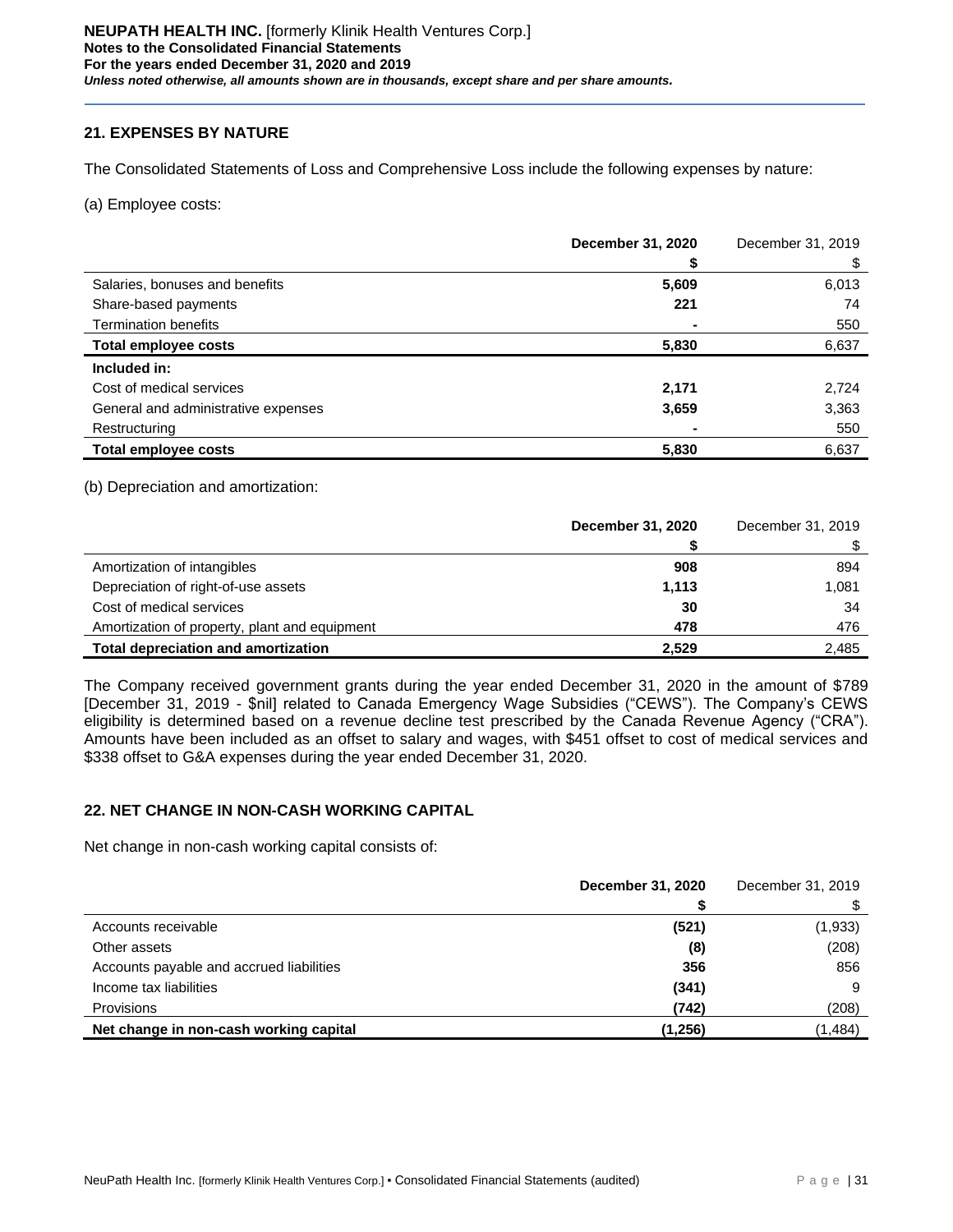### **23. INCOME TAXES**

### **Income Tax Expense**

Income tax recovery attributable to loss before income taxes differs from the amounts computed by applying the combined federal and provincial tax rate of 26.5% [December 31, 2019 - 26.5%] to pretax loss, as a result of the following:

|                                            | December 31,<br>2020 | December 31,<br>2020 | December 31,<br>2019 | December 31,<br>2019 |
|--------------------------------------------|----------------------|----------------------|----------------------|----------------------|
|                                            |                      | %                    |                      | %                    |
| Net loss before income taxes               | (4,860)              |                      | (5,395)              |                      |
| Income tax at statutory rate of 26.5%      | (1,288)              | 26.5                 | (1,430)              | 26.5                 |
| Permanent differences                      | (10)                 | 0.2                  | 662                  | (12.3)               |
| Change in unrecognized deferred tax assets | 1,496                | (30.8)               | 683                  | (12.6)               |
| Income tax expense (recovery)              | 198                  | (4.1)                | (85)                 | 1.6                  |
| Current tax                                | 235                  |                      | 497                  |                      |
| Deferred tax                               | (37)                 |                      | (582)                |                      |

### **Deferred Tax Assets and Liabilities**

The Company's deferred tax liability is a result of the origination and reversal of temporary differences. Net deferred tax liability consists of the following:

|                                                                              | December 31, 2020 | December 31, 2019 |  |
|------------------------------------------------------------------------------|-------------------|-------------------|--|
|                                                                              |                   | \$                |  |
| Deferred tax asset:                                                          |                   |                   |  |
| Non-capital loss carryforwards                                               | 320               | 684               |  |
| Deferred tax liability:                                                      |                   |                   |  |
| Excess carrying value of property, plant and equipment and intangible assets |                   |                   |  |
| over tax basis                                                               | (379)             | (780)             |  |
| Net deferred tax liability                                                   | (59)              | (96)              |  |

A deferred income tax asset has not been recognized for certain temporary differences that may be available to reduce income subject to tax in a taxation period subsequent to the year covered by these Consolidated Financial Statements. The temporary differences that have not been recognized in the Consolidated Statements of Financial Position or Consolidated Statements of Loss and Comprehensive Loss are identified below:

|                                | December 31, 2020        | December 31, 2019 |  |
|--------------------------------|--------------------------|-------------------|--|
|                                |                          | \$                |  |
| Non-capital loss carryforwards | 29,246                   | 27,998            |  |
| Net lease obligations          | 928                      | 280               |  |
| Long-term debt                 | $\overline{\phantom{a}}$ | 610               |  |
| Property, plant and equipment  | 119                      | 70                |  |
| Share issuance costs           | 3,259                    | 12                |  |
| Unpaid provisions              | 615                      | 550               |  |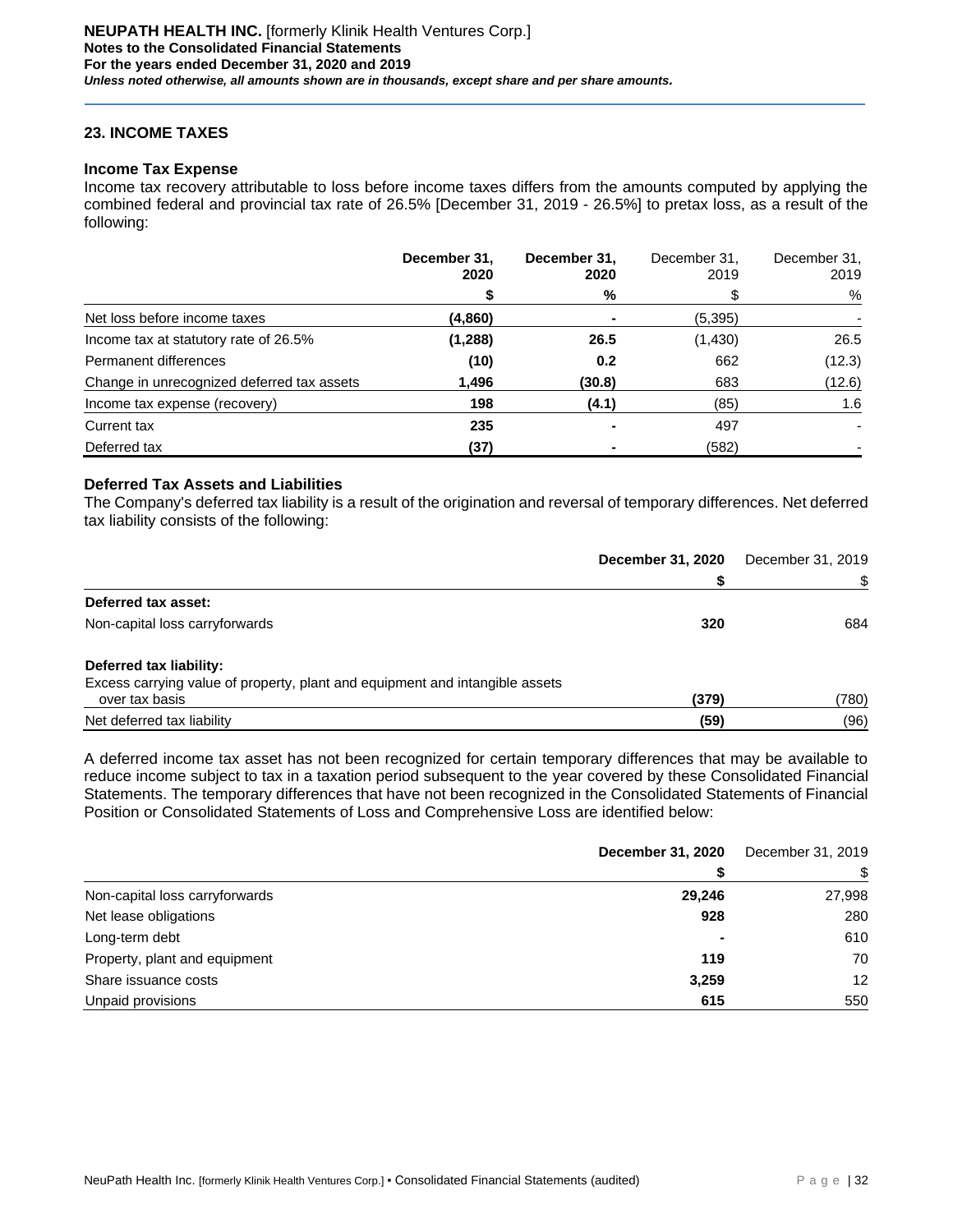The Company has non-capital losses of \$30,454 for Canadian federal and Ontario provincial purposes that are available to offset future taxable income. These non-capital losses expire as follows:

| <b>Year of Expiry</b> | Amount                  |
|-----------------------|-------------------------|
|                       | $\overline{\mathbf{3}}$ |
| 2026                  | 503                     |
| 2027                  | 379                     |
| 2028                  | 123                     |
| 2029                  | 125                     |
| 2030                  | 236                     |
| 2031                  | 1,337                   |
| 2032                  | 297                     |
| 2033                  | 2,192                   |
| 2034                  | 5,498                   |
| 2035                  | 5,988                   |
| 2036                  | 3,561                   |
| 2037                  | 2,692                   |
| 2038                  | 1,738                   |
| 2039                  | 2,958                   |
| 2040                  | 2,827                   |
|                       | 30,454                  |

### **24**. **COMMITMENTS**

The Company leases real property for its clinical and office locations in Canada. The Company is committed, under estimated additional variable rent payment obligations, as follows:

|                        |                   | <b>Additional</b><br>Rent |        |           |           | More than                |
|------------------------|-------------------|---------------------------|--------|-----------|-----------|--------------------------|
|                        | <b>Expiry</b>     | <b>Payments</b>           | 1 year | 2-3 years | 4-5 years | 5 years                  |
| <b>Clinic Location</b> |                   |                           | S      | \$        | S         | \$                       |
| London                 | June 30, 2025     | 1.013                     | 225    | 450       | 338       |                          |
| <b>Hamilton</b>        | November 30, 2022 | 123                       | 64     | 59        |           |                          |
| Mississauga            | February 28, 2024 | 592                       | 187    | 374       | 31        |                          |
| Oakville               | July 31, 2022     | 75                        | 47     | 28        |           | ٠                        |
| <b>Brampton</b>        | July 31, 2025     | 183                       | 40     | 80        | 63        |                          |
| Toronto                | December 31, 2023 | 156                       | 52     | 104       |           | $\overline{\phantom{0}}$ |
| Scarborough            | July 31, 2022     | 106                       | 67     | 39        |           | $\blacksquare$           |
| Oshawa                 | November 30, 2025 | 300                       | 61     | 122       | 117       |                          |
| Ottawa                 | July 31, 2028     | 697                       | 92     | 184       | 184       | 237                      |
|                        |                   | 3,245                     | 835    | 1.440     | 733       | 237                      |

These additional rent payments are variable, and therefore have not been included in the ROU asset or lease obligations.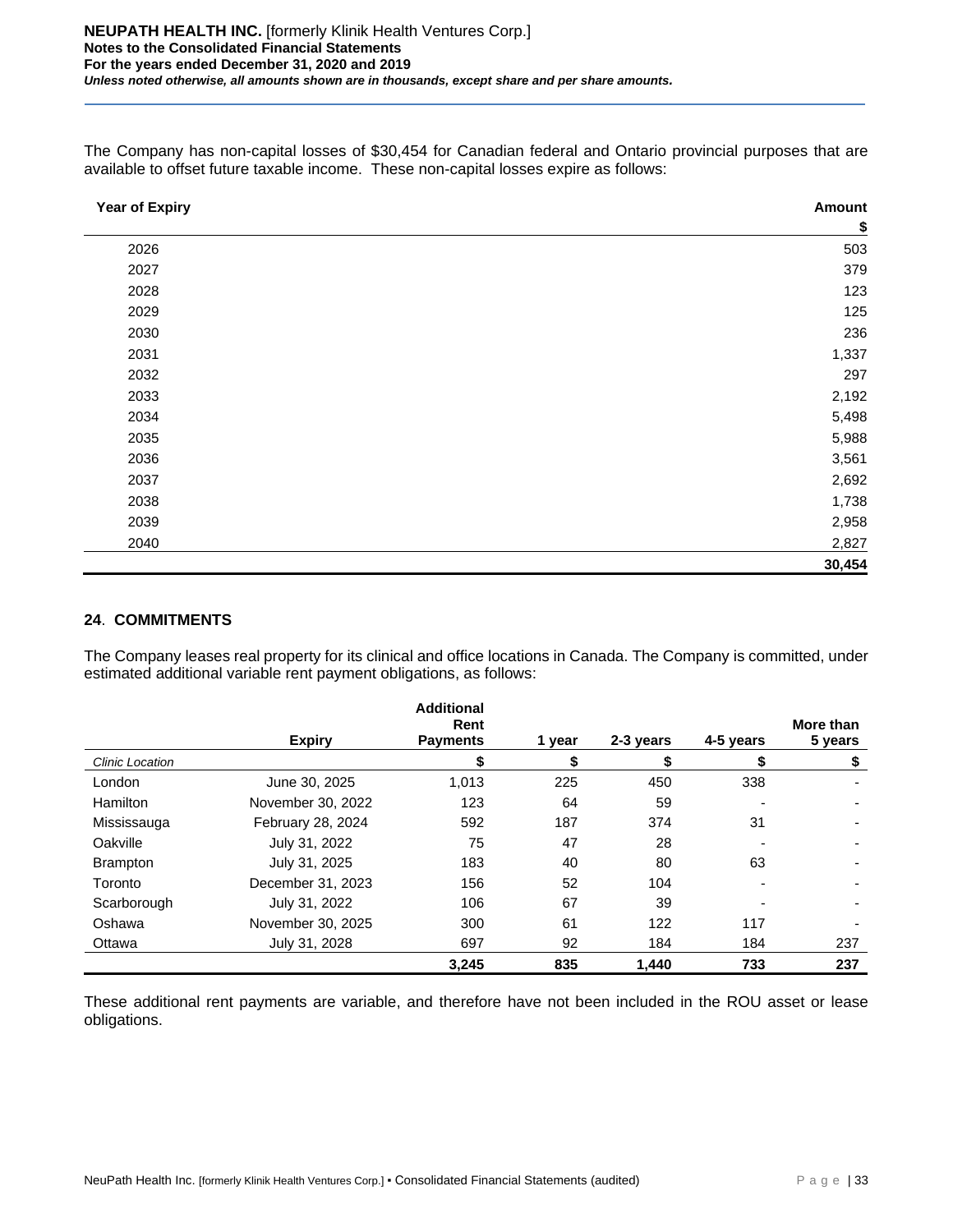### **25. FINANCIAL INSTRUMENTS**

### **Classification of Financial Instruments**

Financial assets and financial liabilities are measured on an ongoing basis at fair value or amortized cost. The classification of the financial instruments, as well as their carrying values, are shown in the table below:

|                                                | December 31, 2020 | December 31, 2019 |  |
|------------------------------------------------|-------------------|-------------------|--|
|                                                | \$                | \$                |  |
| Financial assets at amortized cost             |                   |                   |  |
| Cash                                           | 10,850            | 883               |  |
| Accounts receivable                            | 7,672             | 7,151             |  |
| Total financial assets                         | 18,522            | 8,034             |  |
| <b>Financial liabilities at amortized cost</b> |                   |                   |  |
| Accounts payable and accrued liabilities       | 5,612             | 5,161             |  |
| <b>Provisions</b>                              | 150               | 892               |  |
| Due to related parties                         | 3,674             | 4,226             |  |
| Preferred shares liability                     |                   | 798               |  |
| Long-term debt                                 | 4,329             | 9,775             |  |
|                                                | 13,765            | 20,852            |  |
| Financial liabilities at fair value            |                   |                   |  |
| Derivative financial liabilities               |                   | 1,175             |  |
| Conversion feature on preferred shares         |                   | 236               |  |
|                                                |                   | 1,411             |  |
| <b>Total financial liabilities</b>             | 13,765            | 22,263            |  |

Except for the financial liabilities carried at fair value, the Company's financial instruments are measured at amortized cost and their fair values approximate carrying values.

#### **Financial Instruments**

IFRS 13, *Fair Value Measurements* requires disclosure of a three-level hierarchy that reflects the significance of the inputs used in making fair value measurements. All assets and liabilities for which fair value is measured or disclosed in the financial statements are categorized within the fair value hierarchy, described as follows, based on the lowest level input that is significant to the fair value measurement as a whole:

- Level 1 Unadjusted quoted prices at the measurement date for identical assets or liabilities in active markets.
- Level 2 Observable inputs other than quoted prices in Level 1, such as quoted prices for similar assets and liabilities in active markets; quoted prices for identical or similar assets and liabilities in markets that are not active; or other inputs that are observable or can be corroborated by observable market data.
- Level 3 Significant unobservable inputs that are supported by little or no market activity.

The Company reviews the fair value hierarchy classification on a quarterly basis. Changes to the ability to observe valuation inputs may result in a reclassification of levels for certain securities within the fair value hierarchy. The Company did not have any transfer of assets and liabilities between Level 1, Level 2 and Level 3 of the fair value hierarchy during the years ended December 31, 2020 and 2019.

Derivative financial liabilities and conversion feature on preferred shares are classified as Level 3 fair value financial instruments on the fair value hierarchy.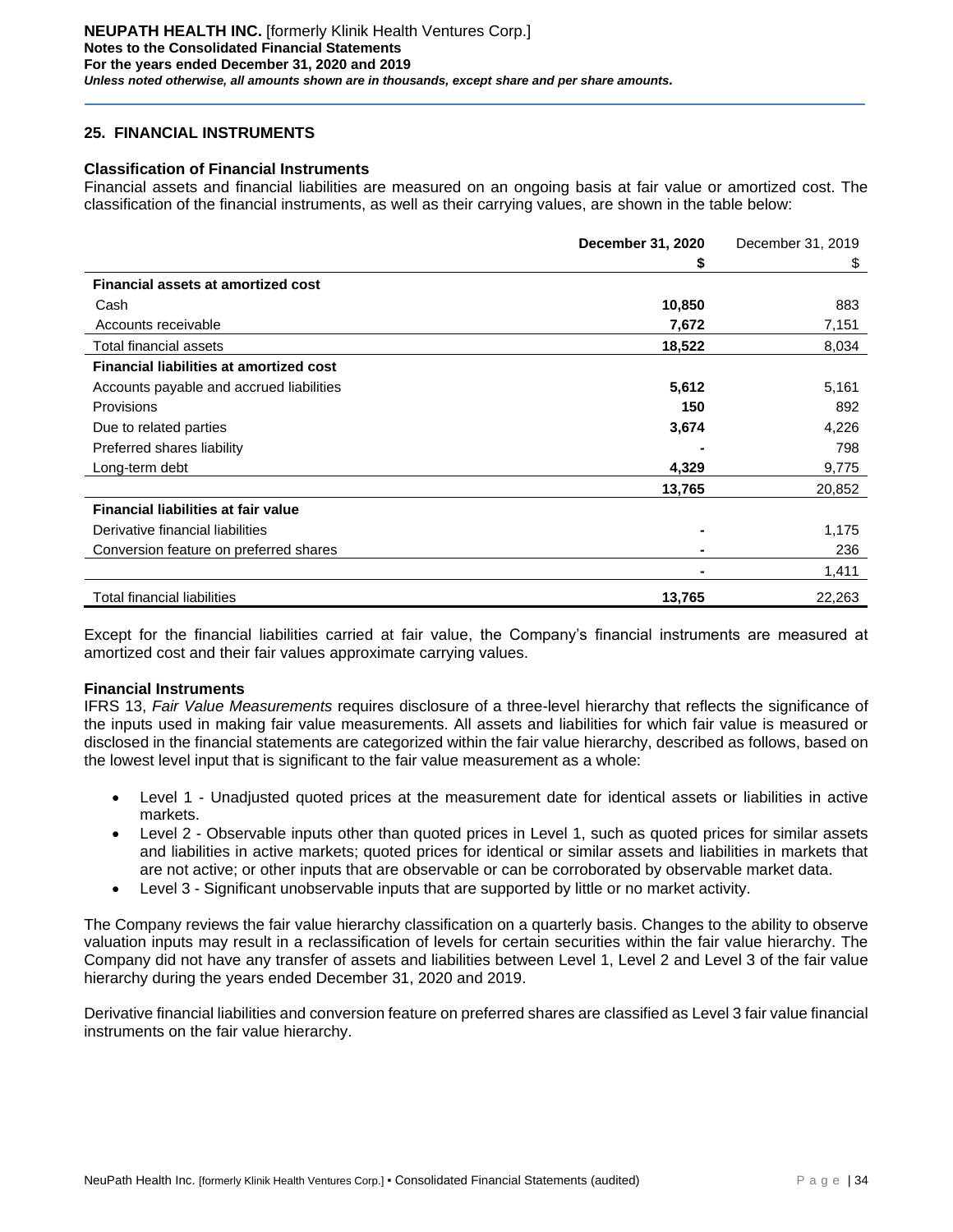|                               | <b>Derivative Financial</b><br><b>Liabilities</b> | <b>Conversion Feature</b><br>on Preferred<br><b>Shares</b> | <b>Total Level 3</b><br><b>Financial</b><br><b>Instruments</b> |
|-------------------------------|---------------------------------------------------|------------------------------------------------------------|----------------------------------------------------------------|
|                               |                                                   |                                                            |                                                                |
| Balance, December 31, 2019    | 1,175                                             | 236                                                        | 1,411                                                          |
| Fair value adjustments        | 507                                               | 102                                                        | 609                                                            |
| Conversion on Liquidity Event | (1,682)                                           | (338)                                                      | (2,020)                                                        |
| Balance, December 31, 2020    |                                                   | -                                                          |                                                                |

### **Credit Risk**

The Company, in the normal course of business, is exposed to credit risk from its customers. Credit risk is the risk of an unexpected loss if a counterparty to a financial instrument fails to meet its contractual obligations. The Company is exposed to credit risk on its cash and accounts receivable. The Company's objective with regards to credit risk in its operating activities is to reduce its exposure to losses. As the Company does not utilize credit derivatives or similar instruments, the maximum exposure to credit risk is the full amount of the carrying value of its cash and accounts receivable.

The Company's cash is held with three financial institutions in various bank accounts. These financial institutions are major banks in Canada, which the Company believes lessens the degree of credit risk.

As a result of COVID-19, the Company has not noted a significant change in the credit risk of its financial instruments.

### **Risk Factors**

The following is a discussion of liquidity risk and market risk and related mitigation strategies that have been identified. This is not an exhaustive list of all risks nor will the mitigation strategies eliminate all risks listed.

### **Liquidity Risk**

Liquidity risk is the risk that the Company will encounter difficulties in meeting its financial liability obligations as they become due. The Company's objective is to provide for expected cash requirements and accommodate for changes in liquidity needs. The Company manages this risk by managing its capital structure through continuous monitoring of its actual and projected cash flows.

As a result of COVID-19, the Company has reviewed the working capital requirements needed for medical supplies and the additional safety protocols that were implemented to comply with guidelines from the Ontario Government (See Note 2, *Going Concern Assumption*).

As at December 31, 2020, the Company's financial liabilities had contractual maturities as summarized below:

|                                          |              | <b>Current</b>             |                   | <b>Non-current</b>       |           |
|------------------------------------------|--------------|----------------------------|-------------------|--------------------------|-----------|
|                                          | <b>Total</b> | Within 12<br><b>Months</b> | 1 to $2$<br>Years | $3$ to 5<br>Years        | > 5 years |
| Accounts payable and accrued liabilities | 5,612        | 5,612                      |                   |                          |           |
| Provisions                               | 150          | 150                        |                   | $\overline{\phantom{0}}$ |           |
| Due to related parties                   | 3,674        |                            | 3,674             | $\overline{\phantom{0}}$ |           |
| Long-term debt                           | 4,329        | 3,091                      | 1,238             | $\overline{\phantom{0}}$ |           |
| Lease obligations                        | 4,672        | 1,127                      | 2,121             | 1,114                    | 310       |
|                                          | 18,437       | 9,980                      | 7,033             | 1,114                    | 310       |

The Company believes that its current working capital and the net proceeds from financing (See Note 17, *Share Capital* for additional information relating to the Company's financing) will be sufficient to satisfy its current debt obligations; however, the Company's ability to satisfy its non-current debt obligations will depend principally upon its future operating performance. The Company's inability to generate sufficient cash flow to satisfy its debt service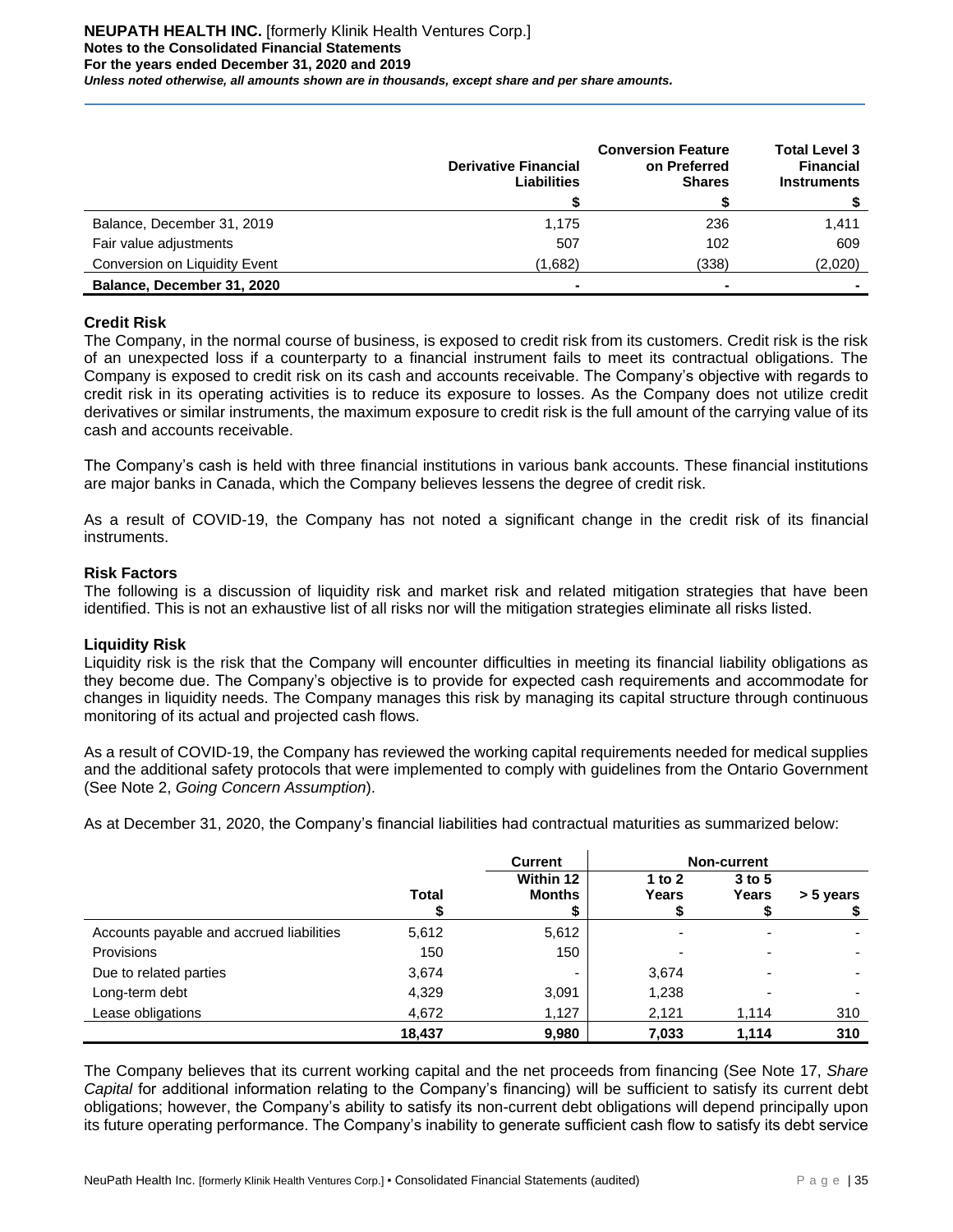obligations or to refinance its obligations on commercially reasonable terms could materially adversely impact the Company's business, financial condition or operating results.

#### **Interest Rate Risk**

Financial instruments that potentially subject the Company to cash flow interest rate risk are those assets and liabilities with a variable interest rate. Only one of the Company's loan facilities included in long-term debt includes a variable interest rate. Accordingly, with respect to the carrying and fair values of interest-bearing liabilities, an assumed 25-basis point increase or decrease in interest rates would not have a significant impact on net loss and comprehensive loss.

Financial assets and financial liabilities that bear interest at fixed rates are subject to fair value interest rate risk. The Company's lease obligations and long-term debt are at fixed rates of interest. Those that are non-interest bearing are carried at amortized cost and calculated using discount rates appropriate to the related debt.

The Company's policy is to minimize interest rate cash flow risk exposures on its long-term financing. The Company's loans and borrowings and lease obligations are at fixed interest rates.

### **26. RELATED PARTY TRANSACTIONS**

The Company's related parties include certain investors and shareholders, subsidiaries and key management personnel.

#### **Transactions with Key Management Personnel**

Key management personnel are those persons having authority and responsibility for planning, directing and controlling the activities of the Company, including directors. Key management includes two executive officers and non-employee directors. In 2019, key management included only two executive officers. Compensation for the Company's key management personnel was as follows:

|                                     | December 31, 2020 | December 31, 2019 |
|-------------------------------------|-------------------|-------------------|
|                                     |                   |                   |
| Salaries, bonuses and benefits (i)  | 1,071             | 412               |
| Share-based payments                | 172               | 43                |
| <b>Total employee costs</b>         | 1.243             | 455               |
| Included in:                        |                   |                   |
| General and administrative expenses | 1,243             | 455               |
| <b>Total employee costs</b>         | 1.243             | 455               |

 $^{(i)}$  Included in 2020 are bonuses of \$233 that were awarded in 2020 that related to performance in 2019.

On December 31, 2019, the Company issued 14,450 common shares to the Chief Executive Officer in payment for a car allowance that was not paid during the year. Compensation expense in the amount of \$14 were included in G&A expenses for the year ended December 31, 2019.

#### **Loans from Related Parties**

The following related party balances were outstanding as at:

|                                       | <b>December 31, 2020</b> |       |
|---------------------------------------|--------------------------|-------|
|                                       |                          |       |
| Due to Bloom Burton & Co. Inc.        | 3,631                    | 3,577 |
| Due to Bloom Burton Development Corp. | 43                       | 43    |
| Promissory note                       | -                        | 606   |
|                                       | 3.674                    | 4.226 |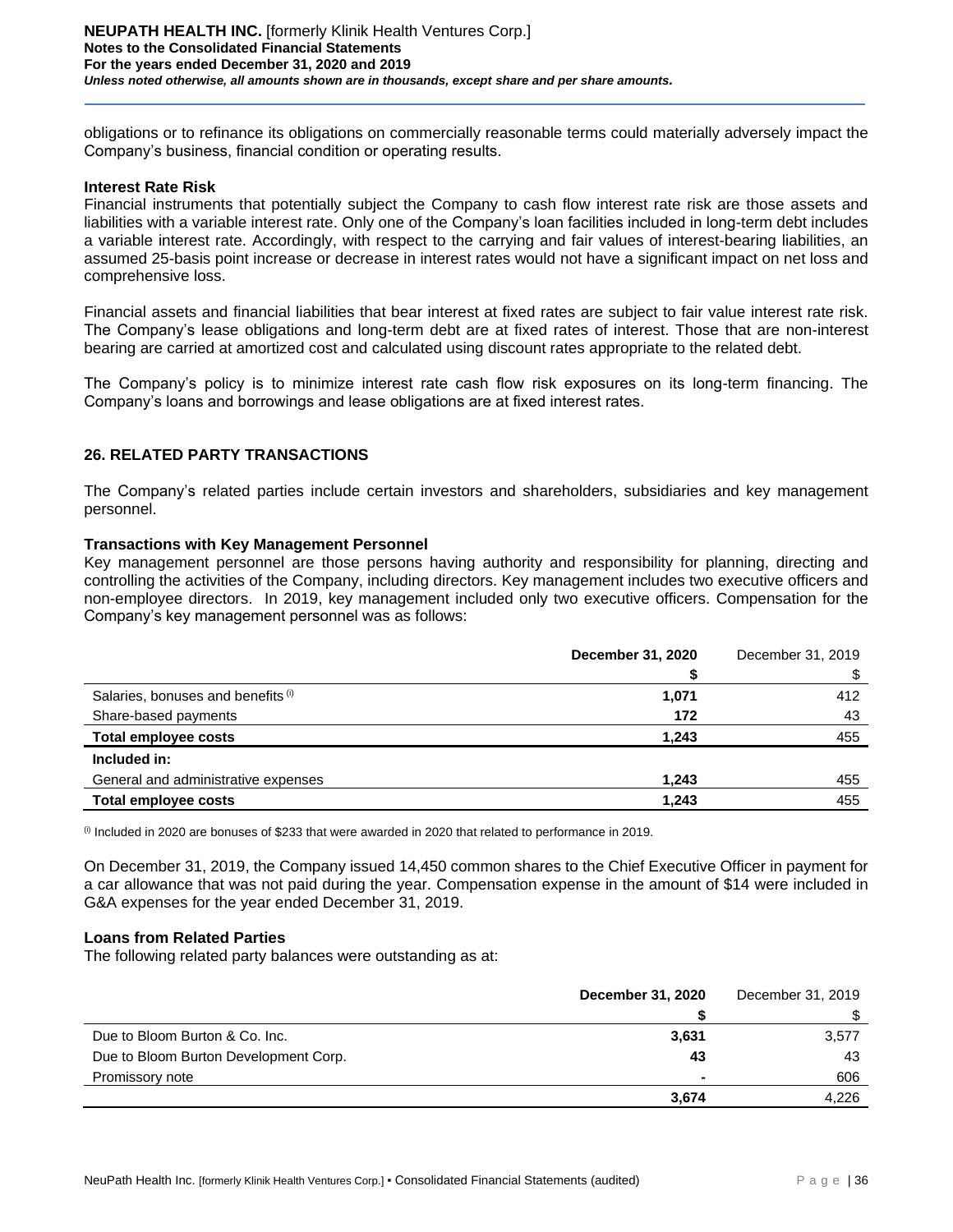The amount due to Bloom Burton & Co. Inc. ("BBCI"), a shareholder of the Company, is non-interest bearing, unsecured and due on demand. BBCI has agreed not to call the loan prior to December 31, 2021.

The amount due to Bloom Burton Development Corp. ("BBDC"), a shareholder of the Company, is non-interest bearing, unsecured and due on demand. BBDC has agreed not to call the loan prior to December 31, 2021.

On February 26, 2018, as part of the acquisition of RAM, a promissory note in the amount of \$650 was issued to the vendors as part of the purchase consideration. The promissory note bore interest at 4% per annum and matured on February 26, 2020. A partial repayment was made against the promissory note during 2019 in the amount of \$80. The Company repaid the remaining balance of the promissory note during the three months ended March 31, 2020.

### **27. DISAGGREGATED REVENUES**

The Company's revenues are disaggregated by major category:

|                      | Year ended<br>December 31, 2020 | Year ended<br>December 31, 2019 |
|----------------------|---------------------------------|---------------------------------|
|                      |                                 |                                 |
| Clinic revenue       | 44,921                          | 46,594                          |
| Non-clinic revenue   | 2.718                           | 3,044                           |
| <b>Total revenue</b> | 47,639                          | 49,638                          |

Non-clinic revenue is earned from physician staffing allocation services where NeuPath provides physicians for institutions and hospital health departments across Canada, and from contract research services provided to pharmaceutical companies and clinical research organizations.

The Company has one major customer that accounted for 93% of the Company's total revenue for the year ended December 31, 2020 [December 31, 2019 - 92%].

### **28. CONTINGENCIES**

#### **Litigation**

From time to time, the Company may become involved in litigation, which arises in the normal course of business. In respect of claims relating to litigation, the Company believes it has prepared valid defenses, which it continues to adamantly defend and has made adequate provision for the outcomes of such claims in these Consolidated Financial Statements. The Company believes that no material exposure exists on the eventual settlement of such litigation, beyond settlements for lease terminations, as provided for in these Consolidated Financial Statements.

#### **Harmonized Sales Tax**

From time to time, the Company may be subject to review and audit of its tax filing positions which arises in the normal course of business. As a result of a Harmonized Sales Tax ("HST") audit being carried out by the CRA, the CRA has challenged the Company's filing position over its pain-related medical services and has assessed additional HST amounts owing for 2014 and 2015. During 2019, the additional HST amounts assessed were paid through installments, which the Company expects to recover once the objection has been resolved in the Company's favour and, accordingly, the \$1.3 million paid is included in accounts receivable as at December 31, 2020. During 2019, following the installment payments, the CRA extended the period under the HST audit to include 2016, 2017, 2018 and a portion of 2019. The result of their assessment was that further amounts were owing for the intervening years totalling \$1.6 million (before interest), of which no amounts have been paid to the CRA, representing a total potential loss contingency of \$2.9 million. The CRA has held back the Company's HST refunds in the amount of \$0.5 million, which is included in accounts receivable as at December 31, 2020, and therefore, the amount outstanding to the CRA as at December 31, 2020, including interest, was \$1.4 million.